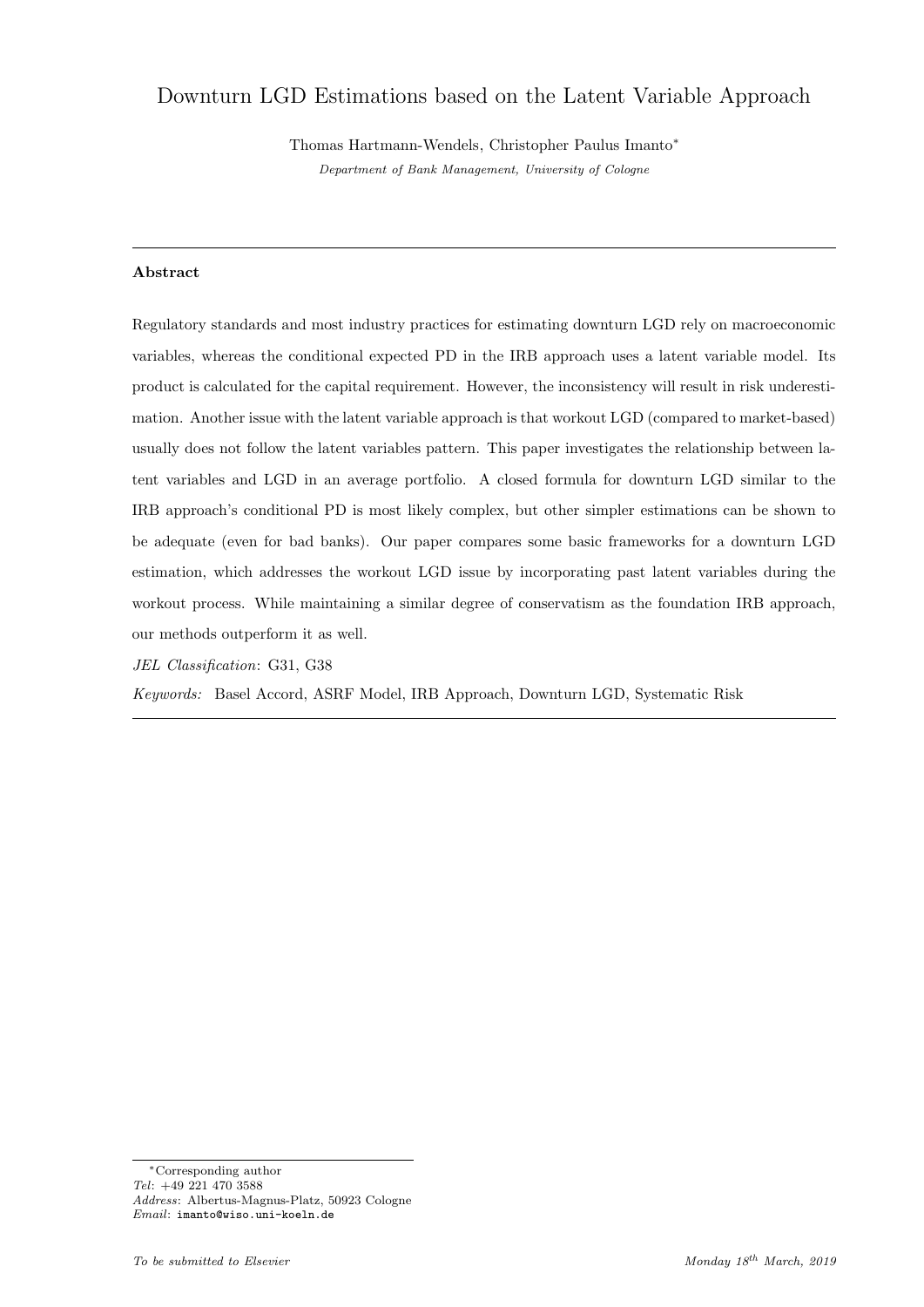# Contents

| 1        |     | Introduction                                                                                                                                                                                                                                   | 1              |
|----------|-----|------------------------------------------------------------------------------------------------------------------------------------------------------------------------------------------------------------------------------------------------|----------------|
| $\bf{2}$ |     | <b>Background</b>                                                                                                                                                                                                                              | $\bf{2}$       |
|          | 2.1 | Regulatory Capital Charge (and all contracts of all contracts of all charge of all charge of all contracts of all charge $\alpha$ and $\alpha$ and $\alpha$ and $\alpha$ are contracted of all charge of all charge of all charge of all charg | 3              |
|          | 2.2 |                                                                                                                                                                                                                                                | 4              |
|          | 2.3 | Discussion on Existing Latent Variables Based LGD Models                                                                                                                                                                                       | $\overline{5}$ |
|          | 2.4 |                                                                                                                                                                                                                                                | 6              |
| 3        |     | <b>Methods and Data</b>                                                                                                                                                                                                                        | 8              |
|          | 3.1 |                                                                                                                                                                                                                                                | 8              |
|          |     | 3.1.1                                                                                                                                                                                                                                          | 8              |
|          |     | 3.1.2                                                                                                                                                                                                                                          | 10             |
|          | 3.2 |                                                                                                                                                                                                                                                | 12             |
|          |     | Estimating $p \ldots \ldots \ldots \ldots \ldots \ldots \ldots \ldots \ldots \ldots \ldots \ldots$<br>3.2.1                                                                                                                                    | 12             |
|          |     | 3.2.2                                                                                                                                                                                                                                          | 13             |
|          |     | 3.2.3                                                                                                                                                                                                                                          | 13             |
|          | 3.3 |                                                                                                                                                                                                                                                | 15             |
|          |     | 3.3.1                                                                                                                                                                                                                                          | 15             |
|          |     | 3.3.2                                                                                                                                                                                                                                          | 16             |
|          |     | <b>LGD Sensitivity towards Systematic Factors</b>                                                                                                                                                                                              | 16             |
|          | 4.1 |                                                                                                                                                                                                                                                | 17             |
|          | 4.2 | Impact on Latent Variables based Downturn LGD Estimation                                                                                                                                                                                       | 18             |
|          | 4.3 |                                                                                                                                                                                                                                                | 19             |
| 5        |     | Downturn LGD Estimations and Sufficiency Test                                                                                                                                                                                                  | 19             |
|          | 5.1 | Various Approaches for Downturn LGD                                                                                                                                                                                                            | 20             |
|          | 5.2 |                                                                                                                                                                                                                                                | 21             |
|          | 5.3 |                                                                                                                                                                                                                                                | 22             |
|          |     | 5.3.1                                                                                                                                                                                                                                          | 24             |
|          |     | 5.3.2                                                                                                                                                                                                                                          | $25\,$         |
|          | 5.4 | Generalisation under Workout Duration Uncertainty                                                                                                                                                                                              | 27             |
|          | 5.5 |                                                                                                                                                                                                                                                | 28             |
| 6        |     | <b>Conclusion</b>                                                                                                                                                                                                                              | 29             |
|          |     | <b>Additional Figures and Tables</b><br><b>Appendix A</b>                                                                                                                                                                                      | 33             |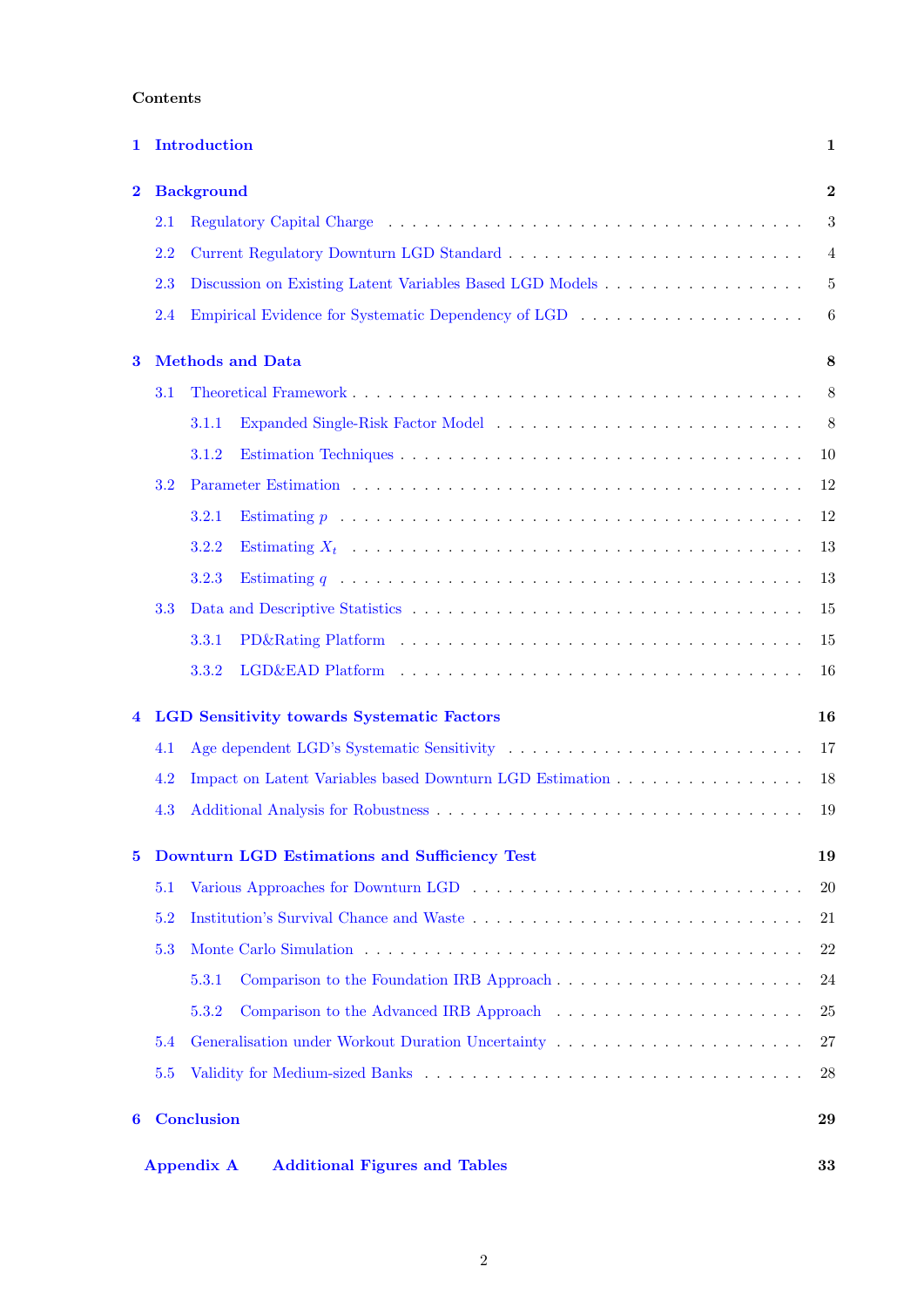#### <span id="page-2-0"></span>1. Introduction

Recently the European Banking Authority (EBA) published the final regulatory technical standard [\(EBA/RTS/2018/04\)](#page-32-0) and the final guidelines [\(EBA/GL/2019/03\)](#page-32-1) on the appropriate estimation of downturn Loss Given Default  $(LGD)^1$  $(LGD)^1$  under the Advanced Internal Rating Based (IRB) Approach. The technical standard relies on the basic idea that downturn LGD estimates shall be based on macroeconomic proxies. During downturn periods, LGDs are expected to rise systematically and this effect needs to be reflected in capital requirements.

[EBA/RTS/2018/04](#page-32-0) mainly specifies the definition of an economic downturn and [EBA/GL/2019/03](#page-32-1) sets the (regulatory) appropriate methodologies for estimating downturn LGD. Since an economic downturn is already defined in the IRB framework, there are two distinct downturn definitions. The IRB approach relies on the calculation of loss conditioned on a single systematic factor (also known as the latent variable  $X$ ) and the definition of an economic downturn is traditionally defined as the event, where the latent variable takes a conservative value  $(X = -\Phi^{-1}(0, 999))$ . In contrast, the macroeconomic based downturn definition is set to be the worst macroeconomic realisation over the last 20 years. This inconsistency in the downturn definition can potentially result in risk underestimation, or if exploited intentionally, it can be used for regulatory arbitrage.

The consistency itself was never a rigid technical requirement within the IRB approach. However, any standards and practices potentially leading to a risk underestimation cannot be ignored, especially for regulatory policies. At the minimum, the macroeconomic based downturn definition should be at least as strict as the traditional one. To provide a quick judgement, one can directly compare the frequency of such a downturn period under a particular definition. The latent variable based downturn period occurs on average once every 1.000 years, while the macroeconomic based one occurs once every 20 years.

Existing downturn LGD estimation methods based on latent variables (see [Frye](#page-32-2) [\(2013\)](#page-32-2) for a summary of some existing models) usually focus on market-based LGD data, i. e. they calculate LGD values based on the price, at which defaulted debt instruments are traded shortly after default. For defaulted instruments with long workout processes (typically in years), many papers fail to see any significant effects of macroeconomic variables on realised LGDs (see section [2.4](#page-7-0) for details). This fact suggests that a (downturn) LGD estimation based on systematic factors, i. e. on a latent variable or macroeconomic proxies, will in general not perform well for workout LGD instruments. Finding systematic patterns in workout LGD data can be a challenging task. This issue needs to be solved first, before a latent variable based downturn LGD estimation method is ready for use in the IRB framework. We believe the main issue lies in two key points: the time reference (vintage point) and the workout duration. For a defaulted exposure, the final LGD is realised at the end of the workout process. During the workout period, the state of economy may fluctuate and impact the potential LGD systematically. Theoretically, more than

<sup>1</sup>LGD is defined as the fraction of loss to its exposure at the default time point. Loosely speaking, downturn LGD is intended to be the expected LGD during downturn periods, i. e. during crises.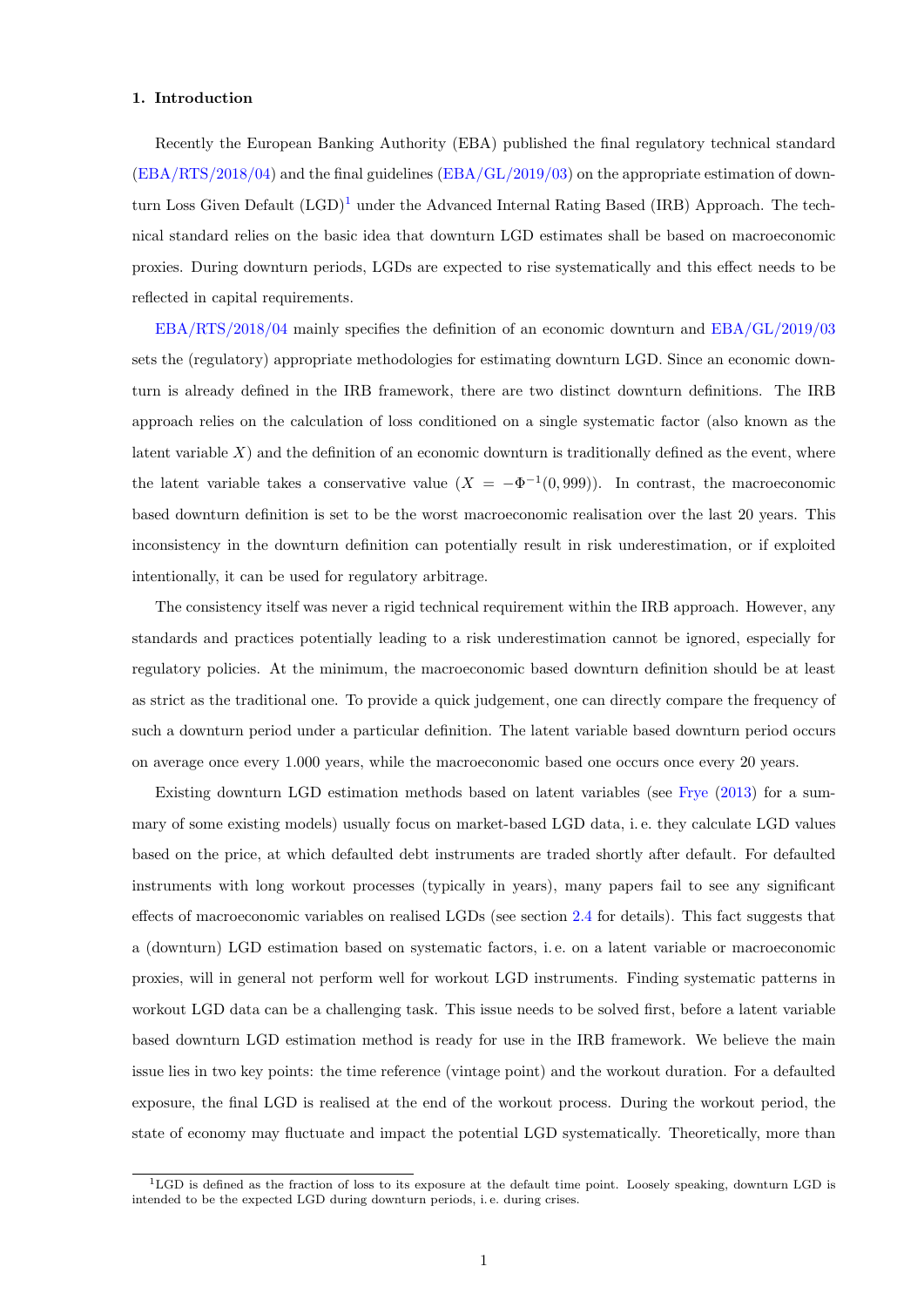one time-point may be needed to model the workout LGD. The central idea is to incorporate a latent variables time series in the LGD model (instead of only one latent variable referenced to a particular time point).

Our paper can be divided into two main parts: 1) the sensitivity analysis between the latent variables time series and the expected LGD, and 2) the performance of specific latent variable based downturn LGD methods.

With the view that the LGD is influenced by a time series of latent variables, we analyse how sensitive the expected LGD is towards these latent variables. In the first part, we aim to answer the question of whether it matters, at what time a downturn period occurs during the workout periods, and potentially has a variation on the impact towards the expected LGD. The goal is to give an answer to the discussion whether LGD models by vintage of default or vintage of recoveries are appropriate. Using a database containing 168.000 resolved default cases between 2000 and 2017 our results confirm that the LGD sensitivities towards the latent variables change with the default age. This analysis reveals an interesting relationship between the latent variables and the (workout) LGD.

A closed LGD formula within the IRB framework might be difficult to achieve without some nontrivial distribution assumptions. However, it might not be necessary when the goal is only a sufficient capital coverage. In the second part of this paper, we construct some basic latent variable based downturn LGD estimation methods and test their performance. For regulatory purposes, downturn LGD estimates calculated from these methods are required to be sufficiently conservative. The 99,9% survivability can be seen as a benchmark for a method to be regulatory appropriate. On an average year, only 0,1% institutions at most would observe higher realised LGD values than the estimated downturn LGD. Some of the suggested methods overperform the foundation IRB approach while maintaining a similar conservatism degree.

The remainder of this paper is structured as follows: section [2](#page-3-0) discusses the theoretical foundation, the current standard, and empirical works, which give supporting evidence on the systematic dependence of LGD; section [3](#page-9-0) derives our methods, both the theory and its calibration, including data description; section [4](#page-17-1) shows the result from the given model and its interpretation as well as the implication for regulation; section [5](#page-20-1) compares various latent variable based downturn LGD estimation methods with the foundation IRB approach, using Monte Carlo simulations; and lastly, section [6](#page-30-0) concludes.

#### <span id="page-3-0"></span>2. Background

In this section, we highlight the theoretical (as well as practical) arguments against the macroeconomic based downturn LGD estimation methods as well as for the latent variable based one. Furthermore, we review the existing latent variable models with the purpose to estimate downturn LGD in the literature. Aside from the theoretical works, many papers discuss the significance of macroeconomic variables for estimating LGD. It seems that there is an overwhelming amount of arguments against macroeconomic based downturn LGD estimation.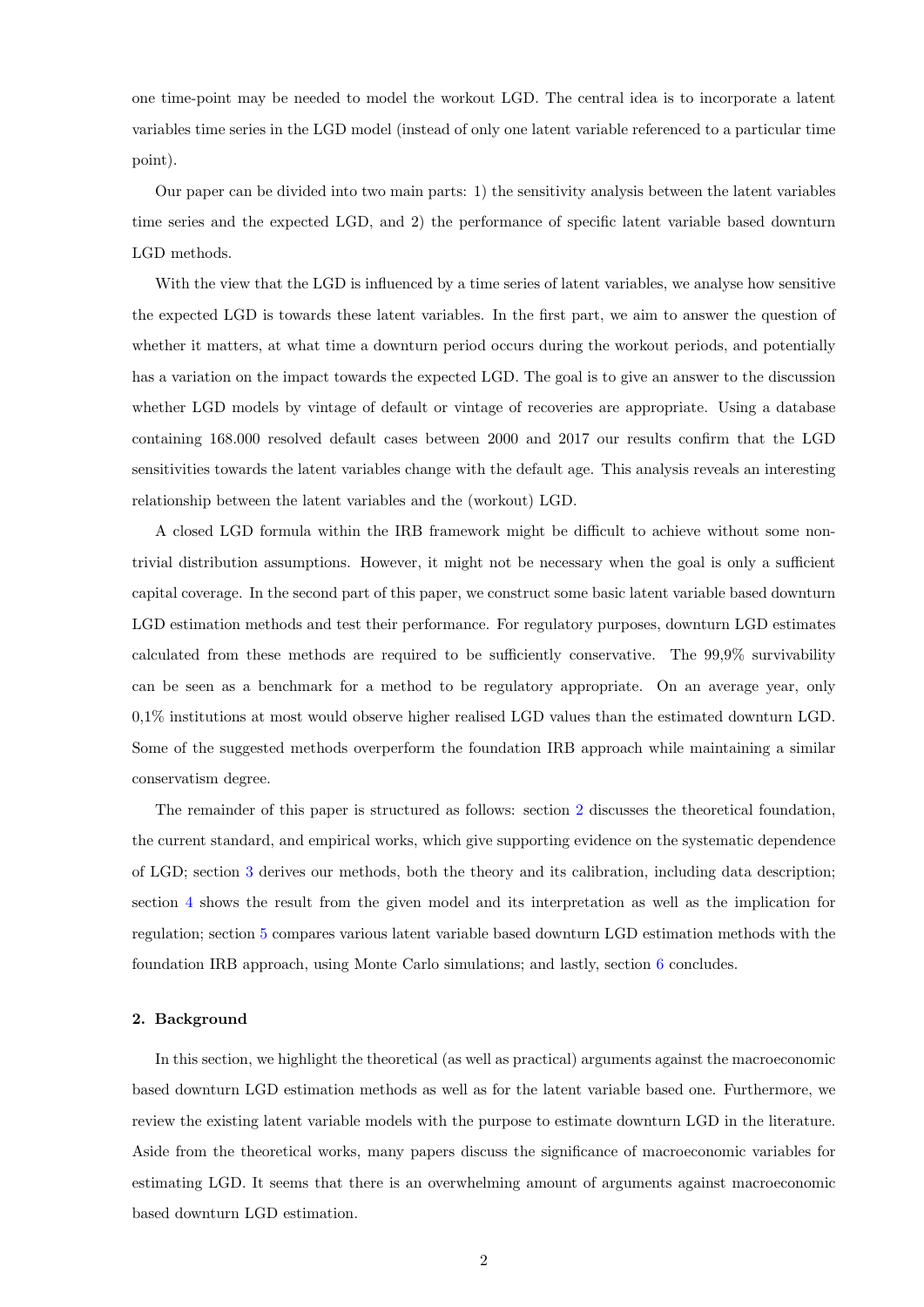#### <span id="page-4-0"></span>2.1. Regulatory Capital Charge

One of the main purposes of regulatory capital requirements is to ensure that institutions have adequate capital to cover their losses, even in the case of any unexpected downturn event. With respect to credit risk potential losses are divided into expected and unexpected losses. While expected losses are deducted from own funds unexpected losses determine capital requirements under the IRB approach. The IRB approach, in particular, is designed to cover unexpected losses from credit risk with a 99.9% confidence level. The unexpected loss (UL) can be calculated by subtracting the expected loss (EL) from the credit value-at-risk (VaR). Instead of calculating a VaR directly, the IRB framework is constructed to estimate the conditional expected loss under a distressed value of a single systematic factor, i. e. the latent variable  $X$ . The asymptotic equivalence between both parameters is proven by [Gordy](#page-32-3) [\(2003\)](#page-32-3) under certain assumptions.

$$
CC \ge UL = VaR_{99.9\%} - EL^*
$$
\n
$$
\stackrel{\text{Gordy}}{=} \mathbb{E}[Loss_i | X = -\Phi^{-1}(0.999)] - EL^*
$$
\n
$$
(E1)
$$

Since (expected) loss is commonly defined as the product of exposure at default (EAD), PD, and LGD, the derivation of the conditional expected loss can be factorised to conditional expected EAD, conditional PD, and conditional expected LGD. In most cases, (conditional expected) EAD is assumed to be constant for a given exposure. Conversion factors may apply in some cases, where the outstanding amount may fluctuate. While the conditional PD is given as a closed formula dependent on the latent variable  $X$  (which later is set to  $X = -\Phi^{-1}(0, 999)$ , which stems from [Vasicek](#page-33-0) [\(1987\)](#page-33-0), the conditional expected LGD is to be estimated separately (through foundation IRB approach or advanced IRB approach) independent from X. Even though a closed formula for the conditional expected LGD does not exist in the IRB framework (yet), a conservative estimation (what we refer as downturn LGD) can replace this parameter to ensure a sufficient loss coverage.

$$
UL \le PD_X \cdot DLGD - PD \cdot DLGD
$$
  
where  $PD_X := \mathbb{E}[D_i|X = -\Phi^{-1}(0.999)],$   

$$
DLGD \ge \mathbb{E}[LGD_i|X = -\Phi^{-1}(0.999)],
$$
  
and  $PD := \mathbb{E}[D_i]$  (E2)

where  $D_i$  is a Bernoulli-distributed default dummy for borrower i and  $\Phi$  is the distribution function of the standard normal distribution. The  $PD_X$  calculates the expected default rate under a distressed state of the economy. Note that DLGD stands for the regulatory defined downturn LGD, both for the VaR and the EL<sup>∗</sup> , and not to be confused with the true downturn LGD (the expected LGD in a downturn period). Regardless of what methods or standards are chosen for DLGD, the inequality in [E2](#page-4-0) should be fulfilled.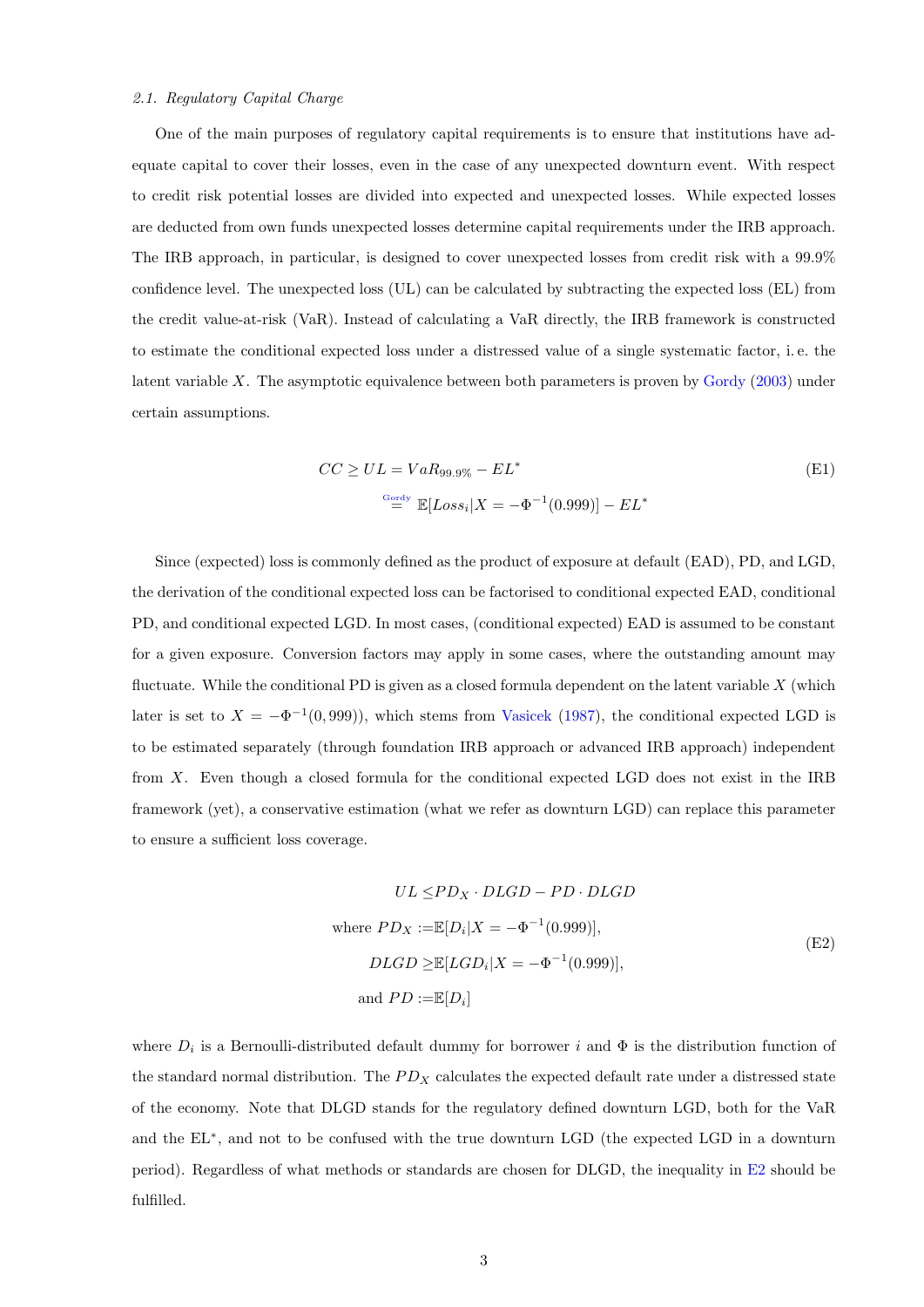#### <span id="page-5-0"></span>2.2. Current Regulatory Downturn LGD Standard

Since the estimated downturn LGDs need to be as large as  $\mathbb{E}[LGD_i|X = -\Phi^{-1}(0.999)]$ , institutions are required to estimate downturn LGD for their portfolios when using advanced IRB approach. EBA's downturn LGD regulatory technical standard and guideline were updated in [EBA/RTS/2018/04](#page-32-0) and [EBA/GL/2019/03](#page-32-1) recently. This topic has been intensely debated between the EBA and the industry, especially about the complexity and the feasibility of the recommendation. In simplified words, the EBA suggests institutions to calculate a downturn *add-on* that is calculated by identifying the amount of LGD-increase during downturn periods. For identifying what is specified as a downturn period, EBA proposes the worst case of macroeconomic proxies in the latest 20 years span. So in practice, this procedure differentiates between e. g. downturn period caused by high unemployment rate or downturn period caused by industry distress. In a simplified form, the DLGD is set to be  $DLGD := \mathbb{E}[LGD_i]$ worst case of  $M$  over the 20 years span].  $M$  denotes a vector containing the relevant macroeconomic variables as proposed in [EBA/RTS/2018/04.](#page-32-0) From this point, we shorten the conditional expectation with  $\mathbb{E}[\cdot|X]$  or  $\mathbb{E}[\cdot|M]$ , where both conditions on X or M are meant to be the extreme cases to represent (regulatory-defined) downturn periods.

It is true that both  $X$  and  $M$  are intended to describe the state of the economy. However, the substitutability of  $X$  through a selection of macroeconomic variables  $M$  could never be automatically assumed. As stated before, a loss underestimation occurs when the macroeconomic downturn definition is more lenient than the latent variable's downturn definition. The standard relies on the assumption that  $DLGD := \mathbb{E}[LGD_i|M] \geq \mathbb{E}[LGD_i|X]$  is true (referring to [E2\)](#page-4-0). Due to the monotonic nature of  $\mathbb{E}[LGD_i|X=x]$  as a function of x, the asserted loss underestimation can be easily seen.

One way to compare between  $M$  and  $X$  is simply to calculate their expected frequencies. The minimal requirement to reach the 99.9%-confidence level is to include the most severe realisations of macroeconomic variables within 1.000 years period. Of course, such requirement is neither realistic in practice nor relevant to our current economy.

From literature perspective, the substitutability cannot be supported by empirical evidence. [Koopman](#page-33-1) [et al.](#page-33-1) [\(2011\)](#page-33-1) report that more than 100 macroeconomic covariates are not sufficient to replace the need for latent components. Recent work from [Betz et al.](#page-32-4) [\(2018\)](#page-32-4) shows that macroeconomic variables, in general, are not suitable to capture the true systematic effects when modelling LGD.

Conclusively, it seems unavoidable that within the current regulatory framework (Merton model) the capital requirements need to conditioned on the value of X:

$$
CC \ge UL = \mathbb{E}[D_i|X] \cdot \mathbb{E}[LGD_i|X] - EL^*,
$$
\n(E4)

where the condition X is to be understood as  $X = -\Phi^{-1}(0.999)$ . Our paper concentrates on how to estimate  $\mathbb{E}[LGD|X]$ , but the UL depends on the chosen method for EL as well. While  $EL^*$  represents the calculated expected loss, the EL represents the true expected loss. The only important factor is that both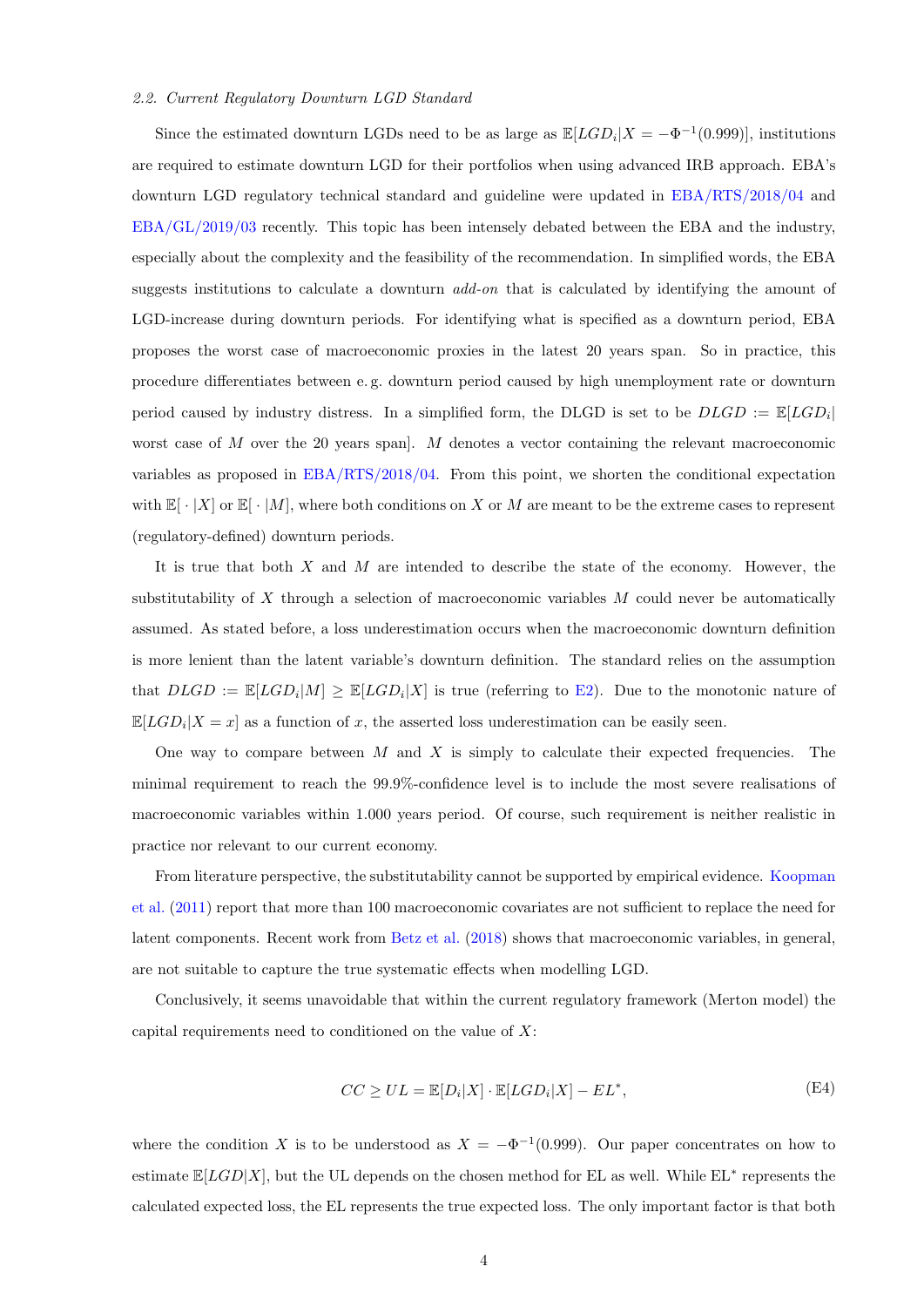the impairment amounts and the capital charge should exceed the VaR at the required confidence level (or equivalently the  $\mathbb{E}[Loss_i | X]$  applying for the work from [Gordy](#page-32-3) [\(2003\)](#page-32-3) with all relevant assumptions). A mismatch between EL and EL<sup>∗</sup> can occur mostly due to different methodologies (IRB approach vs IFRS 9). By setting a flexible notion for EL<sup>∗</sup> , where institutions may additionally have the flexibility to let high-risk borrowers have the "possibility to pay" for the impairment (e. g. as security deposits), we can ensure that the UL is sufficiently covered.

#### <span id="page-6-0"></span>2.3. Discussion on Existing Latent Variables Based LGD Models

As long as the IRB approach rests on the conditional PD formula derived by [Vasicek](#page-33-0) [\(1987\)](#page-33-0), modelling (downturn) LGD within the latent variable approach may be unavoidable from the technical perspective. In this section, some of LGD models based on the latent variable approach are reviewed.

Early attempts to model the conditional LGD with latent variables can be found for example in [Frye](#page-32-5) [\(2000a\)](#page-32-5), [Pykhtin and Dev](#page-33-2) [\(2002\)](#page-33-2), and [Pykhtin](#page-33-3) [\(2003\)](#page-33-3). The central idea of the LGD modelling by the latent variable approach is that both, default events and expected LGD, are mainly driven by systematic factors. In their models, LGD is influenced by a single-factor  $X$ . Aside from single-factor LGD models, many papers introduce multi-factor models to accommodate the demand for more model flexibility. These factors can be assumed to be independent, such as work from [Pykhtin](#page-33-4) [\(2004\)](#page-33-4), or with a particular dependence structure, such as work from Schönbucher [\(2001\)](#page-33-5). The variations using a latent variables time-series may assume a point-in-time dependency structure, as found in [Bade et al.](#page-32-6) [\(2011\)](#page-32-6), or an autoregressive process, as found in [Betz et al.](#page-32-4) [\(2018\)](#page-32-4).

While the conditional PD formula is derived from modelling an abstract asset value  $A_i$  of a borrower i, the conditional LGD can be modelled through an abstract collateral value  $C_i$  as well. Without loss of generality, the collateral value can be replaced by the universal loan's capability of recovering a fraction of the outstanding debt value. In the plain vanilla model,

$$
A_i = p \cdot X + \sqrt{1 - p^2} \cdot Z_i^A, \qquad p \ge 0, Z_i^A \sim \mathcal{N}(0, 1)
$$
  
\n
$$
C_i = q \cdot X + \sqrt{1 - q^2} \cdot Z_i^C, \qquad q \ge 0, Z_i^C \sim \mathcal{N}(0, 1).
$$
\n(M1)

 $Z_i^A$  and  $Z_i^C$  are the idiosyncratic or synonymously (loan-)specific risk factors of the borrower i, which are independent of each other and the latent variable X. The parameter  $p$  itself is popularly known in its quadratic form  $p<sup>2</sup>$  (asset correlation). The scaling of the coefficients using the euclidean norm is solely to ensure  $A_i$  to be standard normally distributed as well, analogously for  $C_i$ . In this model, the borrower's default is defined as an asset shortfall. Under this assumption, the asset correlation is closely related to the default correlation between two different borrowers. [Frye](#page-32-7) [\(2008\)](#page-32-7) discusses the potential difference between asset correlation and default correlation when relaxing some of the underlying assumptions. In particular, the obligor i defaults if the value  $A_i$  drops below the threshold  $\Phi^{-1}(PD_i)$ . This also ensures that the default rate is exactly  $PD_i$ . So, the conditional PD of borrower i given X is  $\mathbb{P}(A_i \leq \Phi^{-1}(PD_i)|X)$ , which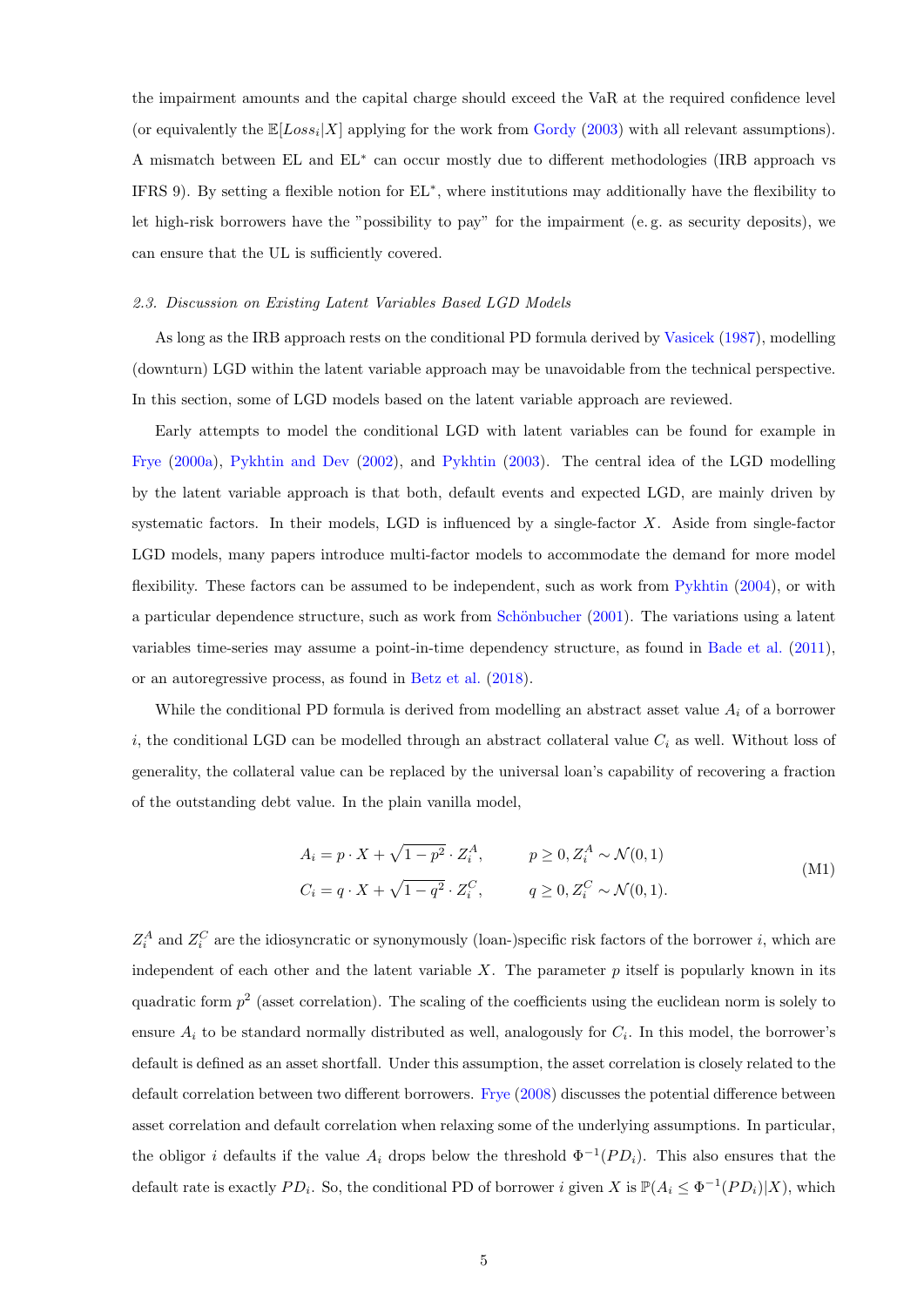results directly in Vasicek's conditional PD formula:

$$
PD_X = \mathbb{P}(A_i \le \Phi^{-1}(PD_i)|X) = \Phi\left(\frac{\Phi^{-1}(PD_i) - p \cdot \Phi^{-1}(X)}{\sqrt{1 - p^2}}\right) =: g_A(X)
$$
(E5)

Note that the function  $g_A$  is invertible and differentiable in X, which is a sufficient condition to identify the distribution of  $PD_X$  and guarantees its existence. Without it, the theoretical distribution of  $PD_X$  $\mathbb{E}[D_i|X]$  would be unknown and estimating its parameters would be difficult. For this purpose, we rule out the extreme cases  $p \in \{0,1\}$ , which render the function  $g_A$  to be constant and therefore not invertible.

The main obstacle when modelling systematic movements in LGD is to identify the relationship between LGD and X. The conditional LGD is not derivable without an additional assumption on the connection between X or  $C_i$  and the LGD, i.e. the specification of the function  $g_C(X) := \mathbb{E}[LGD_i|X]$ . The simplest one is the linear relationship introduced by [Frye](#page-32-5) [\(2000a\)](#page-32-5), [Frye](#page-32-8) [\(2000b\)](#page-32-8), and [Pykhtin and Dev](#page-33-2) [\(2002\)](#page-33-2). The linearity implies the conditional expected LGD,  $\mathbb{E}[LGD_i|X]$ , to be normally distributed. Motivated by the restriction of  $LGD_i \geq 0$ , an exponential transformation can be used to ensure a log-normally distributed  $\mathbb{E}[LGD_i|X]$ , like found in [Pykhtin](#page-33-3) [\(2003\)](#page-33-3) and [Barco](#page-32-9) [\(2007\)](#page-32-9). Other suggestions include application of beta distribution, such as work from [Tasche](#page-33-6) [\(2004\)](#page-33-6), or modelling LGD directly from PD, found in the work of [Giese](#page-32-10) [\(2005\)](#page-32-10), [Hillebrand](#page-33-7) [\(2006\)](#page-33-7), as well as [Frye and Jacobs Jr](#page-32-11) [\(2012\)](#page-32-11). Furthermore, [Frye](#page-32-2) [\(2013\)](#page-32-2) suggests that modelling the systematic risk in LGD can be replaced by modelling the default rates in LGD instead. Our paper avoids selecting a particular  $g<sub>C</sub>$ . In fact, this particular assumption solely decides the distribution of  $\mathbb{E}[LGD_i|X]$  and therefore the value  $\mathbb{E}[LGD_i|X = -\Phi^{-1}(0, 999)]$ .

## <span id="page-7-0"></span>2.4. Empirical Evidence for Systematic Dependency of LGD

This section aims to review the empirical evidence of systematic dependency of LGD in the literature. There is an impression that workout LGDs indeed behave differently than market-based LGDs. In most cases, a systematic dependency can be observed in papers showing that macroeconomic variables or latent variables for systematic factors are significant predictors when estimating LGD. Mainly, we are interested in whether macroeconomic significance is reported when the workout or market-based LGD data is used.

The emerged pattern in the literature seems quite apparent: systematic factors are generally good predictors to estimate market-based LGD, but this is not so clear for workout LGD. Specifically, we review 1) empirical papers for LGD estimation using macroeconomic covariates when estimating LGD by fitting a market-based LGD dataset and 2) by fitting a workout LGD dataset; moreover, 3) we review papers dealing with the influence of systematic factors through latent variables to LGD in general.

The amount of published papers using market-based LGD data, such as corporate bonds data, is overwhelming in comparison to papers using workout LGD. [Varma and Cantor](#page-33-8) [\(2004\)](#page-33-8) show the significant effect of macroeconomic variables for estimating market-based recovery rates for North American corporate bonds. Bruche and González-Aguado [\(2010\)](#page-32-12) use corporate bonds data to show the dependency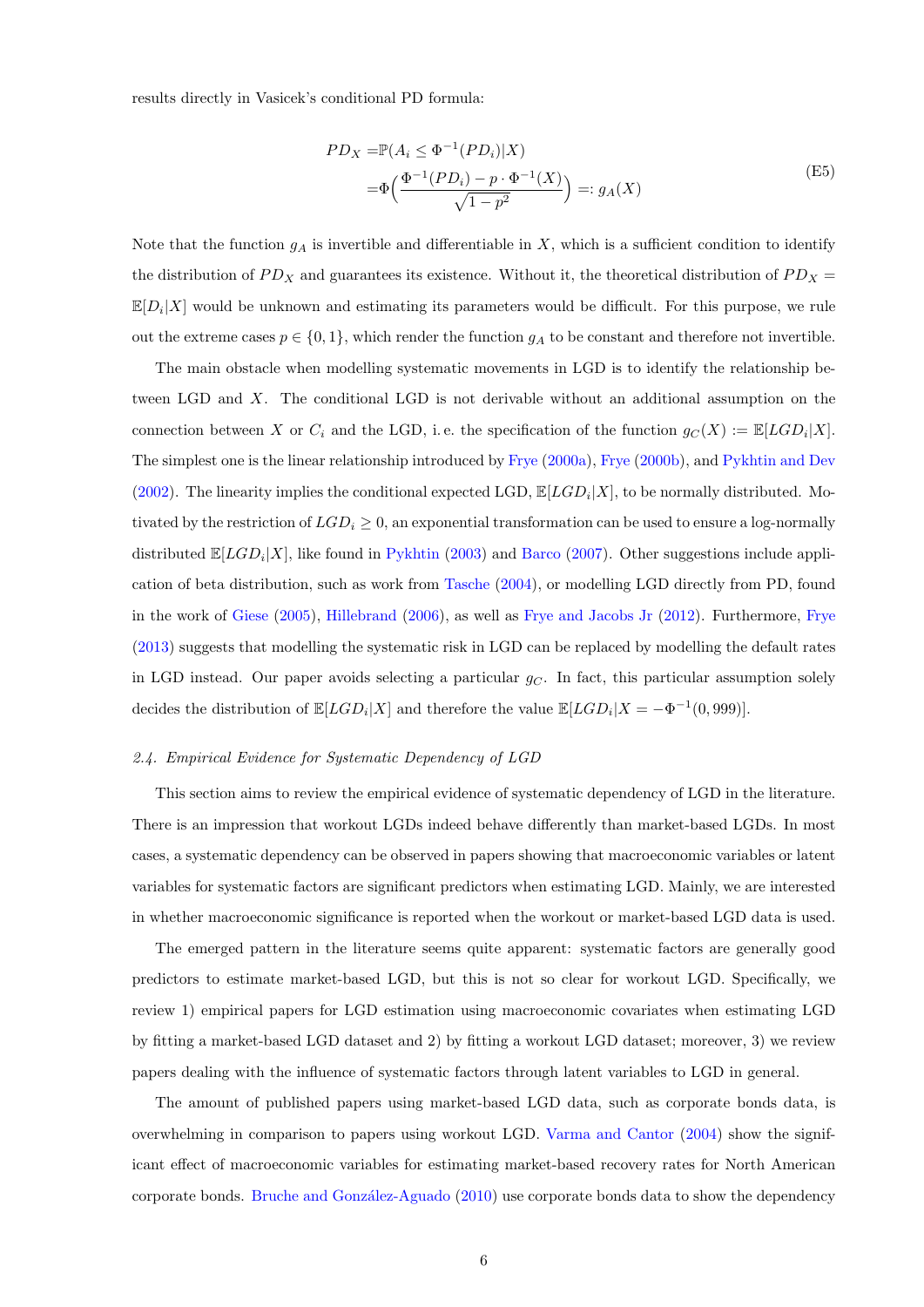of recovery rates to a selection of macroeconomic variables. [Chava et al.](#page-32-13) [\(2011\)](#page-32-13) find strong industry effects in their default and recovery models using Moody's ultimate recovery database on bonds. [Khieu](#page-33-9) [et al.](#page-33-9) [\(2012\)](#page-33-9) report a highly significant effect of GDP growth and industry distress in an OLS regression model for estimating 30-day post-default trading prices for bank loans. [Jankowitsch et al.](#page-33-10) [\(2014\)](#page-33-10) report the significance of market and industry default rates as well as the federal funds rate in the US corporate bond market. [Leow et al.](#page-33-11) [\(2014\)](#page-33-11) show how macroeconomic variables improve the LGD estimate, which is based on forced sale amount on mortgage and final recovered amount on personal loans, in a two-stage model and an OLS regression model for UK retail loans data. [Mora](#page-33-12) [\(2015\)](#page-33-12) studies the macroeconomic dependence of recovery rates on defaulted debt securities, which are based on their post-default trading prices, and shows high susceptibility of industry related variables. [Nazemi et al.](#page-33-13) [\(2017\)](#page-33-13) and [Nazemi et al.](#page-33-14) [\(2018\)](#page-33-14) use 104 macroeconomic covariates within a support vector machine based regression model and a fuzzy decision fusion approach to improving corporate bonds recovery rate prediction. The significant macroeconomic effects on market-based LGD is undeniable considering the vast amount of empirical evidence, which implies high systematic sensitivity of market-based LGD.

In this segment, we review papers, which use workout LGD data (occasionally market-based LGD data might be included as well). [Acharya et al.](#page-32-14) [\(2007\)](#page-32-14) observe the industry distress effect in recovery rates of bank loans, high-yield bonds, and other debt instruments, but macroeconomic variables such as GDP, S&P stock return, or bond market conditions are not significant determinants of recoveries in the presence of industry variables. [Caselli et al.](#page-32-15) [\(2008\)](#page-32-15) use data on Italian bank loans for SME and real estate finance to verify the macroeconomic relation in LGD. They find that GDP has less explanatory power than expected. Using German loan data [Grunert and Weber](#page-32-16) [\(2009\)](#page-32-16) report that national and regional GDP growth do not show significant effects on their OLS model. [Hartmann-Wendels and Honal](#page-33-15) [\(2010\)](#page-33-15) analyse the LGD of mobile lease contracts and find a macroeconomic dependency only in vehicles segment. [Bellotti and Crook](#page-32-17) [\(2012\)](#page-32-17) show significant effects of bank interest rates and unemployment level in their OLS model using credit cards' recovery rates data, which is based on the sum of repayments made 1-year post-default. [Tobback et al.](#page-33-16) [\(2014\)](#page-33-16) report that the influence of macroeconomic variables on LGD depends on the model selection for a dataset containing revolving credit lines secured by real estates and corporate loans. Krüger and Rösch [\(2017\)](#page-33-17) show the variation of macroeconomic effects to US corporate loans LGD in different quantile regions. [Yao et al.](#page-33-18) [\(2017\)](#page-33-18) apply supply vector machines methodology for estimating credit cards LGD, which is based on 24-months post-default accrued interests and overdue fees. They find high relevance of the macroeconomic variables for the estimation accuracy. Apart from credit cards defaults, significant effects of macroeconomic covariates are rarely observed in workout LGD.

Lastly, we discuss papers, which identify systematic effects through means other than macroeconomic proxies, typically through the latent variable approach. To our knowledge, the earliest paper discussing the systematic sensitivity of LGD is [Frye](#page-32-8) [\(2000b\)](#page-32-8). With his method, one can calculate the correlation between LGD and the latent variables implied from the single risk factor model, which is  $q$  from the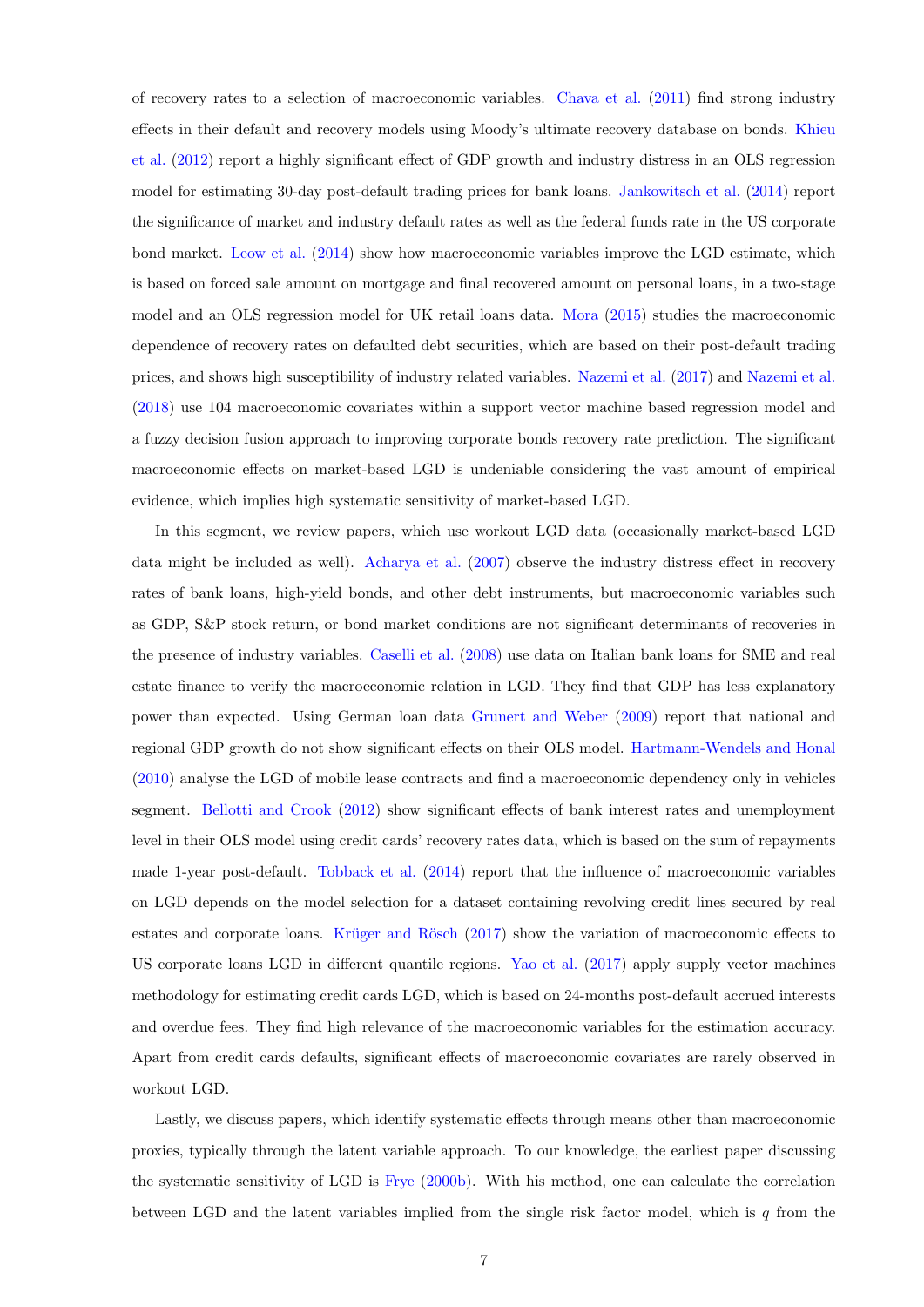model [M1.](#page-6-0) Using US corporate bonds data [Frye](#page-32-8) [\(2000b\)](#page-32-8) estimates  $\hat{p} = 23\%$  and  $\hat{q} = 17\%$ . Düllmann and [Trapp](#page-32-18) [\(2004\)](#page-32-18) use a database, which contains bonds, corporate loans, and debt instruments in the US. Based on various assumptions and methods, they report  $\hat{p} \approx 20\%$  and  $2\% - 3\%$  recovery rates' systematic sensitivity depending on the distribution assumptions. [Betz et al.](#page-32-4) [\(2018\)](#page-32-4) adapt random effects using a Bayesian finite mixture model to measure the latent variables. Their methods for random effects are different from the traditional definition of latent variables originated from [Merton](#page-33-19) [\(1974\)](#page-33-19). Therefore, their results are not directly comparable with  $p$  or  $q$  from model [M1.](#page-6-0) Nonetheless, they claim that latent variable approach measures the true systematic effects in LGD better than a selection of macroeconomic variables. To estimate downturn LGD, the random effects model inhibits over-conservatism in comparison to other models, including models with a selection of macroeconomic variables.

While papers studying LGD's systematic effects using macroeconomic proxies are abundant, there is still a severe need for further researches of LGD's systematic effects based on latent variables. As explained in section [2.1,](#page-4-0) estimating downturn LGD using macroeconomic proxies instead of latent variables is flawed. However, studies on the relationship between latent variables and LGD are still uncommon to our knowledge.

#### <span id="page-9-0"></span>3. Methods and Data

This section introduces the theoretical framework, which is conceptually an expansion of the traditional single-risk factor model. The central idea is that a defaulted loan with a high workout duration has an exposure to the systematic factor over a longer period. During this period, the potential LGD is affected by the systematic factor, and the influence of the systematic factor remains as long as the default is unresolved.

#### <span id="page-9-2"></span><span id="page-9-1"></span>3.1. Theoretical Framework

#### 3.1.1. Expanded Single-Risk Factor Model

The main idea is that the LGD (the recovery capability in general) is influenced directly by latent variables during the workout process. In the model, the recovery capability  $C_{i,t_d}$  is set to be a function of the latent variables  $X_{t_d}$  (state of economy at the default year),  $X_{t_d+1}, \ldots, X_{t_d+T}$  (state of economy at the resolution year), when  $T$  is the workout duration. However, how each latent variable will influence the recovery capability  $C_{i,t_d}$  is unknown. The issue is that LGD value is realised only at the end of the workout process and in general not observable during the workout process. At the end of the workout duration, the influence of each systematic factor during the whole workout duration has been accumulated. In general, differentiating the systematic influence to LGD for each workout year is not possible. The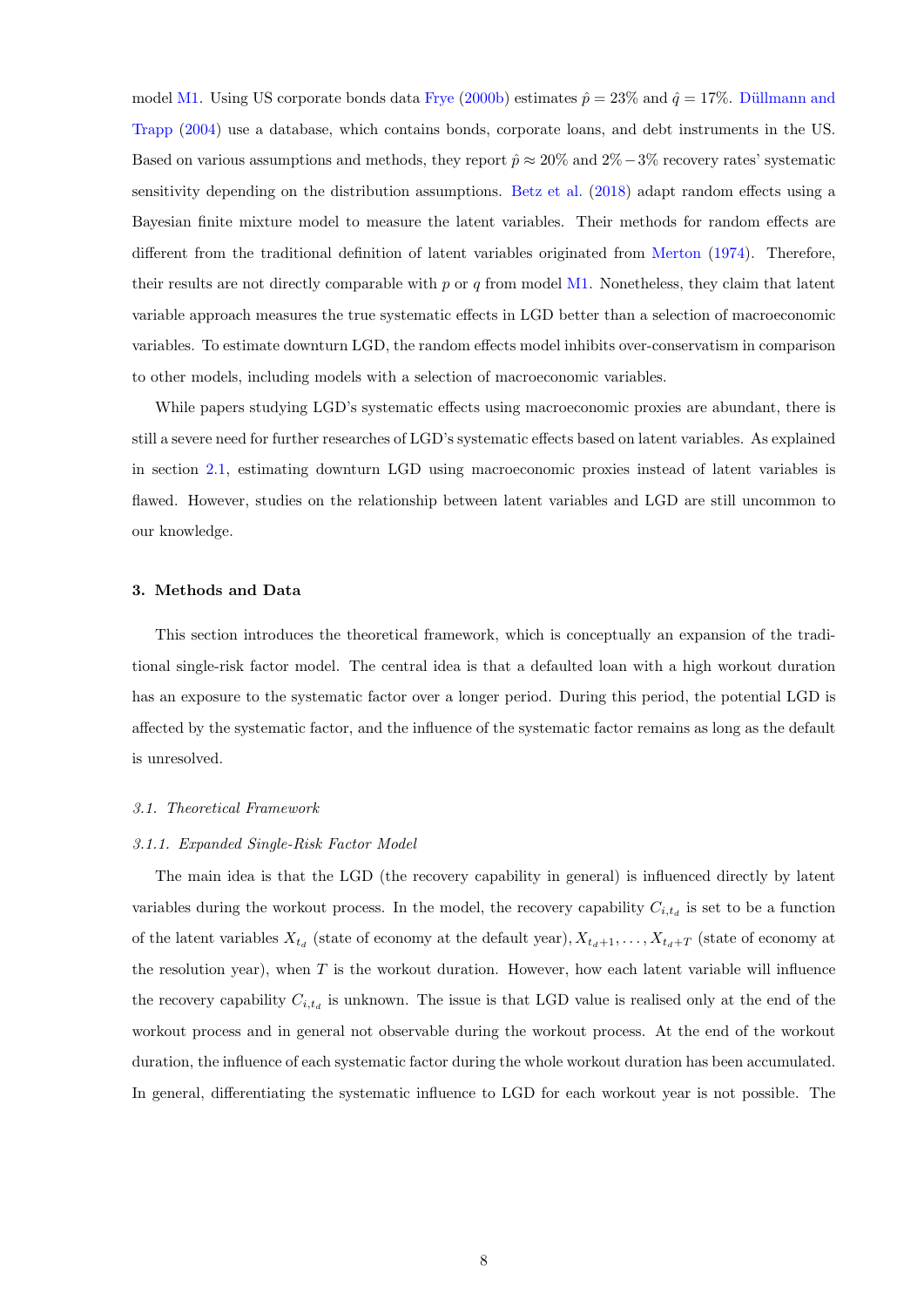simplest possible model, which incorporates the time-series of latent variables, would be

$$
A_{i,t_d} = p \cdot X_{t_d} + \sqrt{1 - p^2} \cdot Z_i^A,
$$
  
\n
$$
C_{i,t_d} = q_{t_d} \cdot X_{t_d} + \dots + q_{t_d+T} \cdot X_{t_d+T} + \sqrt{1 - ||q||_2^2} \cdot Z_i^C,
$$
  
\nwhere  $0 < p < 1$  and  $Z_i^A, Z_i^C \sim \mathcal{N}(0, 1).$  (M2)

The coefficient  $q = (q_{t_d}, \ldots, q_{t_d+T})$  and is an element inside the  $(T+1)$ -dimensional unit circle excluding the origin. The vanilla model  $M1$  is a special case of the expanded model  $M2$ , which proposes LGD model by vintage of default, in particular for  $q = (1, 0, \ldots, 0)$ . Assumptions on the independence or on any particular dependence structure of the latent variable time series  $(X_t)_{t\in\mathbb{N}}$  are avoided. This model is still a single risk factor model, since  $(X_t)_{t\in\mathbb{N}}$  describes a time series of one global systematic risk factor.

The coefficient p describes the sensitivity of the asset value  $A_{i,t_d}$  towards  $X_{t_d}$ . The restriction for p to be positive is economically necessary to reflect the fact that financial distress causes higher default rates. Similarly, the coefficients  $q_{t_d}, \ldots, q_{t_d+T}$  describe the sensitivity of  $C_{i,t_d}$  towards the latent variables (systematic factors) during the workout years. Each  $q_t$  is referred to the (systematic) sensitivity of a particular year. The restriction of q to be positive (for each t) may not necessarily be true. Typically, a high LGD with long workout duration is observed in a defaulted exposure, which was defaulted in a downturn period. However, the latent variables (the states of the economy) vary over the years. Recovering economy in the post-crisis period is not unusual, which implies high-valued  $X$  after a lowvalued X is not unusual either. It may be economically true that  $q_{t_d}$  should be in general positive, but not necessarily for the years after. From the technical perspective, the restriction of positive  $q$  is not necessary. Though, empirical evidence might suggest this fact nonetheless.

There are economic arguments supporting high  $q_{t_d}$  as well as those supporting high  $q_{t_d+T}$ . Loosely speaking, the coefficients q gives information, which year within the workout duration is most "responsible" for the systematic effects in the realised LGD. It is not clear beforehand, how the coefficients  $q$ will behave when the model is fed with workout LGD data. Different arguments supporting different propositions exist.

- 1. High systematic sensitivity at default year (in line with vintage of default). The empirical evidence on high PD-LGD correlation (such as [Frye](#page-32-19) [\(2003\)](#page-32-19), [Altman et al.](#page-32-20) [\(2004\)](#page-32-20)) ties a loan's LGD to its default time, rather than the rest of the workout periods. The fact that the default occurred in a downturn year contributes to the low market value of the collateral and low cure chance of the obligor. This translates directly to a high  $q_{t_d}$ . This proposition is related closely to the plain vanilla model [M1,](#page-6-0) which performs well in market-based LGD data.
- 2. High systematic sensitivity at resolution year (in line with vintage of resolution/recovery). The largest portion in an average bank credit portfolio consists of secured credits. Typically for this type of credit, institutions, which are lucky enough to be able to liquidate the assets, have no further reason not to end the default process (even if this means a loss). Selling assets or securities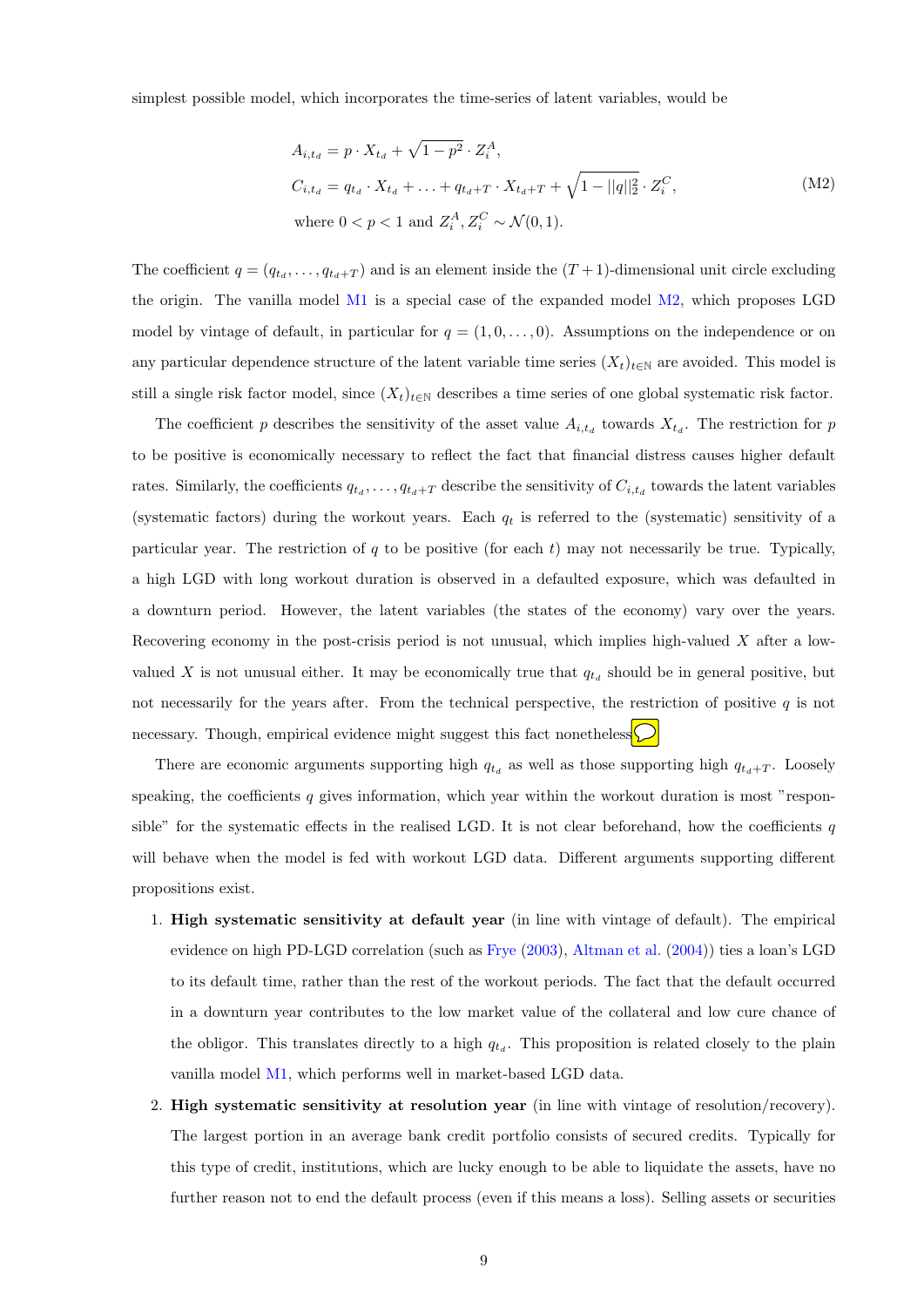usually have a high contribution to the LGD. So it is logical to assume that LGD is tied mostly to the resolution time, which means high  $q_{t_d+T}$ .

3. High systematic sensitivities near default year (a weaker version of vintage of resolution). Alternatively, one may argue that cash inflows (but also outflows) are the relevant factors for calculating LGD. These transactions occur most often in the first years after default, which implies high  $q_{t_d}$  and  $q_{t_d+1}$ , and will eventually continue to decrease as the default gets older.

Surely, they are not necessarily the only possible recovery structures. However, it is important to emphasise the universality of the model. The coverage of a broad variety of recovery structures in the proposed model may hopefully cover the (real) mechanism of workout LGD, which we aim to model, but without sacrificing the capability to model market-based LGD. An average (traditional) bank portfolio typically consists of both exposure type.

#### <span id="page-11-0"></span>3.1.2. Estimation Techniques

The ultimate goal is to produce a reliable downturn LGD estimation based on the latent variable approach. So it is necessary to understand how the latent variables impact LGD values in an average portfolio. The coefficient  $q$  decodes in which workout year the LGDs are particularly sensitive towards the latent variables. There are two central issues regarding the estimation techniques of  $q: 1$ ) uncertainty on the dependence structure of  $(X_t)_{t\in\mathbb{N}}$ , and 2) uncertainty on the relationship between X and LGD. The resulted LGD estimation is typically sensitive towards the assumptions used. Contrary to other papers, our paper assumes that the common assumptions in the literature are likely to be false, especially for workout LGD. Our method requires the estimated value of the coefficient p and  $(X_t)_{t\in\mathbb{N}}$  first.

We apply a technique similar to [Frye](#page-32-8) [\(2000b\)](#page-32-8), which is the maximum likelihood method, for estimating p. According to [Gordy and Heitfield](#page-32-21) [\(2002\)](#page-32-21), the maximum likelihood method produces less bias (coming from lack of data) than the method of moments. The maximum likelihood method requires the likelihood function, which can be derived through the theoretical distribution of the conditional PD, i. e. of the  $g_A(X_{t_d}) := \mathbb{E}[D_i | X_{t_d}]$ . The function  $g_A$  is known, which is the conditional PD formula given in [E5.](#page-6-0) We have established that  $g_A$  is invertible and differentiable in X. Application of the transformation method produces the probability density of  $PD_X = \mathbb{E}[D_i | X_{t_d}]$ , which is also the density function of the Vasicek distribution.

$$
f_{PD_X}(y) = f_X(g_A^{-1}(y)) \cdot \left| \frac{dg_A^{-1}(y)}{dy} \right|
$$
  
=  $\varphi \left( \frac{\Phi^{-1}(PD_i) - \sqrt{1 - p^2} \Phi^{-1}(y)}{p} \right) \cdot \frac{\sqrt{1 - p^2}}{p} \cdot \frac{d\Phi^{-1}(y)}{dy},$  (E6)

where  $\varphi$  is the density function of the standard normal distribution. When  $PD_i$  is known, the only parameter left is p, which can be estimated using maximum likelihood method. Applying the estimated p in the equation  $E5$ , the  $X_t$  can be implied on each year t available in the data.

When the maximum likelihood method is applied for estimating q, the joint distribution of  $(X_t)_{t\in\mathbb{N}}$  has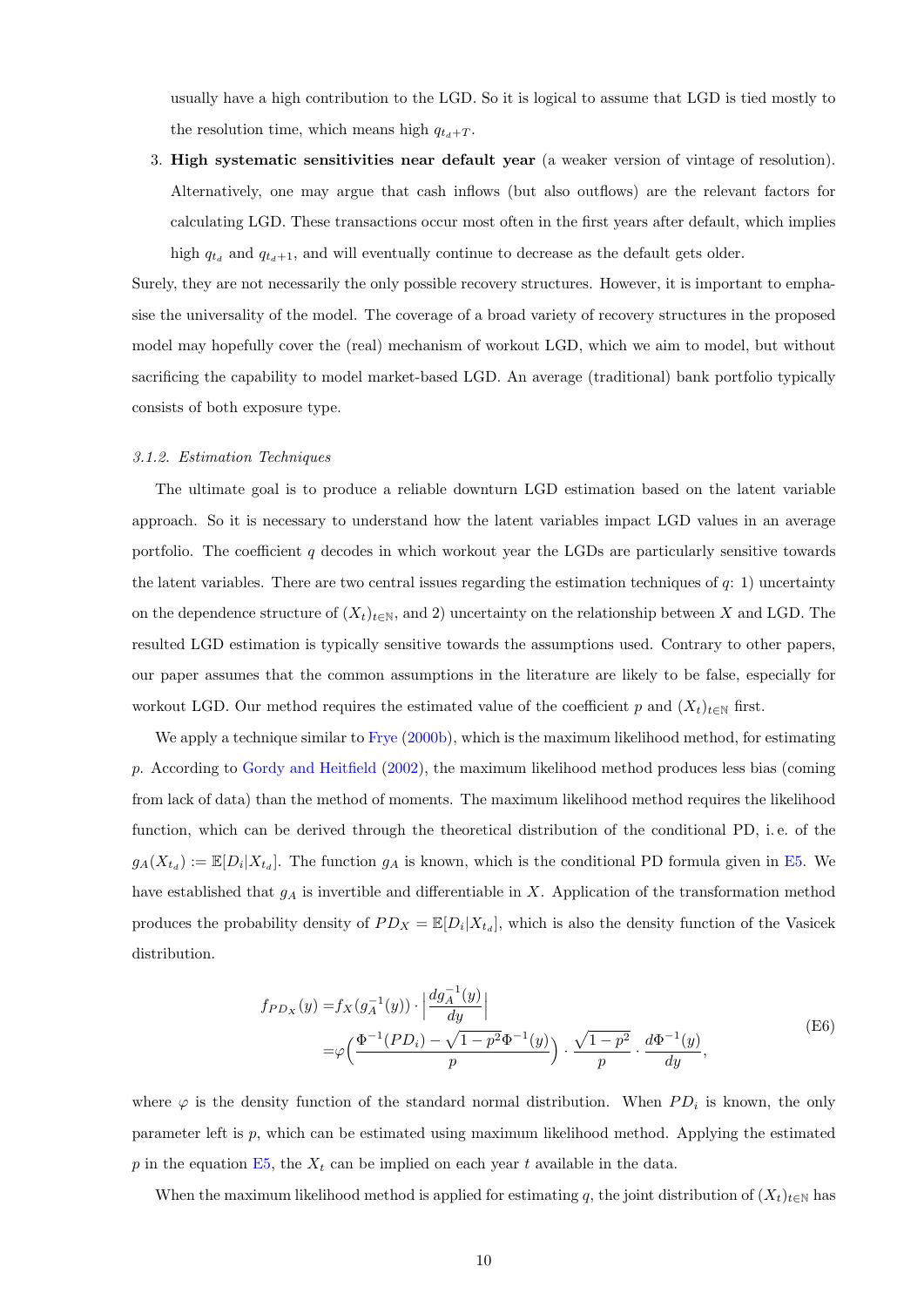to be known, referring to the first uncertainty mentioned at the beginning of this section. Assuming that the latent variables are intertemporally independent is unrealistic. It would suggest that the chance of a good/bad economy for the next year is a mere coin toss. It is more realistic to assume that there is some intertemporal dependency. We even argue that there might be a slight indication of a non-Markovian behaviour in the  $(X_t)_{t\in\mathbb{N}}$  when looked as a stochastic process, i.e. today's state is not only influenced by yesterday's state but also by states from further in the past. Due to this structure uncertainty, the coefficient  $q$  cannot be estimated by the maximum likelihood method.

Instead, we estimate the coefficient q by using the realisations of  $\mathbb{E}[LGD_i|X_{t_d}, \ldots, X_{t_d+T}]$  and  $(X_t)_{t \in \mathbb{N}}$ . At this point, we are confronted with the second uncertainty mentioned at the beginning of this section. The function  $g_C(X_{t_d},...,X_{t_d+T}) := \mathbb{E}[LGD_i | X_{t_d},...,X_{t_d+T}]$  decides the relationship between those two realisations, but it is theoretically unknown<sup>[2](#page-0-0)</sup>. As mentioned in section [2.3,](#page-6-0) the literature typically assumes a simple linear relationship or imposes some restrictions on possible LGD values. While this function can be as simple as a linear function or very complex, a correct specification of  $g_C$  was never the main goal, but the adequateness of the capital requirement resulted from this function.

Even though  $g_C$  remains unknown, we can safely assume that this function is locally smooth, i.e. (at least one time) partially differentiable, at a chosen value  $x := (x_{t_d}, \ldots, x_{t_d+T})$ . The idea is to construct its Taylor series representation at the chosen value x. The value x serves both as the evaluation point as well as the conservative value representing a downturn event.

If the function  $g_C$  is a linear function (or similar to one), then the Taylor series representation only contains the first partial derivatives and the conditional expected LGD can be written as

$$
\mathbb{E}[LGD_i|X_{t_d},\ldots,X_{t_d+T}] = g_C(x_{t_d},\ldots,x_{t_d+T}) + \sum_{s=t_d}^{t_d+T} \frac{\partial g_C(x_{t_d},\ldots,x_{t_d+T})}{\partial X_s}(X_s - x_s) \text{ and}
$$
\n
$$
\mathbb{E}[LGD_i|X_{t_d},\ldots,X_{t_d+T}] = \mu - \sigma\left(\underbrace{q_{t_d}X_{t_d} + \ldots + q_{t_d+T}X_{t_d+T} + \sqrt{1 - ||q||_2^2}Z_i^C}_{C_{i,t_d}}\right). \tag{E7.1}
$$

Both parameters  $\mu$  and  $\sigma$  are intended to be the sum of the constant terms and the scaling factor to fulfil the unit circle requirement of q. However, taking the expectation of both sides gives  $\mathbb{E}[LGD_i] \approx \mu$  and variance of both sides gives  $Var(\mathbb{E}[LGD_i|X_{t_d},...,X_{t_d+T}]) \approx \sigma^2$ , but the last term should not be confused with  $Var(LGD_i)$ . Using the law of total variance, we get  $Var(LGD_i) = Var(\mathbb{E}[LGD_i | X_{t_d}, \dots, X_{t_d+T}]) +$  $\mathbb{E}[Var(LGD_i|X_{t_d},\ldots,X_{t_d+T})] \geq \sigma^2.$ 

By looking at the structure of both equations in [E7.1,](#page-11-0) the OLS method would require data samples, in which the idiosyncratic factor  $Z_C$  is zero or minimal. The OLS estimators would then produce an indirect estimation of q, which is  $\widehat{\sigma q_t}$  for all t. This requirement can be achieved by constructing samples of  $\mathbb{E}[LGD_i|X_{t_d},\ldots,X_{t_d+T}]$  from a large portfolio. In a large (fine-grained) portfolio, the idiosyncratic risk converges to zero and intertemporally uncorrelated. Thus, the unbiasedness property (from  $\sigma q_t$ ) is

<sup>&</sup>lt;sup>2</sup>The dependency of the function  $g_C$  (if exists) towards asset type, exposure type, jurisdiction, or even institution's internal strategy can never be ruled out.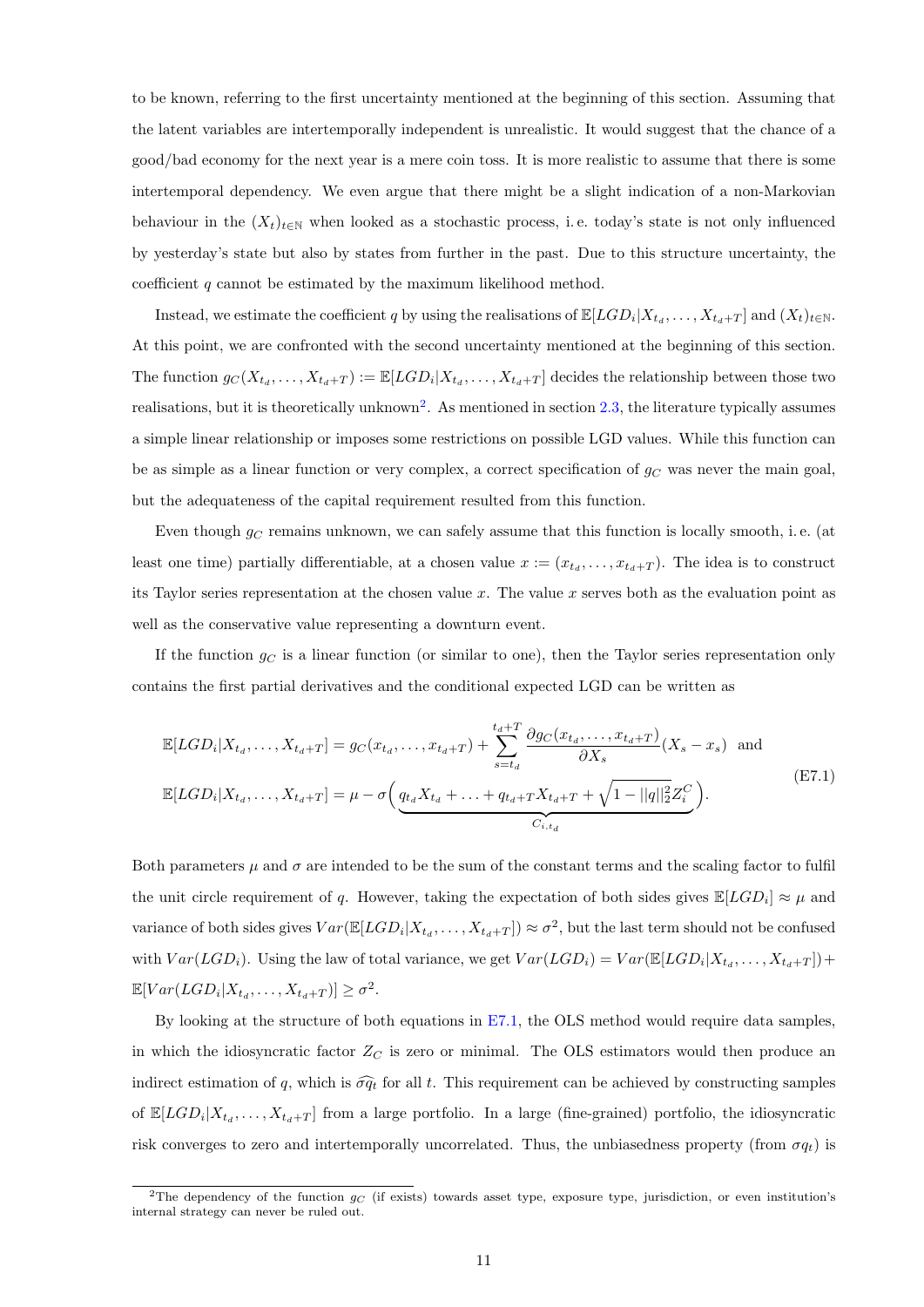guaranteed by the Gauss-Markov theorem.

In other case, where the function  $q_C$  is believed to be non-linear in at least one of its parameter, then the Taylor series representation would produce non-zero rest term  $R(X_{t_d}, \ldots, X_{t_d+T})$ .

$$
\mathbb{E}[LGD_i|X_{t_d},\dots,X_{t_d+T}] = g_C(x_{t_d},\dots,x_{t_d+T}) + \sum_{s=t_d}^{t_d+T} \frac{\partial g_C(x_{t_d},\dots,x_{t_d+T})}{\partial X_s}(X_s - x_s) + R(X_{t_d},\dots,X_{t_d+T})
$$
\n(E7.2)

When OLS method is applied, the information on the rest term  $R(X_{t_d},...,X_{t_d+T})$  (in short: R) resides in the OLS residuals and the intercept. Especially when the effect from  $R$  is far stronger than the linear effect, then the coefficients q do not hold much information weight for the conditional expected LGD. Even though analysing the resulted OLS residuals could potentially lead to accurate specification of the rest term R and therefore also the function  $g_C$ , this is not the main goal. We argue that for regulatory purposes, it may not matter, which cases appear to be true, and will remain uncertain. Due to this uncertainty, performance tests, whether the results (in form of downturn LGD estimation) are adequate to ensure loss coverage with 99.9%-confidence level, are necessary.

#### <span id="page-13-0"></span>3.2. Parameter Estimation

The data required should consist of observed default rates by year and rating, as well as observed LGDs containing their default and resolution years. The technique estimates  $p$ , then  $X$ , and then  $q$ , in the exact order. Estimation errors will be accumulated by each model transition. However, it substantially weakens the uncertainties brought by assumptions.

#### <span id="page-13-1"></span>3.2.1. Estimating p

Using the observed default rates of a given rating segment  $r \in \mathcal{R}$  and a given year  $t \in \mathcal{T}$ , samples of  $\mathbb{E}[D_i|X_t]$  can be generated by the arithmetic average of default dummies of rating r in t, denoted by  $(Y_{r,t})_{r \in \mathcal{R}, t \in \mathcal{T}}$ . The sets  $\mathcal R$  and  $\mathcal T$  denote the set of available ratings and years and let  $n = |\mathcal{R} \times \mathcal{T}|$ . A particular sample generated  $Y_{r,t}$  is non-representative and biased, if there are too few samples in a given  $(r, t)$ -segment. Therefore, only samples with at least 100 resolved defaults (chosen arbitrarily) in each segment are generated. The density function of  $Y_{r,t}$  is theoretically known from [E6,](#page-11-0) so the log-likelihood function with a known default rate in a rating segment  $PD_r$  is

$$
l(p) = \log \Big( \prod_{r,t \in \mathcal{R} \times \mathcal{T}} f_{Y_{r,t}}(PD_r, p) \Big)
$$
  
=  $-\frac{n}{2} \log(2\pi) - \frac{1}{2p^2} \sum_{r,t \in \mathcal{R} \times \mathcal{T}} \left( \Phi^{-1}(PD_r) - \sqrt{1 - p^2} \ \Phi^{-1}(Y_{r,t}) \right)^2$   
+  $\frac{n}{2} \log(1 - p^2) - n \log(p) + n \log \Big( \frac{d}{dy} \Phi^{-1}(Y_{r,t}) \Big).$ 

The maximum likelihood estimator for p is the solution of  $\hat{p} = \arg \max_{p \in (0,1)} l(p)$ , which will be solved numerically. We set  $PD_r = \frac{1}{|\mathcal{T}|} \sum_{t \in \mathcal{T}} Y_{r,t}$  to simplify the problem into a one-dimensional task.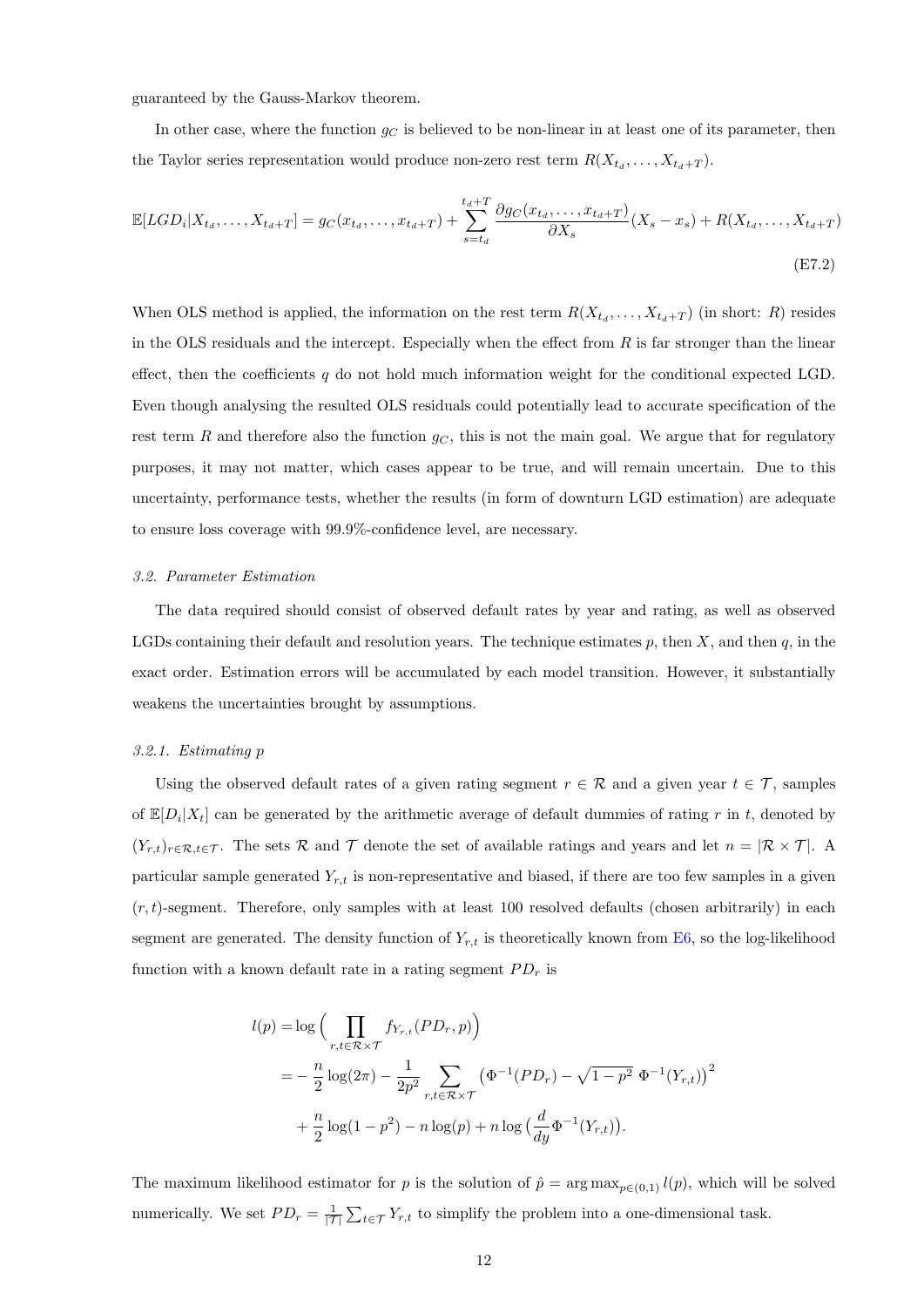#### <span id="page-14-0"></span>3.2.2. Estimating  $X_t$

With  $\hat{p}$ , we can estimate  $(X_t)_{t\in\mathcal{T}}$  by using the equation [E5.](#page-6-0) For a given  $r \in \mathcal{R}$  and  $t \in \mathcal{T}$ ,  $\widehat{X_{r,t}}$  is the solution of

$$
Y_{r,t} = g_A(X_{r,t}) = \Phi\left(\frac{\Phi^{-1}(PD_r) - \hat{p} \cdot \Phi^{-1}(X_{r,t})}{\sqrt{1 - \hat{p}^2}}\right) \text{ in } X_{r,t}.
$$

Since  $g_A$  is invertible and therefore bijective, there is only one single solution to the equation above for a given  $PD_r$  and  $\hat{p}$ , which is

$$
\widehat{X_{r,t}} = \Phi\Big(\frac{\Phi^{-1}(PD_r) - \sqrt{1-\hat{p}^2}\cdot \Phi^{-1}(Y_{r,t})}{\hat{p}}\Big).
$$

 $X_{r,t}$  represents the realised latent variable of a system at year t from the perspective of an obligor with rating r. The global latent variable can be estimated by arithmetic average or weighted average (weighted by the number of obligors with rating  $r$  in the data). However, weighted average would under-represent loans from bad ratings. Hence, we construct the global latent variables using the arithmetic average of the rating-based latent variables, i.e.  $\widehat{X_t} = \frac{1}{|\mathcal{R}|} \sum_{r \in \mathcal{R}} \widehat{X_{r,t}}$ .

#### <span id="page-14-1"></span>3.2.3. Estimating q

The samples of  $\mathbb{E}[LGD_i|X_{t_d},...,X_{t_d+T}]$  are required to have minimal idiosyncratic effect as explained in the section [3.1.2.](#page-11-0) This is achieved by calculating the arithmetic average of the realised LGD of loans from the population, which are defaulted in  $t_d$  and resolved in  $t_d + T$ ,  $(L_{t_d,t_d+T})_{t_d,t_d+T \in \mathcal{T}}$ . The idiosyncratic risk factor converges to zero as the number of loans increases. For a given pair  $(t_d, t_d + T)$ , the sample  $L_{t_d,t_d+T}$  is generated in our analysis, only if there are at least 100 default cases in this category.

Mainly, the realised LGD is defined as the quotient of the realised loss and the outstanding amount at default. To avoid extreme outliers, LGD is capped within the [−200%, 300%]-interval (smaller intervals do not change the result). In some cases, an additional loan is issued to help with the obligor's recovery (principal advance). We calculate this additional loan as a loss as well. The 3-Months EURIBOR rate at the default date is chosen for the discounting factor. In practice, there might be variations of LGD definition. The dataset offers other variations of pre-calculated LGD, which includes nominal LGD, discounted LGD, with or without principal advance. To ensure robustness, we repeat the procedure using every available LGD definition. Our result is quite robust regardless of LGD definition choice.

The OLS coefficients estimate  $\widehat{\sigma q_t}$  in the linear case [E7.1.](#page-11-0) In the non-linear case [E7.2,](#page-11-0) the coefficients sum up the linear effects of both  $\sigma q_t$  and R. The remaining non-linear effects reside in the OLS residuals and its intercept. We denote the linear effect  $R<sub>L</sub>$  and the non-linear effect (both from the intercept and residual parts)  $R_{NL} := R_{NL,I} + R_{NL,R}$  that are originated from R. The OLS regression is tasked to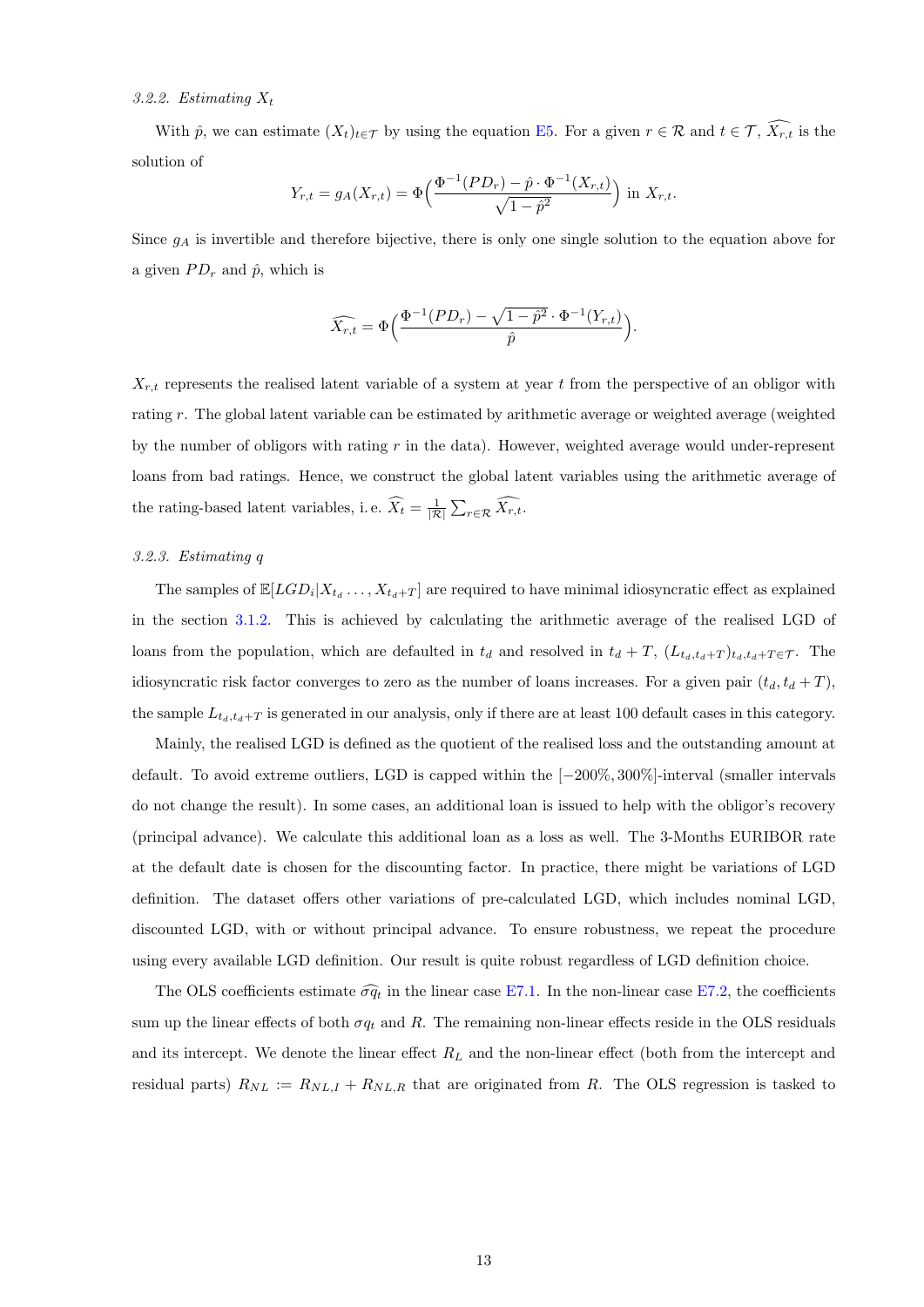minimise the remaining idiosyncratic risk  $Z^C$  and  $R_{NL}$ .

$$
\forall t_d, t_d + T \in \mathcal{T}:
$$
  
\n
$$
L_{t_d, t_d + T} = (\mu + R_{NL,I}) + \sum_{s=t_d}^{t_d + T} \left( \underbrace{-\sigma q_s + R_{L,s}}_{\beta_s} \right) X_s + \underbrace{(-\sigma \sqrt{1 - ||q||_2^2} Z^C + R_{NL,R}}_{\epsilon} ).
$$
\n(E8)

In the linear case  $(R_L = R_{NL} = 0)$ , the [E8](#page-14-1) assumes  $\epsilon \sim \mathcal{N}(0, \sigma_{\epsilon}^2 := \sigma^2 - \sigma^2 ||q||_2^2)$ . Estimating  $\mu$  and  $\beta_s$ is equivalent to solving coefficients of the OLS regression model, which allows us to solve  $\sigma$  algebraically and therefore  $q$  using the residuals' standard error.

$$
\hat{\sigma} = \sqrt{\sigma_{\epsilon}^{2} + \sum_{s=t_d}^{t_d + T} \beta_s^{2}}
$$

$$
\forall t : \hat{q}_t = -\frac{\beta_t}{\hat{\sigma}}.
$$

In other case,  $\hat{q}_t$  contains information of  $R_L$  as well. Without knowing the form of the function  $g_C$ , its extraction from  $\hat{q}_t$  is not possible. However, it may be not necessary to distinguish  $R_{L,s}$  from  $\sigma q_s$ . For the purpose of estimating a conservative downturn LGD, the only concern is whether  $R_{NL}$  is significantly different from zero and the linear case is proven to inadequately cover the potential economic capital loss at the required confidence level. In section [5,](#page-20-1) we show that the linear model is indeed sufficiently conservative.

Additionally, we reduce the model [E8](#page-14-1) to

$$
\forall t_d, t_r \in \mathcal{T}:
$$
\n
$$
L_{t_d, t_r} = (\mu + R_{NL, I}) + \left(\underbrace{-\sigma q_{t_d} + R_{L, t_d}}_{\beta_{t_d}}\right) X_{t_d} + \left(\underbrace{-\sigma q_{t_r} + R_{L, t_r}}_{\beta_{t_r}}\right) X_{t_r} + \left(\underbrace{-\sigma \sqrt{1 - q_{t_d}^2 - q_{t_r}^2} Z^C + R_{NL, R}}_{\epsilon}\right).
$$
\n(E9)

By reducing the model to include only default and resolution time, we arrive at [E9.](#page-14-1) Thus, high linear dependency of the latent variables is unlikely. Such dependency may potentially produce unrobust OLS matrix and thus highly sensitive results. Solving  $q_{t_d}$  and  $q_{t_r}$  can be done similarly

$$
\hat{\sigma} = \sqrt{\sigma_{\epsilon}^2 + \beta_{t_d}^2 + \beta_{t_r}^2}
$$
  

$$
q_{t_d}^{\hat{}} = -\frac{\beta_{t_d}}{\hat{\sigma}} \qquad \wedge \qquad q_{t_r}^{\hat{}} = -\frac{\beta_{t_r}}{\hat{\sigma}}.
$$

The estimated coefficients  $\hat{q}$  from [E8](#page-14-1) and [E9](#page-14-1) should not lead to two different conclusions.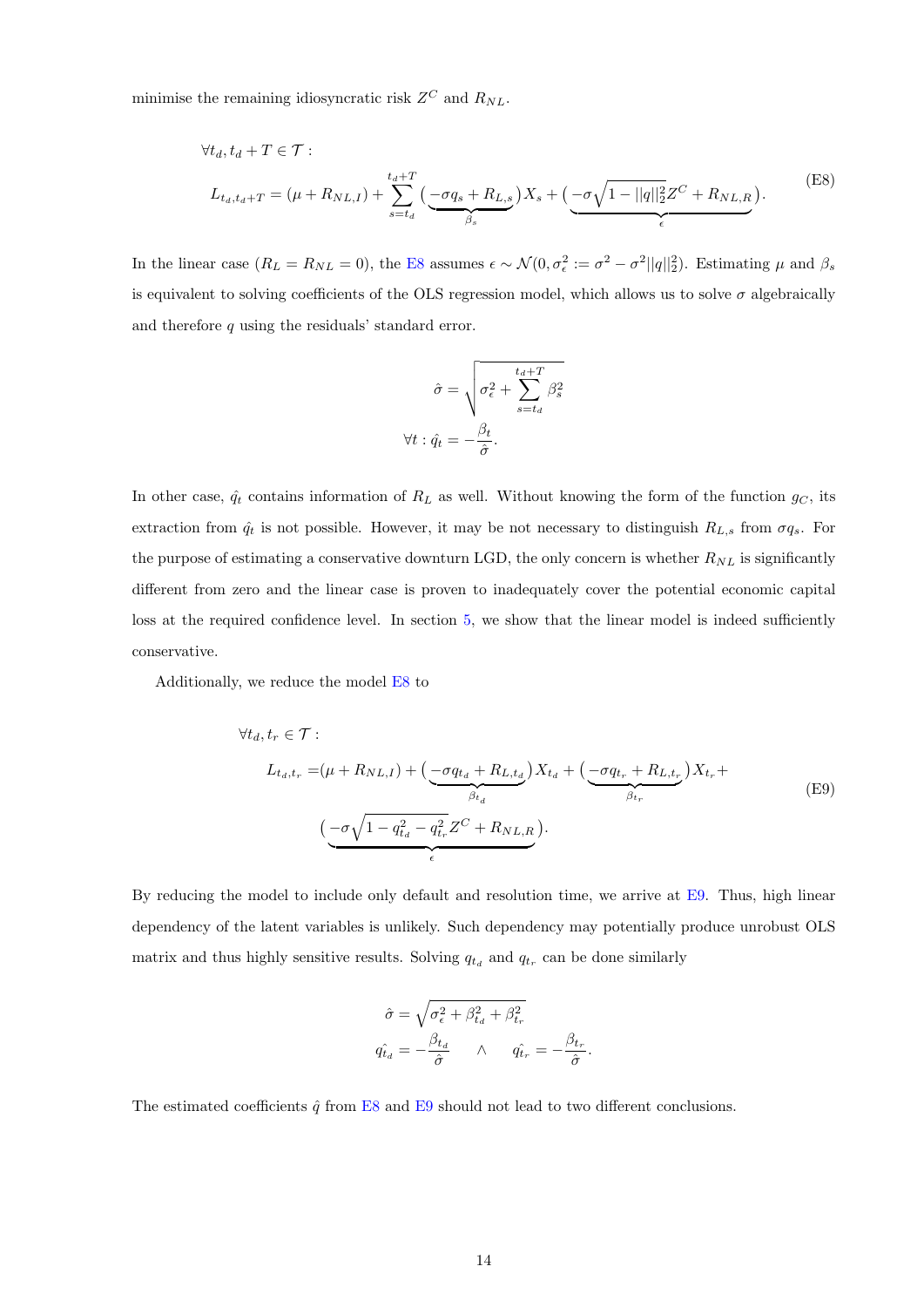#### <span id="page-16-0"></span>3.3. Data and Descriptive Statistics

We obtain two databases, PD&Rating Platform and LGD&EAD Platform, from Global Credit Data  $(GCD)<sup>3</sup>$  $(GCD)<sup>3</sup>$  $(GCD)<sup>3</sup>$ . They contain the observed number of defaults counted by banks within a predefined segment and any information related to credit failures in contract level leading to LGD and EAD. Because of its international memberships, the default definition might vary slightly, but there is huge harmonisation effort driven by regulators.

#### <span id="page-16-1"></span>3.3.1. PD&Rating Platform

In the PD&Rating dataset, the amount of defaulted and non-defaulted loans for a defined segment is pooled, starting from 1994 until 2016. These numbers are low before 2000, so its reliability is uncertain in these early years. Starting from 2000, the yearly number of loans rises to over 35.000 and reaches its peak to over half a million loans in 2014. The dataset composition on rating, asset class, or industry is dynamic and fluctuates every year.

This platform only contains pooled numbers of defaulted as well as non-defaulted loans in various segments and does not contain loan-level information. Summed up throughout the years, the dataset contains over 4,6 million non-defaulted loan-years over the 17 years. Assuming that the typical duration to maturity or default time is about two years, the dataset contains information on over 2 million different loans internationally. Three of the most represented asset classes are: SME (53,85%), Banks&Financial Companies (19,66%), and Large Corporate (15,33%) and three of the most represented industries are: Finance&Insurance (21,51%), Real Estate, Rental, and Leasing (14,09%), and Wholesale and Retail  $(11,54\%)$  $(11,54\%)$  $(11,54\%)$ <sup>4</sup>.

Figure [A.1](#page-36-0) shows the observed default rates throughout the years between 2000 and 2016. The dataset classifies every default into the defined

- asset classes: SME, Large Corporate, Banks&Financial Companies, Ship Finance, Aircraft Finance, Real Estate Finance, Project Finance, Commodities Finance, Sovereigns, Public Services, Private Banking;
- industry: Agriculture, Hunting and Forestry, Fishing and its Products, Mining, Manufacturing, Utilities, Construction, Wholesale and Retail, Hotels and Restaurants, Transportation and Storage, Communications, Finance and Insurance, Real Estate and Rental and Leasing, Professional, Scientific and Technical Services, Public Administration and Defence, Education, Health and Social Services, Community, Social and Personal Services, Private Sector Services, Extra-territorial Services, and Individual; and
- rating: mapped to S&P Ratings (from AAA to C), as well as defaulted.

<sup>3</sup>GCD is a non-profit association owned by its member banks from around the world and active in data-pooling for historical credit data. As of 2018, it has 53 members across Europe, Africa, North America, Asia, and Australia. For details: <https://www.globalcreditdata.org>

<sup>4</sup>Counted in loan-years. Assuming the typical duration to maturity or default time is similar throughout the segments, then the composition remains when counted in number of loans.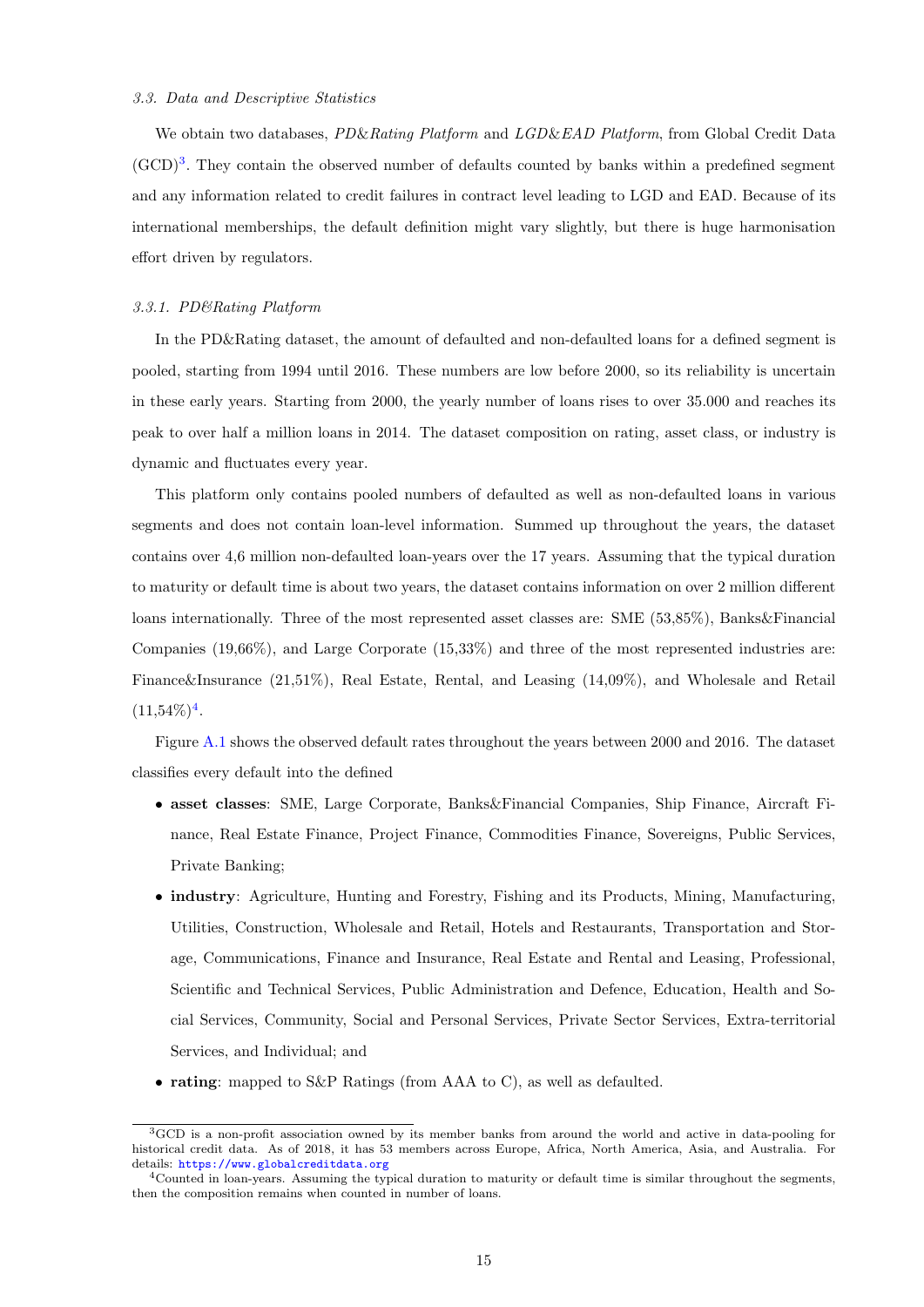In each category, the figure [A.1](#page-36-0) shows the observed default rates of 25% best and 25% worst class, as well as the median (only if there are at least 100 loans in the particular subcategory).

#### <span id="page-17-0"></span>3.3.2. LGD&EAD Platform

The LGD platform contains extensive information about credit failures on loan level. The LGD is precalculated based on the realised loss per outstanding unit. LGDs based on a variation of LGD definitions (discounting the recovery cash flows or by including/excluding principal advances) are pre-calculated. Our result is independent of these variations.

The dataset contains over 186.000 defaulted loans after 2000, both resolved (92,5%) and unresolved cases (7,5%). The number of resolved loans between 2000 and 2016 with non-zero exposure is 149.990 from 88.909 different obligors, which on average covers a total EAD of 23.5 billion Euros per year. Three of the most represented asset class are SME (62,84%), Large Corporate (15,90%), and Real Estate Financing (12,78%). Three of the most represented industries are Real Estate, Rental, and Leasing (15,31%), Manufacturing (15,22%), and Wholesale and Retail (13,66%).

LGD samples outside the [0, 1]-interval are possible in workout LGDs. Typically, realised workout LGD in loan level inhibits the bimodal distribution, as shown in figure [A.2.](#page-36-1) The average realised LGDs (referenced by default year) is highly correlated with the observed default rates as shown by figure [A.3.](#page-37-0) However, some of the defaults are not resolved yet, leaving low average realised LGD in the last five years.

A long workout duration is often associated with high average LGD. As figure [A.4](#page-37-1) shows, this is not only true for average LGD, but also its deviation from average. This figure shows an increasing average LGD when it is categorised by its workout duration in years (rounded to one decimal place). Since the LGD's variance seems to increase along with the total workout duration as well, this opens the question, whether defaults with longer workout duration generally need a higher LGD downturn add-on.

#### <span id="page-17-1"></span>4. LGD Sensitivity towards Systematic Factors

The main goal of this section is to investigate the relationship between  $\mathbb{E}[LGD|X]$  and X, as explained in section [3.1.1.](#page-9-2) The result will give a prediction, whether vintage of default or vintage of recovery (or a mixture) is appropriate.

The observed default rates from the year 2000 onward give an estimated  $\hat{p} = 27,95\%$ , which reflects an asset correlation of  $\hat{p}^2 = 7,81\%$ . For comparison, [Frye](#page-32-8) [\(2000b\)](#page-32-8) reports a p of 23\% (for bonds) and Düllmann and Trapp [\(2004\)](#page-32-18) report a p to be ca. 20% (for bonds and loans). While  $p^2$  can be interpreted as the asset correlation between two borrowers,  $p$  is the correlation between the borrower's asset value and the latent variable. Within the EU capital regulation CRR,  $p^2$  is equivalent to R under CRR Art.153-154 with predefined values between 3% and 24% depending on asset classes and the historical PD.

The figure [A.5](#page-37-2) depicts the estimated latent variables time series. One of the important aspects when comparing a latent variables approach to popular macroeconomic based models is that the latent variables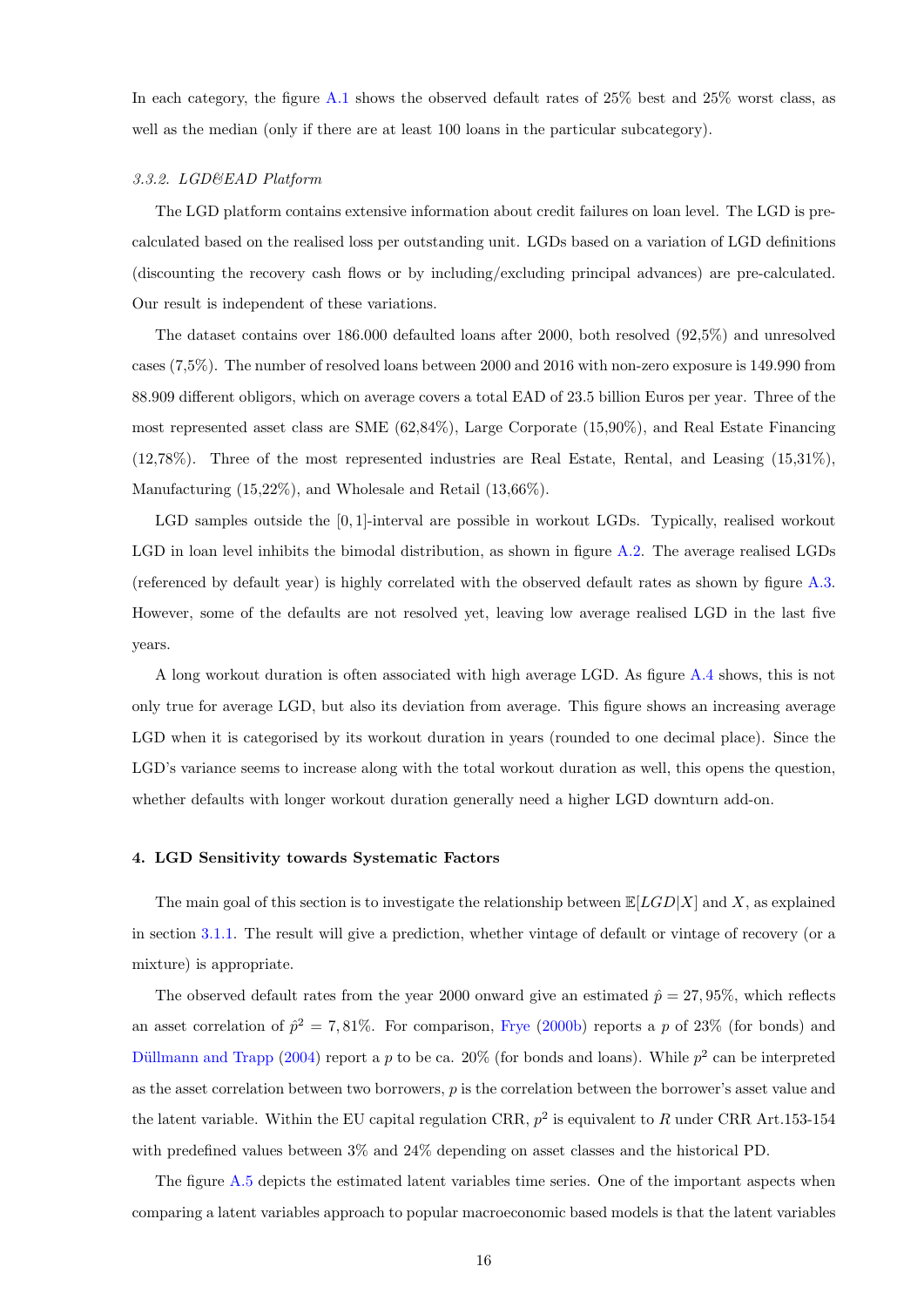approach measures the change of default rates relative to the average rather than the default rate itself. During the global financial crisis, which started in 2007, the downturn effect is observed soon after the Lehmann fall in 2008. The implied latent variables in both years are at minimum compared to others.

#### <span id="page-18-0"></span>4.1. Age dependent LGD's Systematic Sensitivity

Our method for estimating q is designed such that for every pair  $(t_d, t_r)$ , a sample is generated. A potential issue may occur for defaulted loans with an extraordinarily long workout duration because such cases are rare compared to defaults with one or two years workout duration. In order to avoid potential excessive bias originated by these extreme cases, samples with excessively long duration are excluded. About 95% of the resolved defaults in the database have workout durations less than six years, and we choose this to be the cutting point. We successively extend the maximum workout duration length in the analysis to replicate a portfolio of a random financial institution. Due to the model construction, the result is to be interpreted as a portfolio rather than a single exposure.

|            | $q_{t_d}$ | $q_{t_d+1}$ | $q_{t_d+2}$ | $q_{t_d+3}$ | $q_{t_d+4}$ | $q_{t_d+5}$ | $\sigma_{\epsilon}^2$ |
|------------|-----------|-------------|-------------|-------------|-------------|-------------|-----------------------|
| $T=0$      | 0.3472    |             |             |             |             |             | 0,0005                |
| $T \leq 1$ | 0.3834    | 0.0779      |             |             |             |             | 0,0012                |
| $T \leq 2$ | 0,3796    | 0.2745      | $-0.2418$   |             |             |             | 0,0035                |
| $T \leq 3$ | 0.4093    | 0.3347      | 0.0702      | $-0.1045$   |             |             | 0,0065                |
| $T \leq 4$ | 0.4040    | 0,3288      | 0.1101      | 0.0895      | $-0.1817$   |             | 0,0080                |
| $T \leq 5$ | 0.4344    | 0.3188      | 0.1345      | 0.0839      | $-0.0370$   | 0.1934      | 0,0094                |

<span id="page-18-1"></span>Table 1: Systematic sensitivity through the workout duration

The results presented in table [1](#page-18-1) show systematic sensitivity of expected LGD towards particular default year given its workout duration. The discussion whether LGD is to be analysed by vintage of default or vintage of recovery can be highlighted. Acquiring a sensitivity coefficient of  $q = (1, 0, \ldots, 0)$ is an argument for vintage of default, while a coefficient of  $q = (0, \ldots, 0, 1)$  or  $(0, \ldots, 0, -1)$  speaks for vintage of resolution. The emerged pattern shows that neither is the case. Assuming only one particular vintage point explains the expected LGD is most likely inappropriate. In particular, the expected LGD is highly sensitive towards systematic factor soon after its default date, but this sensitivity mostly diminishes with increasing default age. Note that these values stand for the sensitivity towards the systematic factor and not for the expected LGD itself. In a simplified way, the results hold information on the downturn add-on, but not on the downturn LGD itself.

The results confirm that loans, which are defaulted in a downturn period, will in expectation perform worse (LGD-wise) than loans, which are resolved in a downturn period, given similar workout durations. So, the financial crisis has different impacts on the LGDs depending on the default age of the exposures. All in all, it is not appropriate to reference LGD time series to a single reference point, e. g. its default year as the current standard recommends. As an example, a loan defaulted in 2006 carries a substantial downturn burden, when it stays unresolved during the financial crisis. However, since this particular loan would be referenced to 2006 in the LGD time series, its LGD will not take part in the downturn LGD calculation.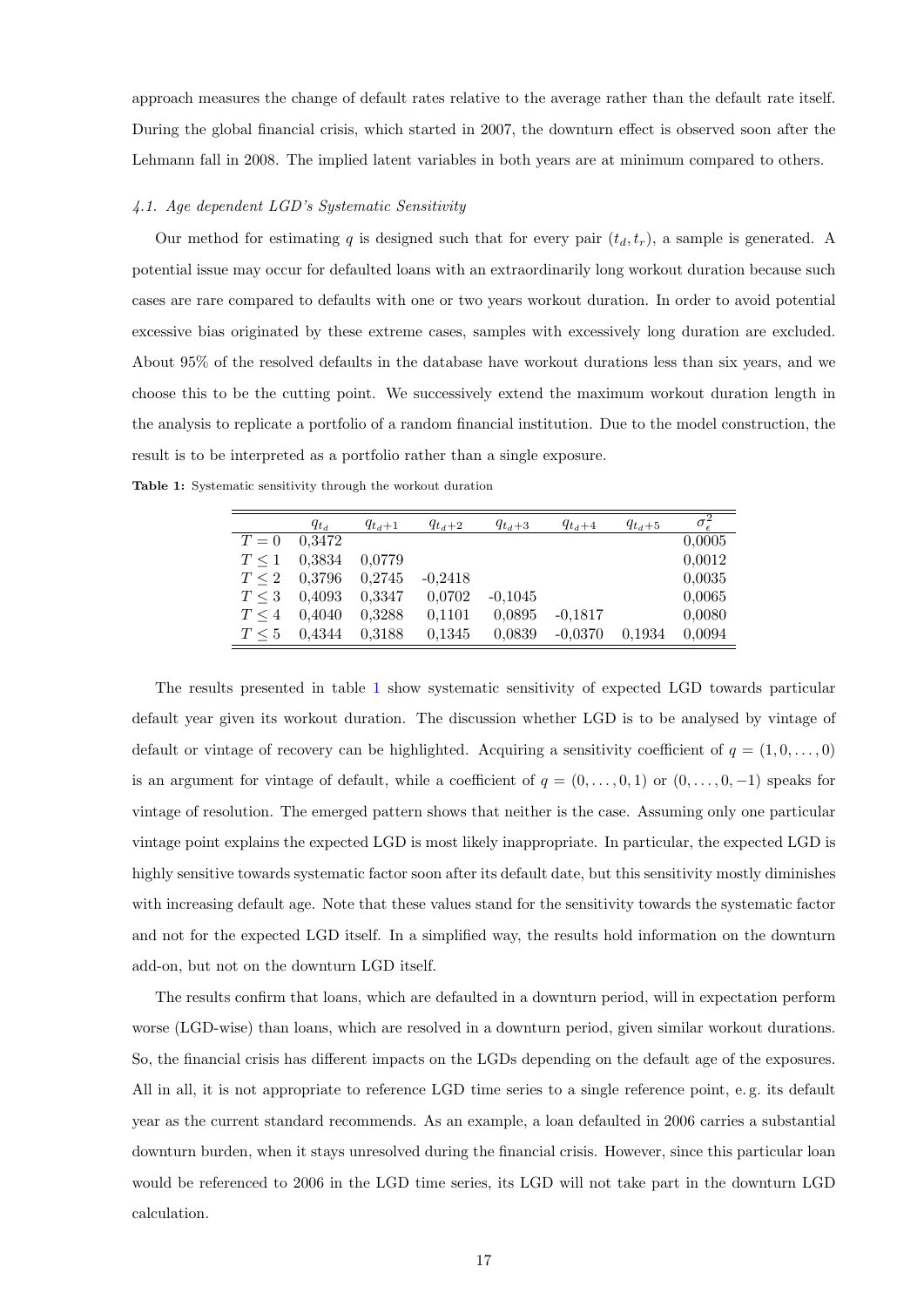Conservatively, the systematic sensitivity at the first default year  $q_{t_d}$  should approximately range between 34% to 44%<sup>[5](#page-0-0)</sup>. Interestingly, it is higher than the estimated  $p = 27,95\%$ . Both parameters p and q can be compared directly when analysing the systematic sensitivities of  $A_{i,t_d}$  and  $C_{i,t_d}$ . However, the systematic sensitivities of PD and LGD depend on the functions  $g_A$  and  $g_C$ . As explained earlier, we avoid taking any assumption on the function  $g<sub>C</sub>$ . Nevertheless, the fact that the estimated value  $q_{t_d}$  is possibly higher than p is alarming. Assuming  $g_C$  behaves similarly as the  $g_A$  as functions of  $X_{t_d}$ , then it can be concluded that an economic shock would have a more severe effect on LGD than PD. In non-technical wording, the downturn impact at the default year towards LGD is expected to be more severe than towards PD.

#### <span id="page-19-0"></span>4.2. Impact on Latent Variables based Downturn LGD Estimation

Our results are directed towards the regulatory framework for estimating downturn LGD. As explained in section [2.1,](#page-4-0) a latent variable based downturn LGD estimation is consistent with the conditional PD under the IRB approach. The results show that  $\mathbb{E}[LGD_i|X]$  is not only sensitive towards the latent variables at its default time  $(X_{t_d})$  but also to latent variables during its whole course of the workout process  $(X_{t_d+1},...,X_{t_r})$ . Hence, these latent variables are required to estimate  $\mathbb{E}[LGD_i|X]$ .

When estimating the downturn LGD to determine the minimum CC, there are two possible cases: 1) downturn LGD estimation for a non-defaulted exposure, and 2) for an unresolved default. In the first case of non-defaulted exposures, the CC at year t should generally be

$$
CC \geq \mathbb{E}[D_i|X_t] \cdot \mathbb{E}[LGD_i|X_t, \dots, X_{t+T}] - EL^*,
$$

with a random workout duration  $T+1$  (note that  $\mathbb{E}[D_i|X_t] = \mathbb{E}[D_i|X_t,\ldots,X_{t+T}]$  because  $D_i$  is a pointin-time variable). Basically, it assumes that the year  $t$  is a downturn period with a *downturn* default rate of  $\mathbb{E}[D_i|X_t]$  and a downturn LGD of  $\mathbb{E}[LGD_i|X_t,\ldots,X_{t+T}]$ . While  $X_t$  is typically assumed to have a conservative value, the variables  $X_{t+1}, \ldots, X_{t_d+T}$  as well as T are not yet observed nor are there typical assumptions used for them. For the second case for an unresolved default, the CC has far less unknown variables

$$
CC \geq \mathbb{E}[LGD_i | X_{t_d}, \dots, X_t, \dots, X_{t+T}] - ELBE^*,
$$

given its default year  $t_d$  with a remaining random workout duration  $T + 1$  and a calculated loan loss provision per exposure unit ELBE<sup>\*</sup>. The past latent variables  $(X_{t_d}, \ldots, X_{t-1})$  lie in the past and highly relevant according to our results. The future latent variables  $(X_{t+1},...,X_{t+T})$  as well as T remain unobserved.

Having multiple latent variables has its additional merits. Such approach can easily be calibrated to

<sup>5</sup>Even within the same population, these values are most likely to be dependent of the PD definition.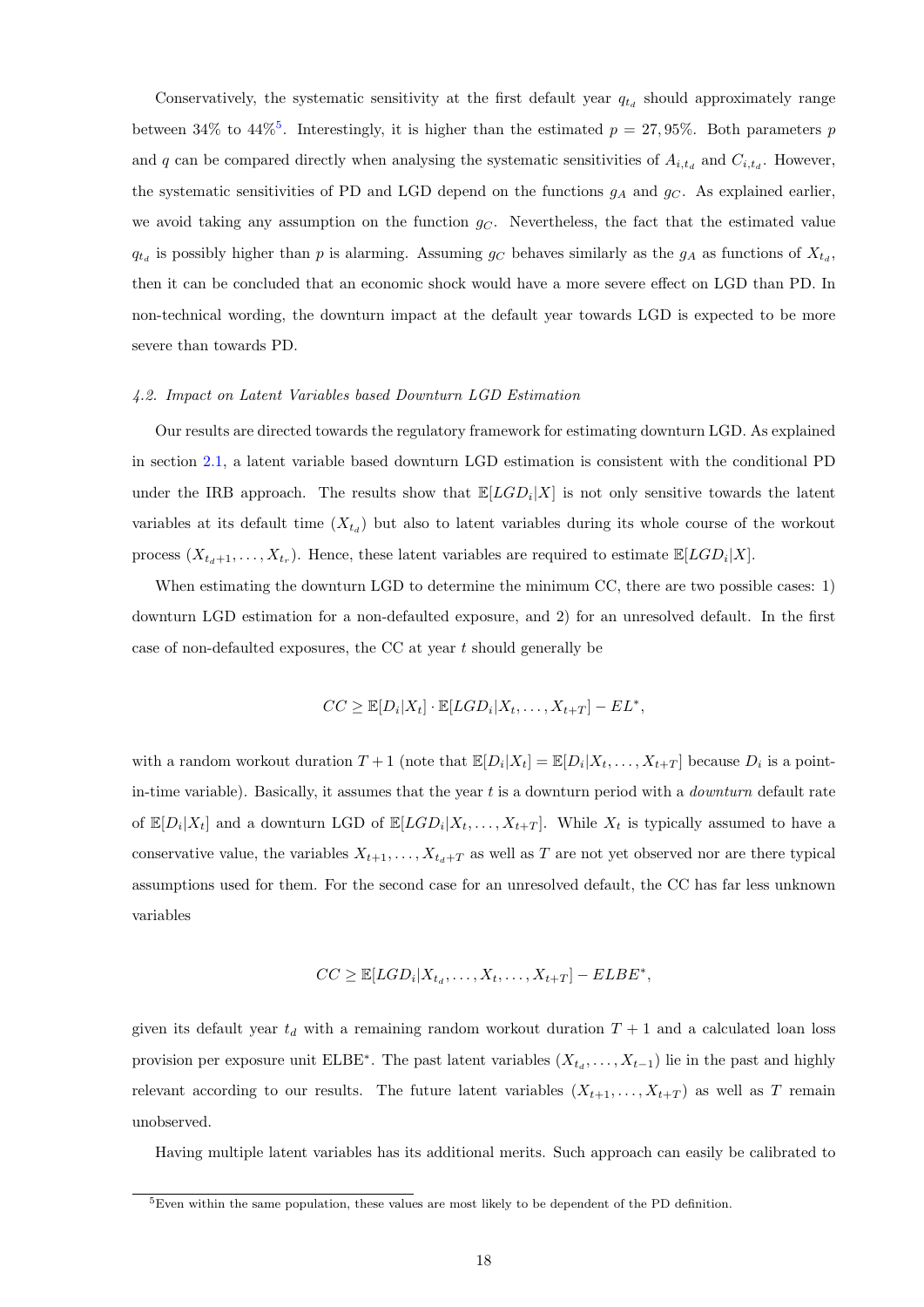satisfy additional stress scenarios, e.g. a downturn event lasting for two or three years  $(X_{t+1} = X_{t+2} =$  $-\Phi^{-1}(0.999)$  or a volatile state of economy  $(X_{s\geq t} \sim \mathcal{N}(0, \sigma^2 \geq c)$  with a given positive constant c). Analysing the appropriateness of these assumptions on the latent variable time series is on its own an interesting topic. However, reducing model uncertainties is one of our main concerns in this paper. To achieve this goal, we test in the section [5](#page-20-1) the performance of some latent variables based downturn LGD estimations. The result of such test will reveal whether adopting a latent variable based LGD estimation will sufficiently cover the potential losses.

#### <span id="page-20-0"></span>4.3. Additional Analysis for Robustness

The concern when using OLS model with potentially highly correlated variables, such as the latent variables in neighboured years, the OLS estimates may become highly sensitive towards the data. Under a slightly changed model [E9,](#page-14-1) our conclusion has to be indifferent from the previous one. In fact, we expect relatively high valued  $q_{t_d}$  and comparably lower valued  $q_{t_r}$  to maintain the same conclusion and  $q = (1, 0), (0, 1),$  nor  $(0, -1)$  would contradict the previous result. The pattern found in table [2](#page-20-2) does not support the vintage of default approach nor the vintage of resolution approach. While the sensitivities at the default year  $t_d$  are high regardless of the cutting point, the sensitivities at the resolution year are relatively low in comparison.

<span id="page-20-2"></span>Table 2: Systematic sensitivity on default and resolution years

|            | $q_{t_d}$ | $q_{t_r}$ | $\sigma_{\epsilon}^2$ |
|------------|-----------|-----------|-----------------------|
| $T=0$      | 0,3472    |           | 0,0005                |
| $T \leq 1$ | 0,3834    | 0,0779    | 0,0012                |
| $T \leq 2$ | 0,4734    | $-0,1567$ | 0,0036                |
| $T \leq 3$ | 0,5408    | $-0,0320$ | 0,0067                |
| $T \leq 4$ | 0,5534    | $-0,1078$ | 0,0083                |
| $T \leq 5$ | 0,5770    | 0,2069    | 0,0092                |

#### <span id="page-20-1"></span>5. Downturn LGD Estimations and Sufficiency Test

With the results obtained from the previous section, a downturn LGD estimation based on a latent variable approach incorporating not only a latent variable from a single workout year will likely to achieve more explanatory power. While the first default year is shown to be more relevant than the later years, it is not yet clear whether a downturn LGD estimation based only on the first three default years is fully sufficient to reach the conservatism level of 99,9%, as required in the IRB framework. In a simulation, this is equivalent to 99,9% survivability, i. e. only 0,1% chance of LGD underestimation on average.

In this section, we choose four basic downturn LGD estimation procedures based on the latent variable approach. The primary goal is to test them against 99,9% survivability in a Monte Carlo Simulation and compare their performances. Ideally, these simulations need to include some obstacles. We assume that institutions are typically confronted with lack of data issue or they may also have almost no capability to estimate their idiosyncratic risk profile reliably. For this purpose, we ignore any loan-specific information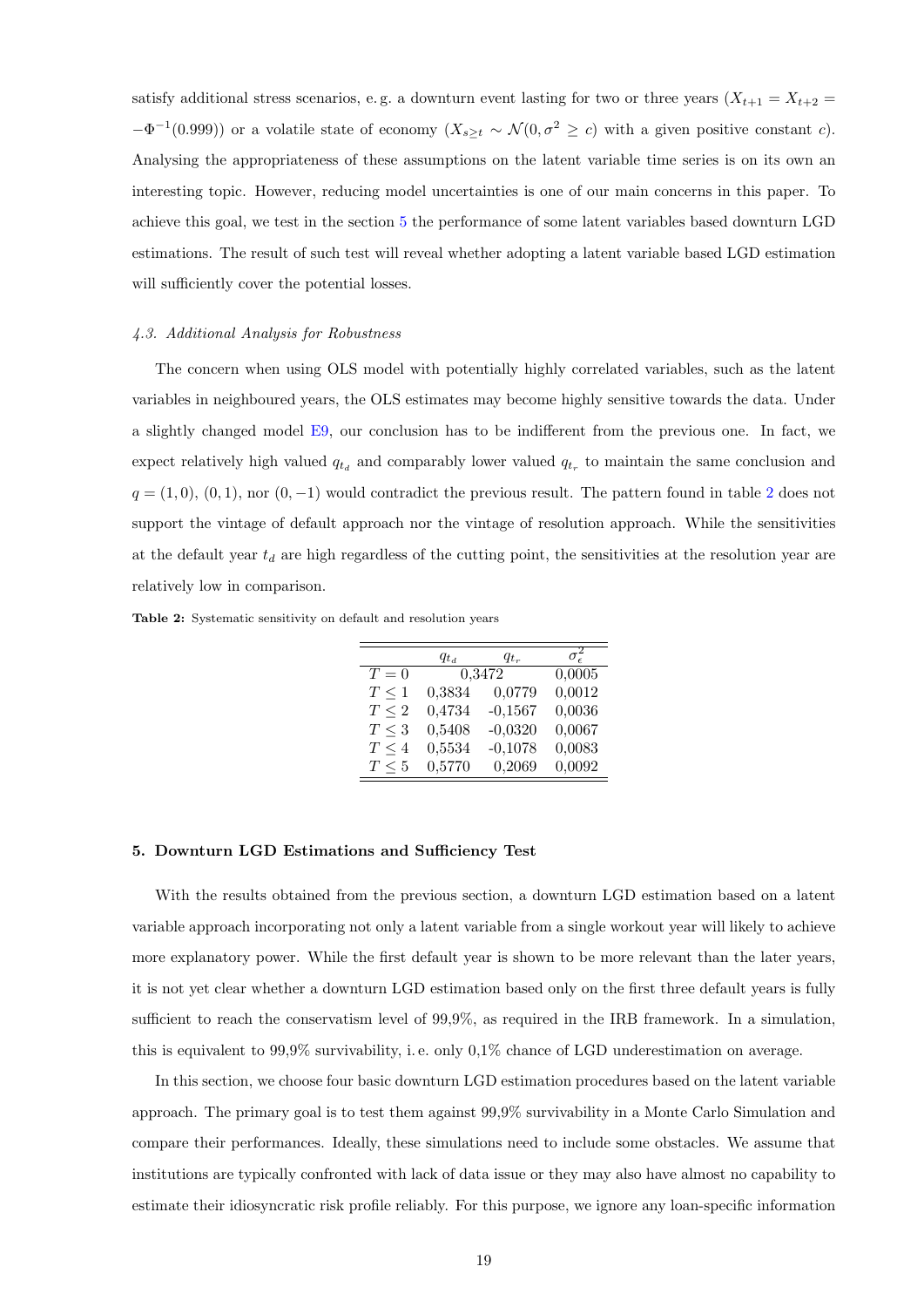which may help to estimate LGD accurately. Additionally, no correction method for any bias due to lack of data will be applied.

## <span id="page-21-0"></span>5.1. Various Approaches for Downturn LGD

We compare the performance of four concrete downturn LGD estimations for the year  $t$  (we refer t as today) and a particular borrower i with given default year  $t_d$  for defaulted exposures. Up until t, the latent variables are assumed to be available. Due to uncertainties explained in the section [4.2,](#page-19-0) we are only interested in the exposures, which will be resolved in  $t$ . For the regulatory purposes, this specification will be generalised later. The general idea underlying these estimations is to estimate LGD using the past latent variables and for today's latent variable, a downturn period is assumed to occur  $(X_t := -\Phi^{-1}(0.999))$ . The downturn LGD estimations are defined as follows

<span id="page-21-1"></span>1. A forward-looking single-factor estimation (in line with vintage of resolution). This procedure assumes the expected LGD depends on (fully-weighted) today's latent variable only, which will be stressed (set to  $-\Phi^{-1}(0.999)$ ). The conditional PD is derived with this assumption in mind, but in contrast to LGD, PD is a point-in-time parameter.

$$
\mathbb{E}[LGD_i|X_t = -\Phi^{-1}(0.999)] = \hat{\mu} - \hat{\sigma}\left(1 \cdot X_t + \underbrace{0 \cdot Z_C}_{\text{loan-specific risk is set to zero}}\right). \tag{A1}
$$

<span id="page-21-2"></span>2. A backward-looking single-factor estimation (in line with vintage of default). This procedure assumes the expected LGD depends on (fully-weighted) default year's latent variable. The latent variable is stressed only if the default year is t. If it is true, that an LGD estimation by vintage of default is appropriate, this method should be sufficient.

$$
\mathbb{E}[LGD_i|X_{t_d}, \text{ and if } t = t_d : X_{t_d} = -\Phi^{-1}(0.999)] = \hat{\mu} - \hat{\sigma}\Big(1 \cdot X_{t_d} + 0 \cdot Z_C\Big). \tag{A2}
$$

<span id="page-21-3"></span>3. A three-years-factors estimation (a mixture of vintage of default and vintage of recovery). Compared to the previous methods, this estimation method incorporates multiple latent variables. The result shown in the previous section supports the proposition that expected LGD is most sensitive towards the latent variables in the first three default years. If the default age is shorter than three years, then the last latent variable will be stressed. This procedure weights the relevant latent variables equally<sup>[6](#page-0-0)</sup>.

$$
\mathbb{E}[LGD_i|X_{t_d},\ldots,X_{t_d+2},\text{ and if }t \le t_d+2:X_t = -\Phi^{-1}(0.999)] =
$$
\n
$$
\hat{\mu} - \hat{\sigma}\left(\sum_{s=t_d}^{\min(t_d+2,t)} \underbrace{\sqrt{\frac{1}{\min(3,t-t_d+1)}}}_{\text{count to each relevant weight error}} \cdot X_s + 0 \cdot Z_C\right). \tag{A3}
$$

equal weight on each relevant workout year

 $6$ Using the estimated values of q from the previous section might induce too much overfitting.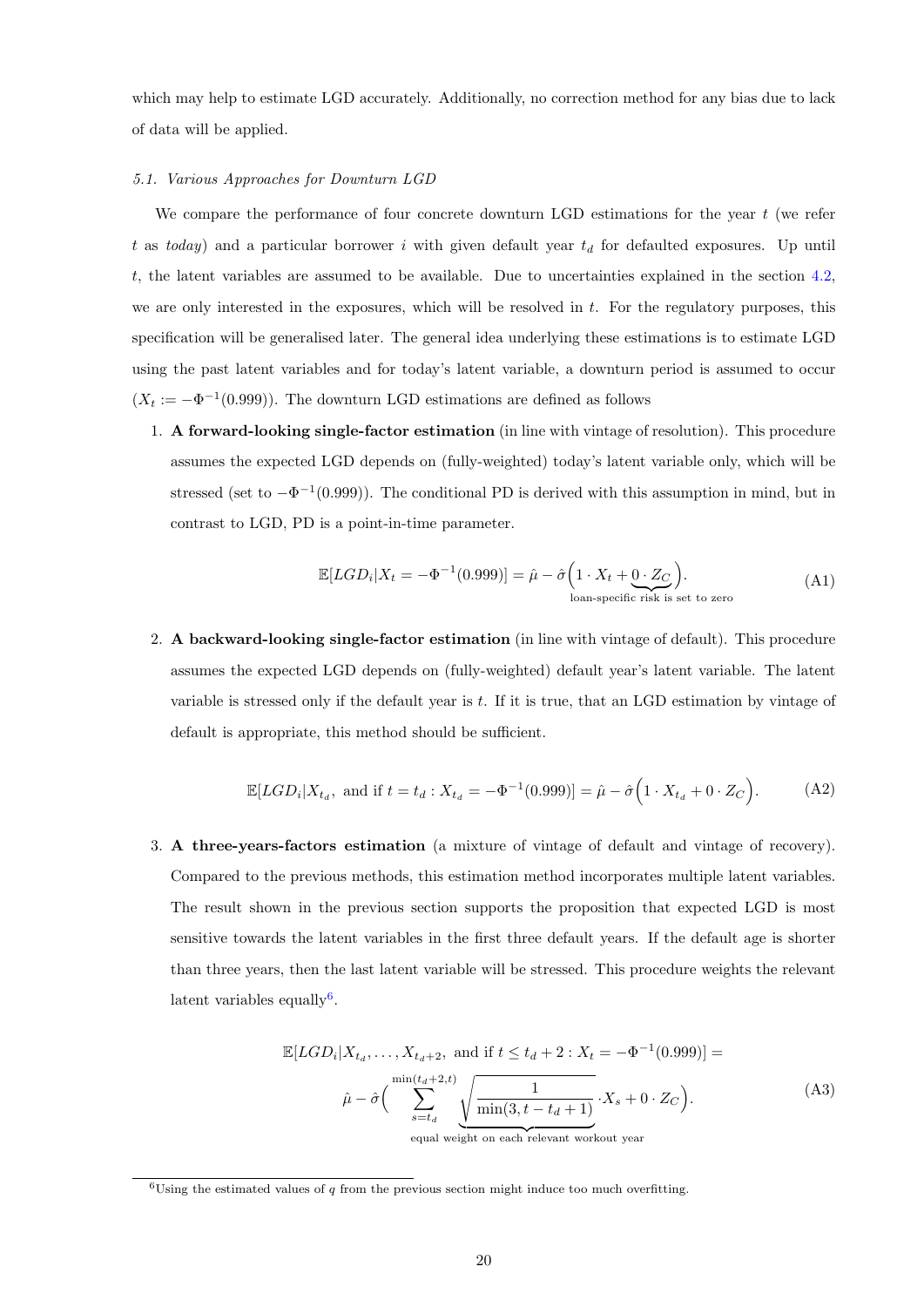<span id="page-22-1"></span>4. A complete-history based estimation (no particular vintage point). Different from the last procedure, this approach incorporates the complete history of past latent variables within the workout duration and stresses only today's latent variable. All latent variables are equally weighted.

$$
\mathbb{E}[LGD_i|X_{t_d}, \dots, X_{t-1}, \text{ and } X_t = -\Phi^{-1}(0.999)] =
$$
\n
$$
\hat{\mu} - \hat{\sigma}\Big(\sum_{s=t_d}^t \underbrace{\sqrt{\frac{1}{t - t_d + 1}}}_{\text{equal weight on each workout year}} \cdot X_s + 0 \cdot Z_C\Big).
$$
\n(A4)

To ensure realistic simulations, we need to take right-censored data into account, i. e. only information up to t can be used for estimations. Both the required parameters  $\hat{\mu}$  and  $\hat{\sigma}$  can be estimated by the expected value and the standard deviation of the institutions' portfolio LGD, which can only be estimated solely from past information. In practice, this will be heavily influenced by resolution bias, which leads to underestimation, because the loss data at any given time  $t$  is right-censored until  $t$ . As stated above, we purposefully do not use any bias correction method.

The proposed procedures assume a linear relationship between  $\mathbb{E}[LGD|X]$  and X as the first analysis. If the function  $g_C$  is indeed non-linear, then it would imply the rest term R in [E7.2](#page-11-0) to have a substantial effect and this should be reflected in the bad performance of these procedures. However, if at least one of the four procedures pass the  $99.9\%$  survivability test, the specification of R would be no longer necessary and the linear relationship assumption is acceptable for regulatory purposes. For the other way around, we do not argue that a good performance is sufficient evidence of a linear structure for  $g_C$ .

It is not difficult to give first estimate, whether a procedure is conservative, by evaluating the number of exposures in a given portfolio, which are affected by the stressed latent variable. [A1](#page-21-1) is the most conservative and is also most similar to the IRB approach's conditional PD. [A2](#page-21-2) is the least conservative because it stresses the latent variable only if the loan defaults in the current year. [A3](#page-21-3) emphasises the results shown in table [1,](#page-18-1) and we argue that this method will cover the most of the necessary information, assuming loan-specific information is ignored. The last procedure [A4](#page-22-1) includes the remaining latent variables as well. From its degree of conservativeness, [A2](#page-21-2) is less conservative than [A3,](#page-21-3) followed by [A4,](#page-22-1) with [A1](#page-21-1) to be the most conservative one.

## <span id="page-22-0"></span>5.2. Institution's Survival Chance and Waste

For regulatory purposes, the main goal is to ensure that the required CC adequately covers unexpected losses (within our paper: in respect of LGD estimation). Hence, we introduce two concepts for performance measurement: institution's survival chance and waste.

We say an institution *survives* the year  $t$  if the regulatory capital charge at  $t$  is at least as high as the unexpected loss realised at t. Similarly, we define an institution *survives LGD-wise*, if the regulatory downturn LGD at  $t$  given the portfolio composition at  $t$  is at least as high as the realised LGD for all defaults resolved at t on average, i.e. the survivability at t. In practice, only the exposure-weighted average LGD matters for the institution's survival, although the downturn LGD standard does not include the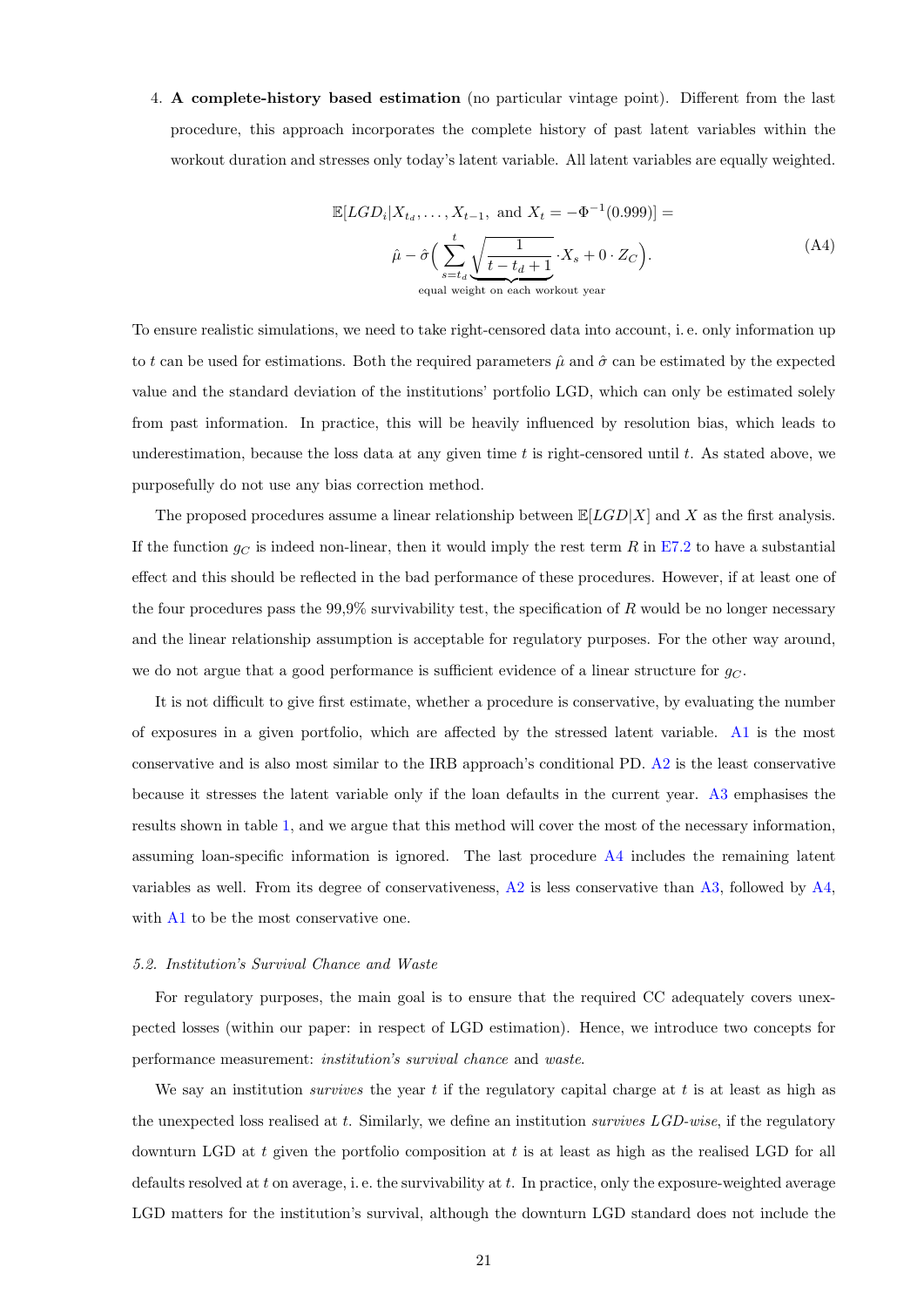dependency effect between LGD and EAD. For the sake of robustness, we apply both exposure-weighted as well as equally weighted average. A high survival chance is compulsory for a well designed regulatory rule. Equivalent to the IRB approach, in an average year, a survival chance of 99.9% is required.

Given a particular method to estimate downturn LGD (or any loss in general), we denote waste as the degree of LGD overestimation. Note that in theory downturn LGD should always be bigger than the expected LGD. Thus, some degree of overestimation from realised LGD is not surprising and theoretically necessary. In particular, we define waste as the difference of means between downturn LGD estimation based on the standard and the realised LGD for a particular portfolio at time  $t$  in the survived population.

# waste $t = \min(0, \overline{\text{Downturn LGD}_t} - \overline{\text{Realised LGD}_t}).$

Not surprising, an over-conservative rule would produce higher downturn LGD estimation than the realised LGD in expectation, e. g. setting downturn LGD to be equal 100% at all case would ensure high survivability but a high waste as well. A wasteful regulatory rule should never, in any case, be the desired standard of conservatism. A regulatory rule with a high survival chance but a high waste induces an unproductive economy, on the other hand, one with a low waste but also a low survival chance is worthless.

#### <span id="page-23-0"></span>5.3. Monte Carlo Simulation

As downturn events occur unexpectedly, institutions estimate downturn LGDs only with information available up to today. So for each t, the parameters  $\mu$  and  $\sigma$  are estimated using only available data up to this point. Based on the realised portfolio's LGD of resolved loans in each year before t, we calculate the mean and the standard deviation for  $\mu$  and  $\sigma$ . A loss database of minimum five years is necessary to calculate a reliable estimate. Therefore, we evaluate the performance only from 2005 onwards.

The institutions' survival in the year  $t$  is directly tied to the loss, which is realised in that year as well. For each iteration within 10.000 repetitions, 1.000 default cases are randomly drawn from the defaults population, which are resolved in the year  $t$ . It simulates an LGD realisation of an average default portfolio of an institution in the year  $t$ . A simulated institution does not survive in the year  $t$ LGD-wise, if the given downturn LGD estimation in [A1-](#page-21-1)[A4](#page-22-1) is lower than the arithmetic average or the exposure-weighted average realised LGD. If it survives, the difference of the LGD estimation and the average realised LGD is set as waste in the year t.

Considering that any loan-specific information is omitted and the models have to deal with rightcensored data with expected underestimation, the performance of methods [A3](#page-21-3) and [A4](#page-22-1) are extraordinarily high on an average year. Except for [A2,](#page-21-2) the survival chance is similar, whether the downturn LGD should exceed the average realised LGD or the realised portfolio LGD in the year  $t$ . According to table [3,](#page-24-0) the complete-history based estimation method [A4](#page-22-1) is even sufficient without any additional loan-specific information. Remarkably, the last procedure ensures high survivability even during the financial crisis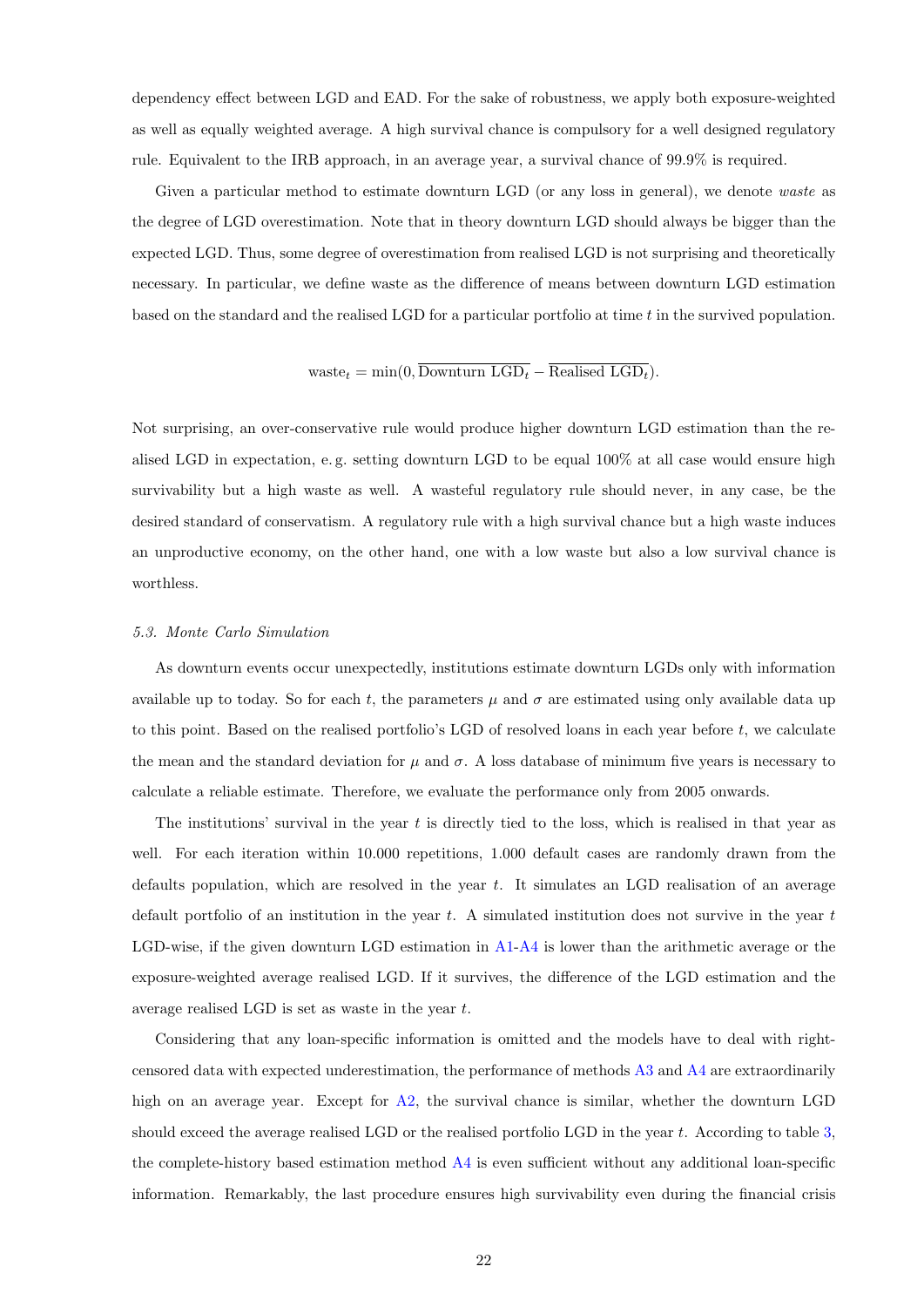|            |                  |                |         | equally weighted |                | exposure weighted |         |                 |                |  |
|------------|------------------|----------------|---------|------------------|----------------|-------------------|---------|-----------------|----------------|--|
|            | $\hat{\mu}$      |                |         | Survival Chance  |                |                   |         | Survival Chance |                |  |
|            | $(\hat{\sigma})$ |                |         | (Waste)          |                |                   |         | (Waste)         |                |  |
|            |                  | A <sub>1</sub> | A2      | A3               | A <sub>4</sub> | A1                | A2      | A3              | A <sub>4</sub> |  |
| $\,2005\,$ | 16,34            | 100            | 99,99   | 100              | 100            | 100               | 37,86   | 97,84           | 100            |  |
|            | (4,31)           | (12,31)        | (3,35)  | (6, 80)          | (8,19)         | (12,31)           | (0,75)  | (2,56)          | (5,77)         |  |
| 2006       | 16,81            | 100            | 99,34   | 100              | 100            | 100               | 47,21   | 95,48           | $100\,$        |  |
|            | (4,29)           | (12,09)        | (2, 43) | (5,80)           | (7, 48)        | (12,09)           | (1, 40) | (2,53)          | (5,50)         |  |
|            | 17,28            | 100            | 99,87   | 100              | 100            | 100               | 96,74   | 100             | 100            |  |
| 2007       | (4,27)           | (12,72)        | (3,57)  | (8,26)           | (9, 42)        | (12, 72)          | (2,37)  | (6,06)          | (8,18)         |  |
| 2008       | 17,33            | $100\,$        | 100     | 100              | 100            | 100               | 100     | 100             | 100            |  |
|            | (4, 97)          | (13, 41)       | (5, 84) | (10,99)          | (12, 56)       | (13, 42)          | (8, 88) | (11,11)         | (12,51)        |  |
| 2009       | 17,80            | 100            | 100     | 100              | 100            | 100               | 100     | 100             | 100            |  |
|            | (4,09)           | (9, 86)        | (5,22)  | (9,07)           | (9, 81)        | (9,88)            | (5,78)  | (9,55)          | (9,82)         |  |
| 2010       | 18,41            | 100            | 94,86   | 100              | 100            | 100               | 83,42   | 100             | 100            |  |
|            | (3,50)           | (8,25)         | (2,04)  | (6,42)           | (7,05)         | (8,26)            | (1,73)  | (6, 42)         | (6, 80)        |  |
| 2011       | 18,94            | 100            | 97,02   | 100              | 100            | 100               | 96,00   | 100             | 100            |  |
|            | (3,75)           | (9,72)         | (2,39)  | (6, 74)          | (7,76)         | (9,72)            | (2,88)  | (6,82)          | (7,80)         |  |
| 2012       | 19,04            | 100            | 99,45   | 100              | 100            | 100               | 95,38   | 99,98           | 100            |  |
|            | (4,70)           | (12, 23)       | (3,16)  | (7,62)           | (9, 84)        | (12,22)           | (2,90)  | (6,19)          | (9,55)         |  |
| 2013       | 19,07            | 100            | 99,90   | 100              | 100            | 100               | 99,38   | 100             | 100            |  |
|            | (5,24)           | (14,79)        | (4,06)  | (8, 88)          | (11, 55)       | (14,79)           | (3,77)  | (8,62)          | (11, 47)       |  |
| 2014       | 18,87            | 100            | 6,65    | 99,01            | 100            | 100               | 0,05    | 95,70           | 100            |  |
|            | (5,97)           | (11, 65)       | (0,61)  | (3,27)           | (6, 81)        | (11, 64)          | (0,65)  | (2, 81)         | (6,52)         |  |
| 2015       | 19,19            | 100            | 9,26    | 96,60            | 100            | 100               | 9,73    | 97,07           | 100            |  |
|            | (5,79)           | (11,80)        | (0,62)  | (2,56)           | (6,12)         | (11,80)           | (0,82)  | (3,21)          | (6,19)         |  |
| 2016       | 19,05            | 100            | 0,28    | 84,75            | 99,98          | 100               | 44,14   | 97,43           | 100            |  |
|            | (6,22)           | (11, 65)       | (0,30)  | (1,58)           | (4,59)         | (11, 65)          | (2,57)  | (3,80)          | (6,21)         |  |
| 2017       | 19,01            | 100            | 5,74    | 100              | 100            | 100               | 5,82    | 100             | 100            |  |
|            | (6,11)           | (15, 65)       | (0, 40) | (4,23)           | (6,68)         | (15, 65)          | (0,52)  | (6,10)          | (7,52)         |  |
| Average    |                  | 100            | 39,77   | 98,27            | 99,99          | 100               | 50,75   | 98,61           | 100            |  |
|            |                  | (11, 71)       | (2,80)  | (6,50)           | (8, 43)        | (11, 71)          | (2, 87) | (5, 81)         | (8,03)         |  |

<span id="page-24-0"></span>Table 3: Survival Chance and Waste of different downturn LGD estimation models in %

and the post-crisis periods.

As shown from table [3,](#page-24-0) the realised portfolio's LGD at time t does not necessarily follow a systematic pattern. The long-run average LGD  $(\hat{\mu})$  does not reach its peak in 2008-2009, but somewhat later in 2015, as shown in the second column of the table. Most of the defaults with the worst realised LGD failed during the financial crisis were not yet resolved by the end of 2009. This fact is not surprising, since the long-run average LGD has some degree of resolution bias. Furthermore, the rising trend of  $\mu$ also confirms the underestimation caused by the nature of a right-censored data. Even under the existing bias, some of the methods achieve high survivability of the institutions.

The survival rate seems to drop in 2014. When LGD is calculated by vintage of default, typically a peak can be observed in 2008/2009. When LGD is calculated by realisation date, the peak wanders off depending on the workout duration and portfolio composition. In our global dataset, this peak is in 2014. For a particular asset class, this peak may move depending on the typical workout process for the asset class during a downturn period. We observe that the method [A2](#page-21-2) cannot cope fast enough in 2014, while the method  $\overline{A}3$  is on the borderline of letting too many banks to fail (LGD-wise). However, in the exposure weighted survival rates we observe that the method [A3](#page-21-3) overall performs well.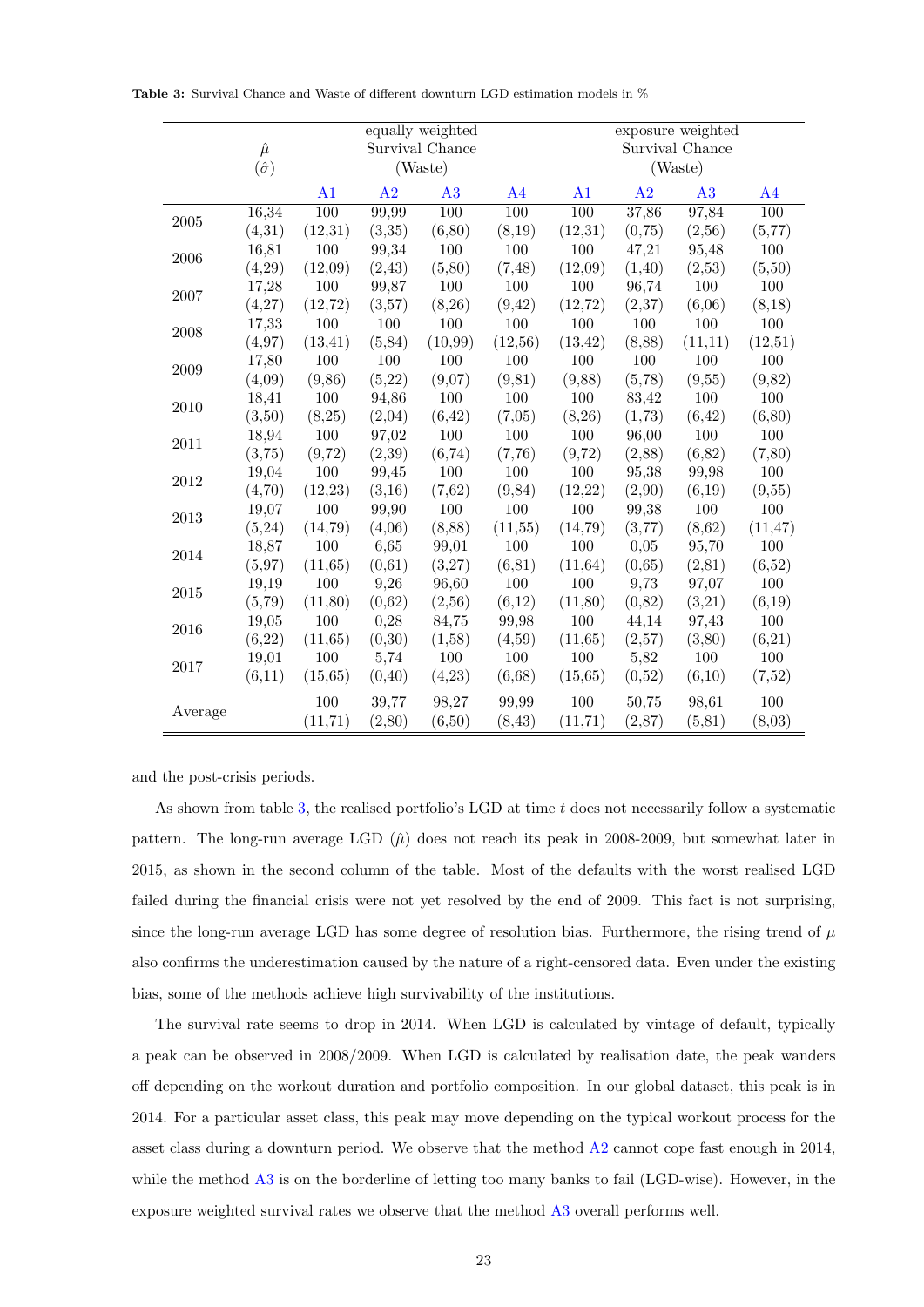Among the procedures with high (geometric) average survival chance, the simulation reports less (arithmetic) average waste by the three-years-factors methods [A3](#page-21-3) and the complete-history based estimation [A4](#page-22-1) than the forward-looking single-factor method [A1.](#page-21-1) On average, the forward-looking method will yield  $10\%$  LGD overestimation. The unsatisfactory performance of the method  $\overline{A2}$  $\overline{A2}$  $\overline{A2}$  confirms that it is not the systematic factor of the default year specifically, which influences the LGD, but rather the whole workout duration. Even the three-years-factors estimation [A3](#page-21-3) shows an acceptable performance with low average waste. However, the method [A3](#page-21-3) needs to be paired with an excellent loan-specific LGD analysis to increase its survivability from 98% to the required 99,9%.

#### <span id="page-25-0"></span>5.3.1. Comparison to the Foundation IRB Approach

The performance as shown in the table [3](#page-24-0) does not mean much if it is not compared to a known benchmark and cannot contribute to the question whether a change in regulation will worth the cost and time. First, we compare the performance of [A1](#page-21-1)[-A4](#page-22-1) with the LGD assigned using the foundation IRB approach, considering collaterals and haircuts in the finalised Basel III document as suggested by [Basel](#page-32-22) [Comittee on Banking Supervision](#page-32-22) [\(2017\)](#page-32-22). Compared to its predecessor, the new rule is more lenient and will produce lower downturn LGD on average mostly thanks to the recognition of physical collaterals and lower required LGD.

<span id="page-25-1"></span>Table 4: Comparison of Survival Chance and Waste of different downturn LGD estimation models with Foundation IRB approach for relevant asset classes in %

|            | $\hat{\mu}$      |                |                  | equally weighted<br>Survival Chance |                |          |                |          | exposure weighted<br>Survival Chance |                |          |
|------------|------------------|----------------|------------------|-------------------------------------|----------------|----------|----------------|----------|--------------------------------------|----------------|----------|
|            | $(\hat{\sigma})$ |                |                  | (Waste)                             |                |          |                |          | (Waste)                              |                |          |
|            |                  | A <sub>1</sub> | A2               | A3                                  | A <sub>4</sub> | F-IRB    | A <sub>1</sub> | A2       | A3                                   | A <sub>4</sub> | F-IRB    |
| $\,2005\,$ | 21,73            | 100            | $\overline{100}$ | 100                                 | 100            | 100      | 100            | 54,81    | 100                                  | 100            | 100      |
|            | (7, 37)          | (22, 41)       | (4,09)           | (9,37)                              | (13, 37)       | (21,31)  | (22, 41)       | (0,55)   | (4,14)                               | (10,52)        | (20,18)  |
| 2006       | 20,82            | 100            | 100              | 100                                 | 100            | 100      | 100            | 96,05    | 100                                  | 100            | 100      |
|            | (7,96)           | (25,51)        | (4,18)           | (7,86)                              | (13,95)        | (18, 65) | (25,51)        | (1,62)   | (5,73)                               | (12, 23)       | (22, 79) |
| 2007       | 20,09            | 100            | 100              | 100                                 | 100            | 100      | 100            | 100      | 100                                  | 100            | 100      |
|            | (8, 47)          | (33,05)        | (14, 18)         | (22, 42)                            | (25, 47)       | (30,38)  | (33,05)        | (12, 92) | (18,28)                              | (23, 42)       | (30, 63) |
| 2008       | 18,50            | 100            | 100              | 100                                 | 100            | 100      | 100            | 100      | 100                                  | 100            | 100      |
|            | (9,21)           | (25, 24)       | (14, 42)         | (20, 84)                            | (23,60)        | (22, 92) | (25, 24)       | (20, 73) | (22, 39)                             | (24,06)        | (39, 49) |
| 2009       | 19,63            | 100            | 100              | 100                                 | 100            | 100      | 100            | 100      | 100                                  | 100            | 100      |
|            | (7,53)           | (20, 40)       | (12,05)          | (18, 73)                            | (20,15)        | (22, 84) | (20, 40)       | (13,60)  | (20,03)                              | (20,33)        | (25, 83) |
| 2010       | 20,60            | 100            | 100              | 100                                 | 100            | 100      | 100            | 100      | 100                                  | 100            | 100      |
|            | (6,68)           | (19,12)        | (6,15)           | (15, 35)                            | (16,51)        | (21, 77) | (19,13)        | (5,20)   | (15,59)                              | (16, 18)       | (23,08)  |
| 2011       | 21,29            | 100            | 100              | 100                                 | 100            | 100      | 100            | $100\,$  | 100                                  | 100            | 100      |
|            | (6,37)           | (21, 89)       | (9,25)           | (16, 66)                            | (18, 46)       | (25,29)  | (21, 91)       | (11, 65) | (17,14)                              | (19,03)        | (25, 69) |
| 2012       | 20,64            | 100            | 99,98            | 100                                 | 100            | 100      | 100            | 94,63    | 100                                  | 100            | 100      |
|            | (6, 89)          | (16, 94)       | (3,59)           | (10,30)                             | (13, 43)       | (19,21)  | (16,95)        | (2,52)   | (6, 48)                              | (12, 69)       | (20, 34) |
| 2013       | 21,11            | 100            | 100              | 100                                 | 100            | 100      | 100            | 100      | 100                                  | 100            | 100      |
|            | (6,22)           | (18, 54)       | (6,52)           | (12,15)                             | (14, 94)       | (21, 65) | (18,57)        | (5,98)   | (11,20)                              | (14, 79)       | (21, 82) |
| 2014       | 20,67            | 100            | 92,10            | 100                                 | 100            | 100      | 100            | 62,18    | 100                                  | 100            | 100      |
|            | (7,00)           | (16,90)        | (1, 46)          | (8,05)                              | (11,56)        | (17,61)  | (16, 88)       | (0,90)   | (5,37)                               | (10,70)        | (17,36)  |
| 2015       | 21,14            | 100            | 0,30             | 99,85                               | 100            | 100      | 100            | 2,16     | 99,99                                | 100            | $100\,$  |
|            | (6, 28)          | (12,59)        | (0, 28)          | (2,56)                              | (6, 40)        | (13,67)  | (12,60)        | (0,37)   | (3,60)                               | (6, 71)        | (12, 43) |
| 2016       | 21,09            | 100            | 1,60             | 99,29                               | 100            | 100      | 100            | 92,98    | 100                                  | 100            | 100      |
|            | (6,17)           | (12,14)        | (0,35)           | (2,16)                              | (5, 40)        | (14,96)  | (12,15)        | (2, 46)  | (5,28)                               | (7, 47)        | (15, 82) |
| 2017       | 21,21            | 100            | 100              | 100                                 | 100            | 100      | 100            | 100      | 100                                  | 100            | 100      |
|            | (6.16)           | (23, 63)       | (6,40)           | (13, 63)                            | (15,25)        | (28, 35) | (23, 64)       | (6,33)   | (15,06)                              | (15, 93)       | (28, 77) |
|            |                  | 100            | 43,36            | 99.93                               | 100            | 100      | 100            | 65,49    | 100                                  | 100            | 100      |
| Average    |                  | (20, 40)       | (6,38)           | (12,20)                             | (15,27)        | (20, 85) | (20, 40)       | (6, 54)  | (11,27)                              | (14, 84)       | (22,96)  |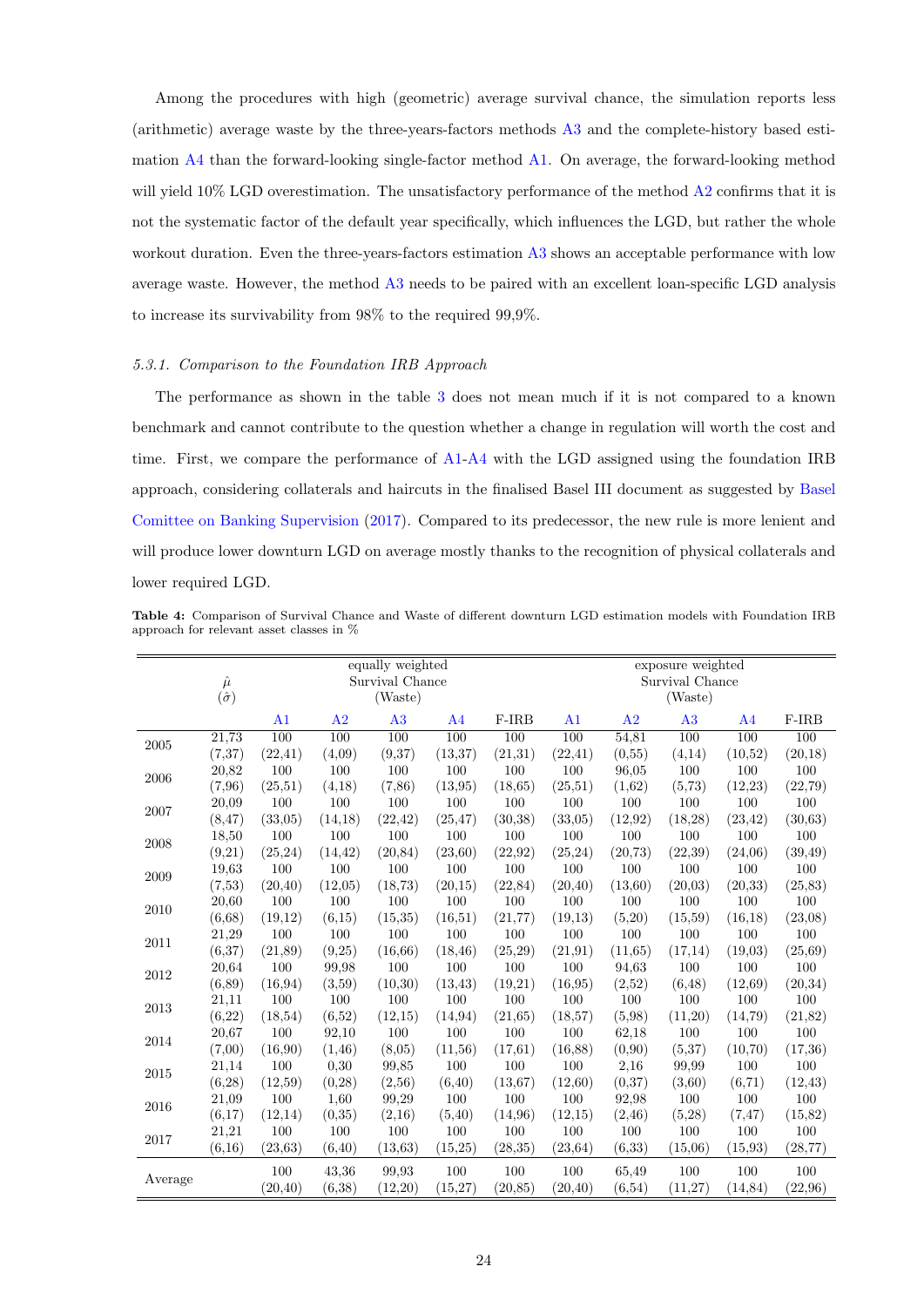The relevant asset classes for the foundation IRB approach, which are available in the dataset, are Large Corporate, Banks&Financial Companies, Sovereigns, and Private Banking. Aiming to show the over-conservatism of the current regulation, any assumptions needed are taken generously, including collaterals are assumed to be always eligible and financial collateral's haircut is assumed to be 0%. In practice, the determined LGD values for the foundation IRB approach are often regarded as very conservative. By taking generous assumptions on this approach, the simulation should produce the least amount of waste. The over-performance of [A3](#page-21-3) and [A4](#page-22-1) in waste while maintaining a similar survival chance as the foundation IRB approach suggests that in practice this effect will be magnified even further.

Even with generous assumptions, table [4](#page-25-1) confirms that LGD based on the foundation IRB approach performs similarly as [A1](#page-21-1) on average (both the survival chance and the produced waste). For these asset classes, the LGD estimation is overestimated by about 20% under the current Foundation IRB approach, whereas the method [A3](#page-21-3) by only about  $12\%$  and the method [A4](#page-22-1) by about  $15\%$  while maintaining high survivability.

# <span id="page-26-0"></span>5.3.2. Comparison to the Advanced IRB Approach

The [Basel Comittee on Banking Supervision](#page-32-22) [\(2017\)](#page-32-22) removes the use of the advanced IRB approach for some asset classes. In our dataset, we only apply the advanced approach for the SME asset class. Considering the vast amount of financial product types the advanced IRB approach needs to cover, the high degree of freedom institutions are allowed to within the advanced IRB approach is not a surprising design choice. However, it makes comparison to other methods difficult. Choosing a particular downturn LGD estimation within [EBA/GL/2019/03](#page-32-1) will reduce the representativeness of our analysis, assuming the model choices made are representative for most existing banks. However, there is a guideline for a downturn LGD reference value in [EBA/GL/2019/03](#page-32-1) and it is safe to assume that banks will try their best to produce a minimise their downturn LGD estimates to these reference values. In brief, the reference value is calculated by the arithmetic average of the realised LGDs (by vintage of default) in the worst two downturn years of all available loss data. Additionally, we will also compare the maximum realised LGDs as well, which is the most conservative ex post downturn LGD estimate within the guideline without Margin of Conservatism  $(MoC)^7$  $(MoC)^7$ . Both values should represent the least conservative possible downturn LGD estimates. Even though estimates lower than those values are possible, it is quite difficult to ensure its appropriateness. Let  $LGD_{s,t}$  be the average realised LGD of all exposures defaulted in year s and resolved up to year t (today) and  $LGD_{\text{max},t}$  the maximum and  $LGD_{\text{max}_2,t}$  the second maximum LGD over all possible  $s \leq t$ .

$$
DLGD := \frac{LGD_{\text{max},t} + LGD_{\text{max}_2,t}}{2}
$$
 (A-IRB1)

$$
DLGD := LGD_{\text{max},t} \tag{A-IRB2}
$$

<sup>7</sup>An add-on to ensure the downturn LGD estimate is conservative, mostly to compensate missing values in data or incorrect model assumptions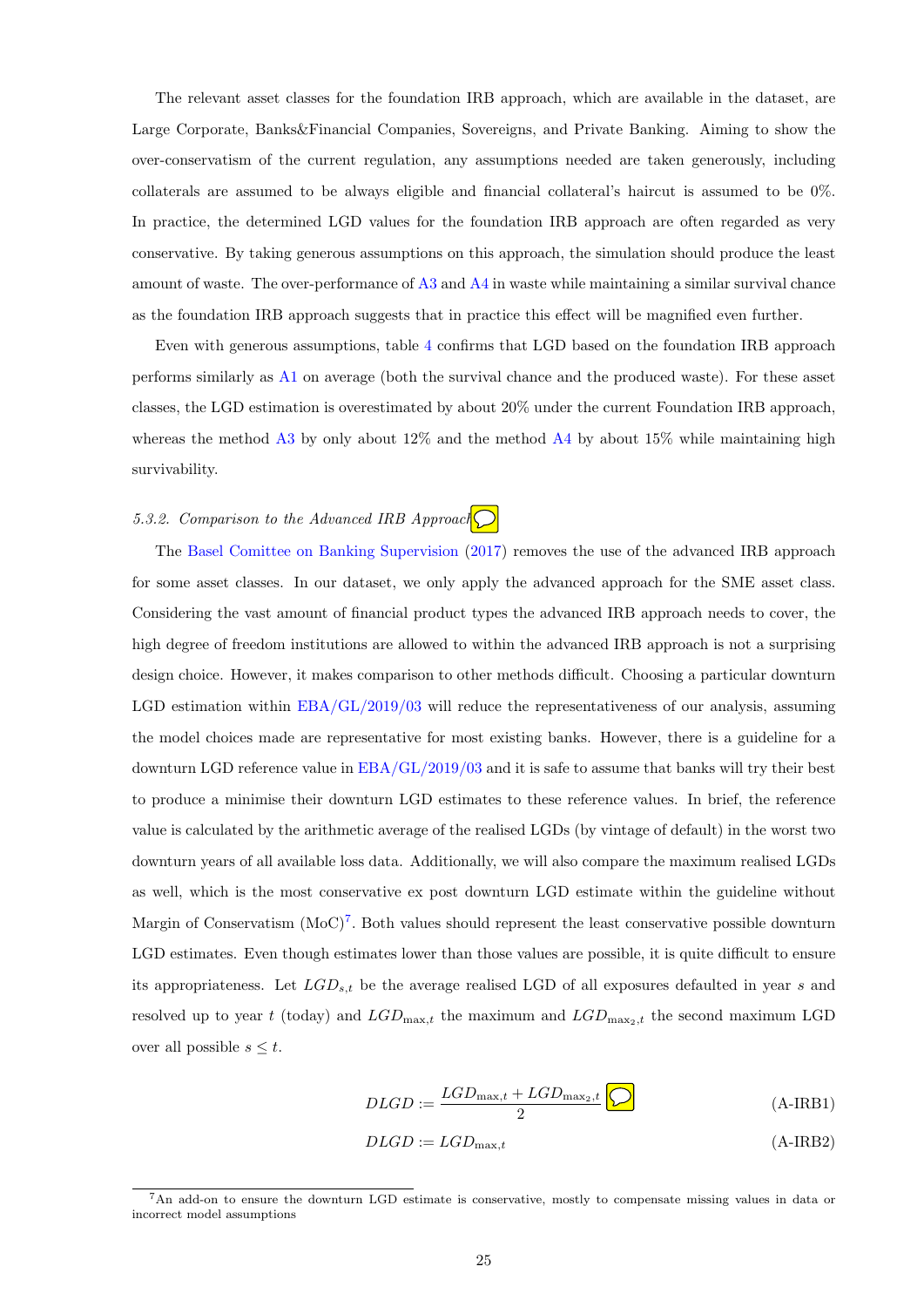At the other end, the guideline also sets a conservative limit. In the worst case, where downturn impacts cannot be observed nor estimated, the downturn LGD estimated after adding MoC has to be ensured to be conservative. The estimate has to be at least as conservative as the long-run average LGD with an add-on of 15% capped at 105%. This value is designed to be applied in the worst case and we use this as the most conservative possible downturn LGD estimate. Then again, estimates higher is possible but there is no reason, why institutions need to comply. If using a reliable and adequately large dataset puts institutions in disadvantages, they can just use a dataset, which at least fulfils the minimum requirements.

$$
DLGD := \min\left(105\%, \frac{\sum_{s\leq t} LGD_{s,t}}{|\{s|s\leq t\}|} + 15\%\right)
$$
\n(A-IRB3)

<span id="page-27-0"></span>Table 5: Comparison of equally weighted Survival Chance and Waste of different downturn LGD estimation models with Advanced IRB approach for SME asset class in %

|         |                  |                  |          |                  | equally weighted |         |         |          |
|---------|------------------|------------------|----------|------------------|------------------|---------|---------|----------|
|         | $\hat{\mu}$      |                  |          |                  | Survival Chance  |         |         |          |
|         | $(\hat{\sigma})$ |                  |          |                  | (Waste)          |         |         |          |
|         |                  | A <sub>1</sub>   | A2       | A3               | A <sub>4</sub>   | A-IRB1  | A-IRB2  | A-IRB3   |
| 2005    | 14,65            | $\overline{100}$ | 99,63    | $\overline{100}$ | $\overline{100}$ | 85,07   | 91,50   | 100      |
|         | (3,38)           | (8, 88)          | (2, 42)  | (5,08)           | (5,96)           | (1,16)  | (1,36)  | (13, 43) |
| 2006    | 15,46            | 100              | 75,48    | 99,99            | 100              | 77,45   | 78,99   | 100      |
|         | (3,07)           | (7,13)           | (1,03)   | (3,38)           | (4,22)           | (1,05)  | (1,08)  | (12, 68) |
| 2007    | 16,35            | 100              | 59,76    | 99,96            | 100              | 69,84   | 83,66   | 100      |
|         | (2,82)           | (6,21)           | (0, 91)  | (3, 46)          | (4,12)           | (1,03)  | (1,32)  | (12, 48) |
| 2008    | 16,87            | 100              | 99,96    | 100              | 100              | 97,35   | 99,02   | 100      |
|         | (3,78)           | (9, 80)          | (3,56)   | (8,07)           | (9,23)           | (1, 87) | (2,22)  | (13, 13) |
| 2009    | 17,13            | 100              | 99,99    | 100              | 100              | 84,62   | 91,60   | 100      |
|         | (3,25)           | (7, 69)          | (3, 91)  | (7,04)           | (7,66)           | (1,39)  | (1,67)  | (12,60)  |
| 2010    | 17,49            | 100              | 63,90    | 99,99            | 100              | 50,79   | 62,09   | 100      |
|         | (2,88)           | (5,65)           | (1,12)   | (4,09)           | (4, 69)          | (0, 91) | (1,06)  | (11, 73) |
| 2011    | 17,86            | 100              | 14,40    | 99,23            | 99,97            | 15,02   | 15,31   | 100      |
|         | (3,61)           | (6,01)           | (0,65)   | (3,04)           | (4,06)           | (0,65)  | (0,65)  | (9, 81)  |
| 2012    | 18,65            | 100              | 52,42    | 99,83            | 100              | 83,69   | 99,56   | 100      |
|         | (3,74)           | (7,53)           | (1,03)   | (3, 64)          | (5,59)           | (1,60)  | (3,28)  | (10, 98) |
| 2013    | 18,71            | 100              | 74,14    | 100              | 100              | 97,46   | 100     | 100      |
|         | (4,89)           | (11,06)          | (1, 44)  | (5,29)           | (7, 97)          | (2,62)  | (5, 42) | (10, 95) |
| 2014    | 18,80            | 100              | 0,75     | 85,66            | 99,97            | 47,92   | 99,65   | 100      |
|         | (5,21)           | (8,78)           | (0, 41)  | (1,76)           | (4, 56)          | (1,01)  | (3,52)  | (7, 69)  |
| 2015    | 19,02            | 100              | 10,87    | 97,12            | $100\,$          | 98,93   | 100     | 100      |
|         | (5, 35)          | (10, 88)         | (0,61)   | (2,50)           | (5, 72)          | (2,80)  | (5,97)  | (9,34)   |
| 2016    | 18,84            | 100              | 9,33     | 99,91            | 100              | 99,99   | 100     | 100      |
|         | (5,90)           | (12, 86)         | (0,50)   | (3,37)           | (6,27)           | (3, 84) | (7,00)  | (9,60)   |
| 2017    | 18,59            | 100              | $\theta$ | 21,09            | 99,17            | 99,41   | 100     | 100      |
|         | (6,10)           | (11,15)          | $(-)$    | (0, 49)          | (2,01)           | (2,07)  | (5,21)  | (7,29)   |
| Average |                  | 100              | 32,16    | 98,39            | 99,99            | 68,77   | 78,13   | 100      |
|         |                  | (8, 54)          | (1, 47)  | (4,23)           | (5, 84)          | (1,66)  | (2,88)  | (11,20)  |

Both table [5](#page-27-0) and [6](#page-28-1) show the reference values as stated in [EBA/GL/2019/03](#page-32-1) are inadequate to ensure the 99,99% survival chance. In fact, our simulation shows that most of banks will not survive the financial crisis (LGD-wise), if they use the reference values (or even lower) as downturn LGD estimate. It is interesting to see that most of the banks using these reference values will fail to meet their realised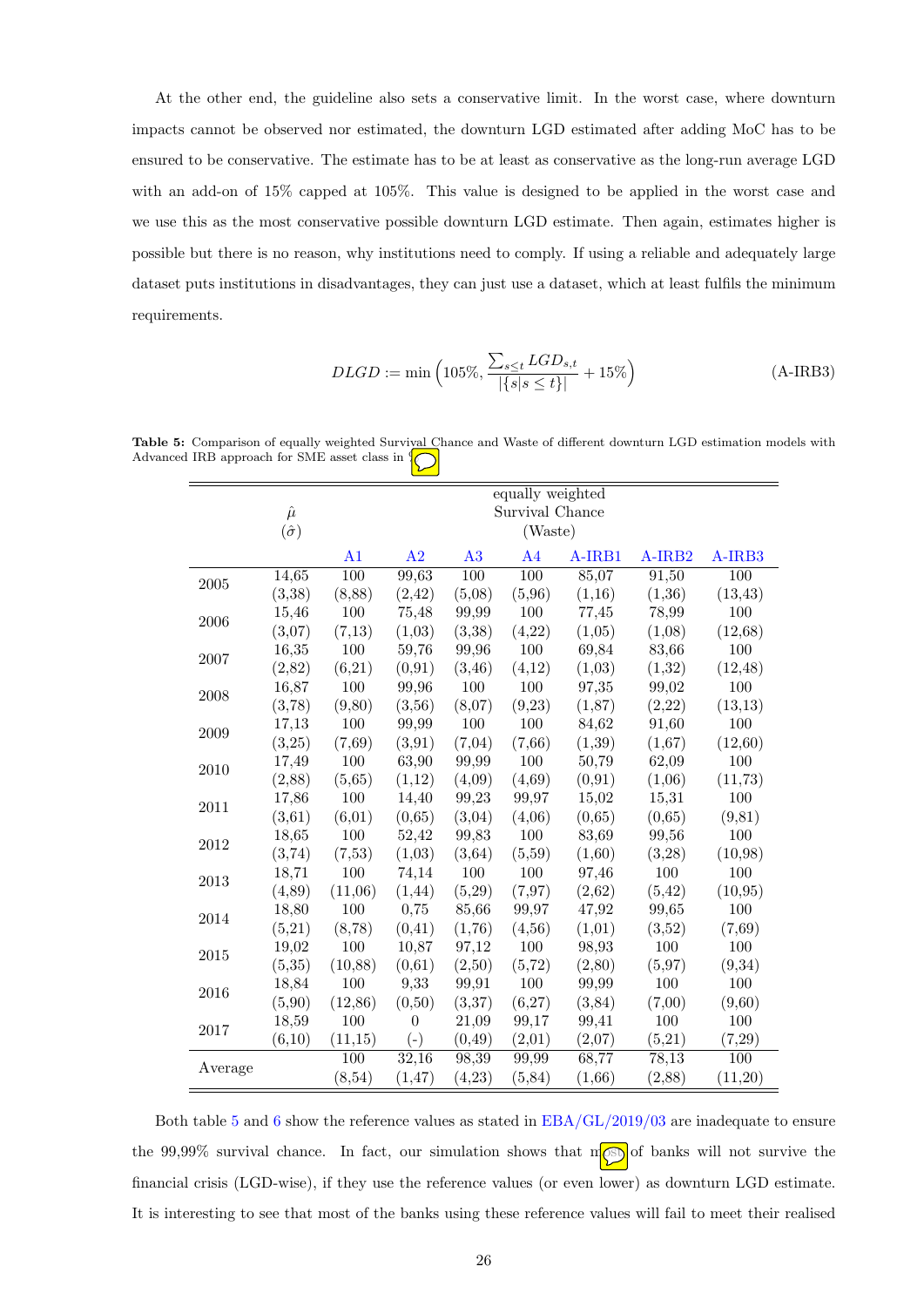|         |                                 |                |                |         | exposure weighted<br>Survival Chance |         |                    |                  |
|---------|---------------------------------|----------------|----------------|---------|--------------------------------------|---------|--------------------|------------------|
|         | $\hat{\mu}$<br>$(\hat{\sigma})$ |                |                |         | (Waste)                              |         |                    |                  |
|         |                                 | A <sub>1</sub> | A <sub>2</sub> | A3      | A <sub>4</sub>                       | A-IRB1  | A-IRB <sub>2</sub> | A-IRB3           |
| 2005    | 14,65                           | 100            | 64,45          | 99,67   | $\overline{100}$                     | 85,20   | 91,43              | $\overline{100}$ |
|         | (3,38)                          | (8,88)         | (1,03)         | (3,05)  | (4,74)                               | (1,17)  | (1,37)             | (13, 44)         |
| 2006    | 15,46                           | 100            | 34,05          | 82,22   | 99,82                                | 77,62   | 79,33              | 100              |
|         | (3,07)                          | (7,14)         | (1,79)         | (1, 84) | (3,19)                               | (1,05)  | (1,08)             | (12, 68)         |
| 2007    | 16,35                           | 100            | 26,44          | 99,21   | 99,98                                | 69,90   | 84,48              | 100              |
|         | (2,82)                          | (6,20)         | (0,65)         | (2,91)  | (3,70)                               | (1,01)  | (1,29)             | (12, 47)         |
| 2008    | 16,87                           | 100            | 99,94          | 100     | 100                                  | 97,26   | 99,00              | 100              |
|         | (3,78)                          | (9, 81)        | (3,37)         | (7,88)  | (9,21)                               | (1,88)  | (2,23)             | (13, 14)         |
| 2009    | 17,13                           | 100            | 99,79          | 100     | 100                                  | 84,54   | 91,53              | 100              |
|         | (3,25)                          | (7,65)         | (3, 48)        | (6, 94) | (7,56)                               | (1,40)  | (1,68)             | (12,62)          |
| 2010    | 17,49                           | 100            | 78,07          | 99,97   | 99,99                                | 50,70   | 62,83              | 100              |
|         | (2,88)                          | (5,65)         | (1, 81)        | (4, 33) | (4, 81)                              | (0,93)  | (1,06)             | (11,75)          |
| 2011    | 17,86                           | 100            | 22,14          | 99,31   | 99,96                                | 15,50   | 15,88              | 100              |
|         | (3,61)                          | (5,98)         | (0, 85)        | (3,21)  | (4,15)                               | (0,62)  | (0,63)             | (9,82)           |
| 2012    | 18,65                           | 100            | 68,06          | 99,77   | 100                                  | 83,93   | 99,61              | 100              |
|         | (3,74)                          | (7, 55)        | (1,38)         | (3,80)  | (5, 72)                              | (1,59)  | (3,27)             | (10,98)          |
| 2013    | 18,71                           | 100            | 63,69          | 99,98   | 100                                  | 97,75   | 99,99              | 100              |
|         | (4, 89)                         | (11,08)        | (1,37)         | (5,52)  | (7,96)                               | (2,61)  | (5,42)             | (10,96)          |
| 2014    | 18,80                           | 100            | 1,23           | 81,09   | 99,93                                | 47,29   | 99,57              | 100              |
|         | (5,21)                          | (8,77)         | (0,52)         | (1,80)  | (4, 47)                              | (1,02)  | (3,50)             | (7,66)           |
| 2015    | 19,02                           | 100            | 14,37          | 97,79   | 100                                  | 98,78   | 100                | 100              |
|         | (5,35)                          | (10, 87)       | (0,76)         | (2,90)  | (5,83)                               | (2,80)  | (5,95)             | (9,33)           |
| 2016    | 18,84                           | 100            | 44,80          | 99,94   | 100                                  | 99,99   | 100                | 100              |
|         | (5,90)                          | (12, 86)       | (1,23)         | (4, 56) | (7,01)                               | (3, 86) | (7,02)             | (9,62)           |
| 2017    | 18,59                           | 100            | $\theta$       | 76,97   | 99,70                                | 99,24   | 100                | 100              |
|         | (6,10)                          | (11, 13)       | $(-)$          | (1,27)  | (2, 46)                              | (2,06)  | (5,20)             | (7,28)           |
|         |                                 | 100            | 35,05          | 96,33   | 99,97                                | 68,90   | 78,52              | 100              |
| Average |                                 | (8, 54)        | (1,52)         | (4,06)  | (5,70)                               | (1,66)  | (2,88)             | (11,20)          |

<span id="page-28-1"></span>Table 6: Comparison of exposure weighted Survival Chance and Waste of different downturn LGD estimation models with Advanced IRB approach for SME asset class in %

LGD later in 2011, even though the defaults from 2008/2009 are already in the dataset. On the other hand, the long-run average LGD with 15% add-on overestimates by 11%. Compared to our methods, the methods [A3](#page-21-3) and [A4](#page-22-1) give a stunning precision towards the 99,9% sum  $\mathbb{R}$  chance, while maintaining minimal waste of 4-5% on average.

## <span id="page-28-0"></span>5.4. Generalisation under Workout Duration Uncertainty

The simulation in the previous section accounts only exposures that will be resolved in  $t$ . In practice, the workout duration, as well as the future latent variables, remain unknown. For a defaulted exposure with some remaining workout duration, the latent variables  $X_{t+1}, \ldots, X_{t_r}$  are required components in [A4](#page-22-1) and in some cases [A3.](#page-21-3) The generalisation to these cases can be achieved in many different ways. One possible solution is to assume that all defaulted exposures are going to be resolved today (in t). If today is indeed its resolution year, then the estimated downturn LGD is adequate to ensure the 99,9% survivability according to the previous section. In other case, the default remains open and the loss is unrealised.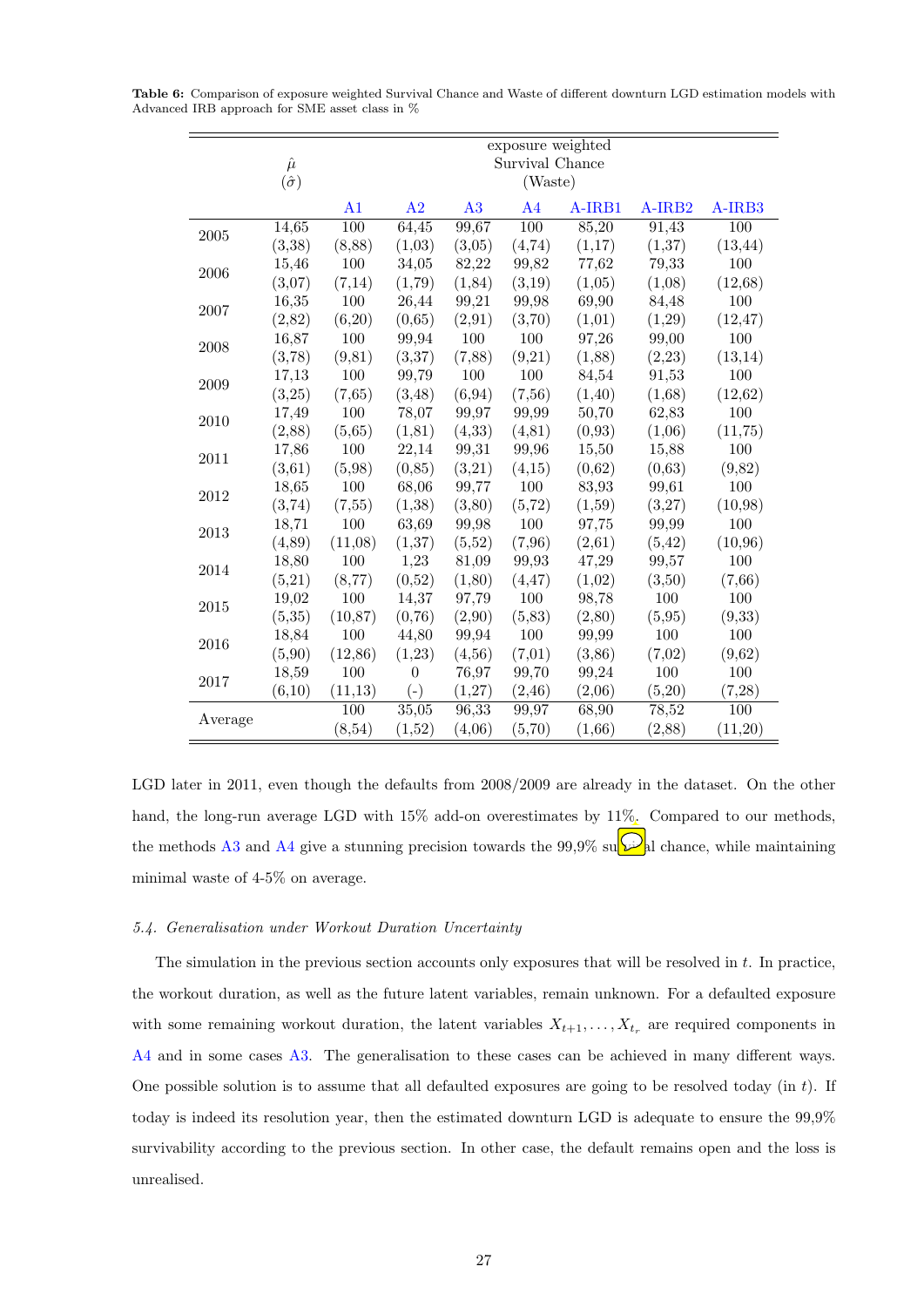#### <span id="page-29-0"></span>5.5. Validity for Medium-sized Banks

In the theoretical model, fine granularity is generally assumed. An infinitely fine-grained portfolio theoretically does not carry any idiosyncratic risk. The closed formula of the conditional PD within the IRB approach is intended for such a portfolio. In practice, small and medium-sized banks violate this requirement easily. The concept of granularity add-on within the IRB approach is also discussed in the literature (see e.g. Gordy and Lütkebohmert [\(2013\)](#page-32-23)). A similar issue faces the downturn LGD models as well. Although a granularity add-on to our LGD estimation methods is not the aim of this paper, a benchmark is desired to get a first grasp, whether our LGD methods contain a severe granularity issue.

Based on the result presented in table [3](#page-24-0) and [4,](#page-25-1) only the methods [A3](#page-21-3) and [A4](#page-22-1) have the potentials to be used for regulatory purposes. To represent medium-sized banks, we study how low amount of resolved cases per year  $(n)$  affects the average survival chance and the average waste.

|                  |        | equally weighted |         | exposure weighted |
|------------------|--------|------------------|---------|-------------------|
| $\boldsymbol{n}$ |        | Survival Chance  |         | Survival Chance   |
|                  |        | (Waste)          |         | (Waste)           |
|                  | A3     | A4               | A3      | A4                |
| 100              | 89,60  | 96,90            | 85,27   | 96,20             |
|                  | (7,18) | (8,70)           | (6,78)  | (8,27)            |
| 200              | 93,05  | 99,19            | 90,27   | 99,02             |
|                  | (6,79) | (8, 48)          | (6,22)  | (8,01)            |
| 300              | 94,70  | 99,69            | 92,77   | 99,73             |
|                  | (6,66) | (8, 44)          | (6,05)  | (7,99)            |
| 400              | 95,52  | 99,89            | 94,53   | 99,92             |
|                  | (6,62) | (8, 44)          | (5,95)  | (7,99)            |
| 500              | 96,24  | 99,96            | 95,65   | 99,98             |
|                  | (6,57) | (8, 43)          | (5,89)  | (7,99)            |
|                  |        |                  |         |                   |
| 1000             | 98,21  | 100              | 98,55   | 100               |
|                  | (6,50) | (8, 43)          | (5, 81) | (8,02)            |

Table 7: Average Survival Chance and Average Waste in % when only low amount of default cases are resolved per year

The convergence rates of both methods are quite fast. In fact, [A4](#page-22-1) reaches the 99%-confidence level for a fairly small  $n$ . The falling trend of the average waste suggests that both methods get more efficient for larger banks. Finding the true function  $g_C$  would not only ensure a faster convergence rate, but also less waste. But, it would most likely suggest a much more complex estimation method for only little benefit. Similar to section [5.3.1](#page-25-0) and [5.3.2,](#page-26-0) we compare our methods to the foundation IRB approach for the relevant asset classes and the advanced IRB approach for the SME asset class.

Table [8](#page-30-1) shows an even faster convergence rate, but table [9](#page-30-2) shows a slower rate. Dote that our methods give an incentive for large banks to diversify their portfolio, while the foundation IRB approach does not. It is worth noting that the long-run average LGD with 15% add-on as well as the foundation IRB approach are sufficient to cover the potential loss with 99,9% confidence level, but with a large waste.

We argue that even medium-sized banks can sufficiently cover their downturn LGD with our methods according to the simulations. However, letting only banks with sufficiently large default portfolio to use these methods would send the wrong message. Artificially enlarging the size of the default portfolio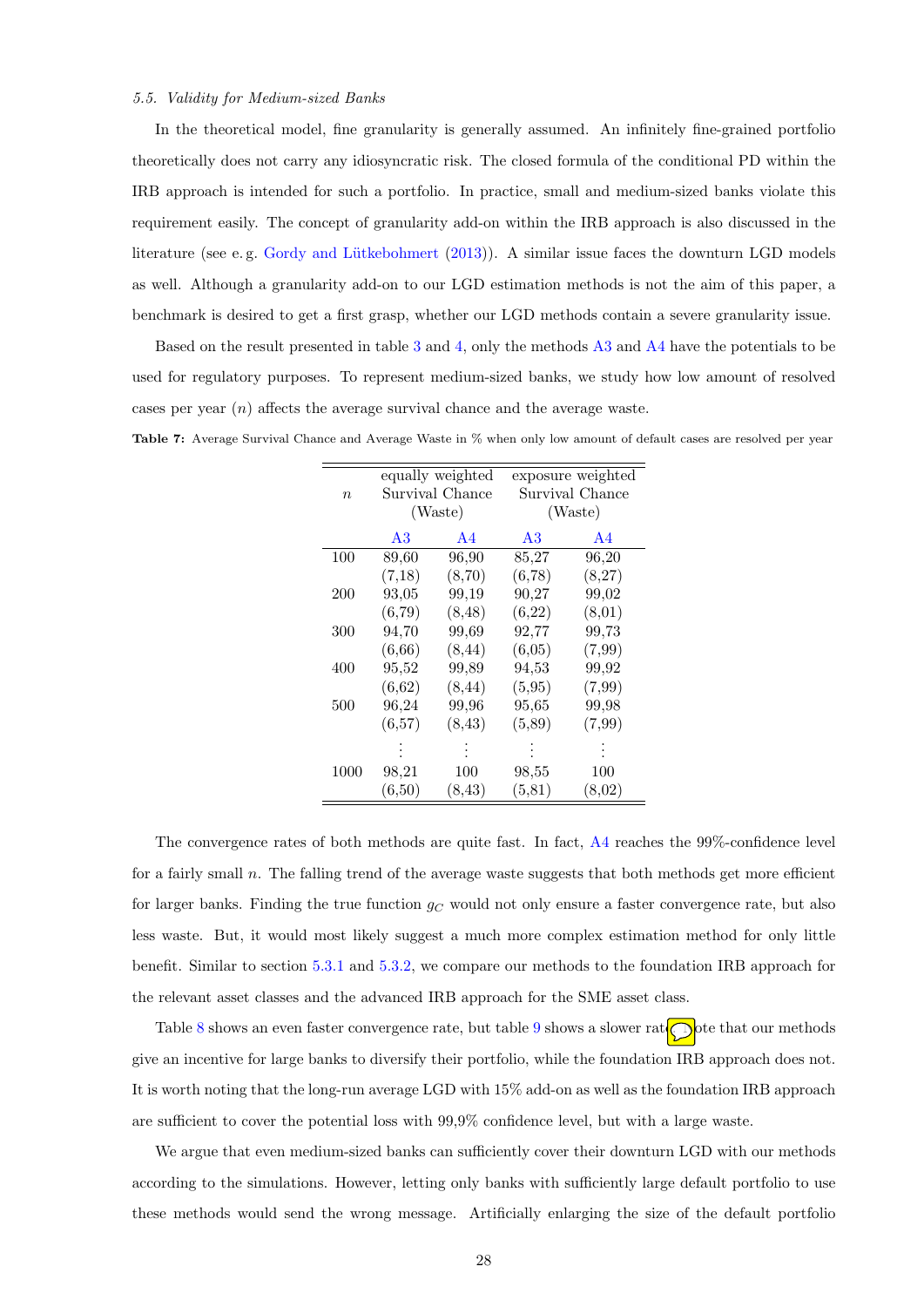|                  |          | equally weighted |          | exposure weighted |                 |          |  |  |  |  |
|------------------|----------|------------------|----------|-------------------|-----------------|----------|--|--|--|--|
| $\boldsymbol{n}$ |          | Survival Chance  |          |                   | Survival Chance |          |  |  |  |  |
|                  |          | (Waste)          |          | (Waste)           |                 |          |  |  |  |  |
|                  | A3       | A <sub>4</sub>   | $F-IRB$  | A3                | A4              | $F-IRB$  |  |  |  |  |
| 100              | 94,18    | 98,70            | 99,99    | 92,84             | 99,03           | 99,92    |  |  |  |  |
|                  | (12,57)  | (15, 37)         | (20, 85) | (11, 67)          | (14, 81)        | (21, 94) |  |  |  |  |
| 200              | 96,25    | 99,73            | 100      | 96,69             | 99,83           | 100      |  |  |  |  |
|                  | (12, 37) | (15,29)          | (20, 85) | (11, 33)          | (14,76)         | (22,26)  |  |  |  |  |
| 300              | 97,38    | 99,94            | 100      | 98,42             | 99,98           | 100      |  |  |  |  |
|                  | (12,30)  | (15,27)          | (20, 86) | (11,24)           | (14, 77)        | (22, 47) |  |  |  |  |
| 400              | 98,12    | 99,99            | 100      | 99,33             | 100             | 100      |  |  |  |  |
|                  | (12,26)  | (15,27)          | (20, 85) | (11,23)           | (14,79)         | (22, 63) |  |  |  |  |
| 500              | 98,78    | 99,99            | 100      | 99,71             | 100             | 100      |  |  |  |  |
|                  | (12, 24) | (15,27)          | (20, 86) | (11,23)           | (14, 81)        | (22, 72) |  |  |  |  |
|                  |          |                  |          |                   |                 |          |  |  |  |  |
| 1000             | 99,95    | 100              | 100      | 100               | 100             | 100      |  |  |  |  |
|                  | (12,20)  | (15, 27)         | (20, 86) | (11,27)           | (14, 84)        | (22,96)  |  |  |  |  |

<span id="page-30-1"></span>Table 8: Average Survival Chance and Average Waste compared to Foundation IRB approach for relevant asset classes in % when only low amount of default cases are resolved per year

<span id="page-30-2"></span>Table 9: Average Survival Chance and Average Waste compared to Advanced IRB approach for SME asset class in % when only low amount of default cases are resolved per year

|                  |                |         | equally weighted |          |         | exposure weighted          |         |        |        |         |  |  |
|------------------|----------------|---------|------------------|----------|---------|----------------------------|---------|--------|--------|---------|--|--|
| $\boldsymbol{n}$ |                |         | Survival Chance  |          |         | Survival Chance<br>(Waste) |         |        |        |         |  |  |
|                  |                |         | (Waste)          |          |         |                            |         |        |        |         |  |  |
|                  | A <sub>3</sub> | A4      | A-IRB1           | $A-IRB2$ | A-IRB3  | A3                         | A4      | A-IRB1 | A-IRB2 | A-IRB3  |  |  |
| 100              | 83,08          | 91,88   | 61,00            | 69,61    | 99,33   | 79,76                      | 90,48   | 60,81  | 69,42  | 99,31   |  |  |
|                  | (5,39)         | (6, 48) | (3,54)           | (4,36)   | (11,30) | (5, 35)                    | (6,37)  | (3,52) | (4,34) | (11,28) |  |  |
| 200              | 89,49          | 97,05   | 63,41            | 73,09    | 99,93   | 85,89                      | 96,06   | 99,94  | 63,70  | 73,45   |  |  |
|                  | (4, 72)        | (6,02)  | (2,69)           | (3,62)   | (11,21) | (4,54)                     | (5,89)  | (2,68) | (3,61) | (11,21) |  |  |
| 300              | 92,67          | 98,81   | 65,19            | 75,23    | 99,99   | 89,41                      | 98,17   | 65,34  | 75,21  | 99,99   |  |  |
|                  | (4,50)         | (5,90)  | (2,31)           | (3,32)   | (11,20) | (4,38)                     | (5,76)  | (2,32) | (3,34) | (11,21) |  |  |
| 400              | 94,59          | 99,42   | 66,39            | 76,44    | 100     | 91,35                      | 99,01   | 66,45  | 76,38  | 100     |  |  |
|                  | (4.39)         | (5, 86) | (2,12)           | (3,18)   | (11,20) | (4,26)                     | (5, 71) | (2,11) | (3,18) | (11,20) |  |  |
| 500              | 95,76          | 99,76   | 67,25            | 77,23    | 100     | 92,98                      | 99,47   | 67,51  | 77,24  | 100     |  |  |
|                  | (4, 33)        | (5,86)  | (1,98)           | (3,09)   | (11,21) | (4,18)                     | (5, 71) | (1,98) | (3,09) | (11,21) |  |  |
|                  |                |         |                  |          |         |                            |         |        |        |         |  |  |
| 1000             | 98,39          | 99,99   | 68,77            | 78,13    | 100     | 96,33                      | 99,97   | 68,90  | 78,52  | 100     |  |  |
|                  | (4, 23)        | (5, 84) | (1,66)           | (2,88)   | (11,20) | (4,06)                     | (5, 70) | (1,66) | (2,88) | (11,20) |  |  |

will always lead to higher risk. Nevertheless, when adopting our methods to estimate downturn LGD, banks suffering for high default rates after a downturn period will most likely have higher  $n$  ensuring nearconvergence state (and therefore maximising their survival chances while minimising LGD overestimation at the same time). When there is no downturn period,  $n$  will most likely decrease, and this results in a lower overall potential loss.

## <span id="page-30-0"></span>6. Conclusion

In this paper, we address the potential issue if downturn LGDs are estimated using methods other than latent variable based estimations. As explained in section [2.2,](#page-5-0) the current downturn LGD standard cannot theoretically reach the conservatism degree as traditionally required within the IRB approach and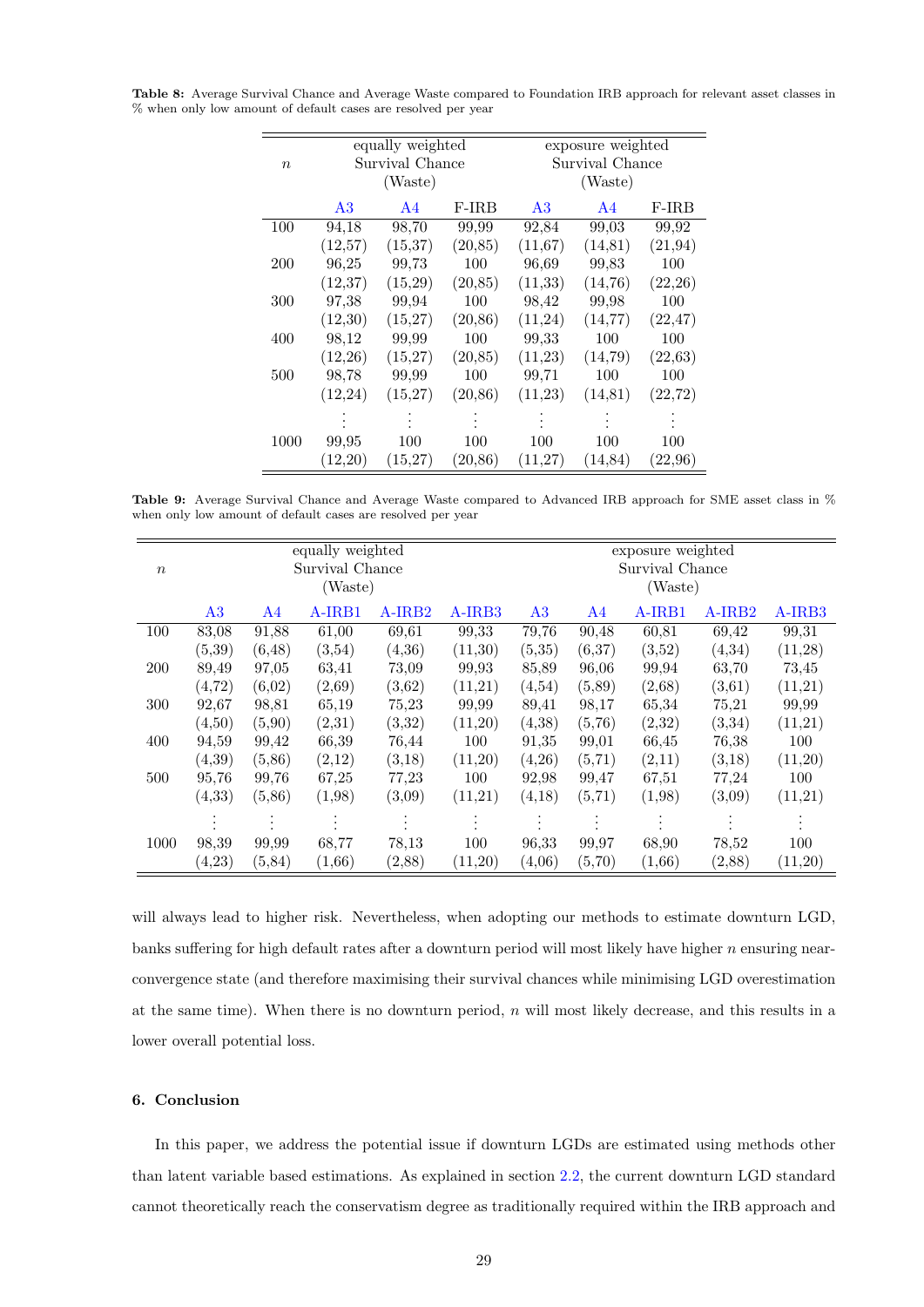this potentially results in a capital requirement below the VaR at 99,9%-level. Even though estimating downturn LGD using macroeconomic proxies is easy to understand and appears to be logical, the guarantee of loss coverage with a 99,9%-level of confidence requires a set of data, which is no longer feasible for an average large bank.

The ultimate goal of this paper is to give a basic framework for estimating downturn LGD based on the latent variables with an appropriate conservatism degree. In the literature, it is apparent that workout LGD behaves differently as market-based LGD. We argue that the systematic influence on the expected LGD cannot be referenced to a single time point, especially when the workout processes can be long for some asset types. Our results confirm that for a defaulted instrument a random downturn event has a different impact degree towards the potential LGD in the first default year than in the second default year. We observe a decreasing pattern in the systematic sensitivity of the expected LGD.

The message captured from the analysis is that the downturn LGD estimation should include latent variables from the past as well. We compare four basic downturn LGD estimation methods: forwardlooking single-factor, backward-looking single-factor, three-years-factor, and complete-history based estimation. Downturn LGD estimation incorporating the first three default years achieves over 98% survivability with ca. 6% LGD over-estimation, i. e. in an average year 2% of institutions are expected to underestimate their realised LGD and the other 98% over-estimate their realised LGD by 6%. With a capital charge for non-defaulted exposures as well, the survival chance of institutions can easily reach 99,9% (as often required within the Basel accord). The complete-history based estimation achieves the 99,9% survivability in a portfolio containing only defaulted exposures in our simulation. This method is especially useful for bad banks, i. e. an institution holding only defaulted loans (or high-risk assets).

For an adequate public policy regarding capital requirements, in particular, under the IRB approach, regulators and researchers need to shift their focus more to a latent variable based downturn LGD estimation. Ideally, downturn LGD needs to be modelled using past latent variables. Therefore, a history of latent variables sequence is required, especially when a swift resolution process is not possible. Since latent variables are macro parameters, its calculation should be the responsibility of the financial regulatory authorities in each country, where the IRB approach is allowed. The inclusion of (externally calculated) latent variables will naturally counter the high-variation issue of (advanced) IRB approach's risk weights as well as some of the regulatory arbitrage practices of IRB approach's risk weights since the downturn definition, as well as the systematic effects, will be harmonised through the regulatory authorities.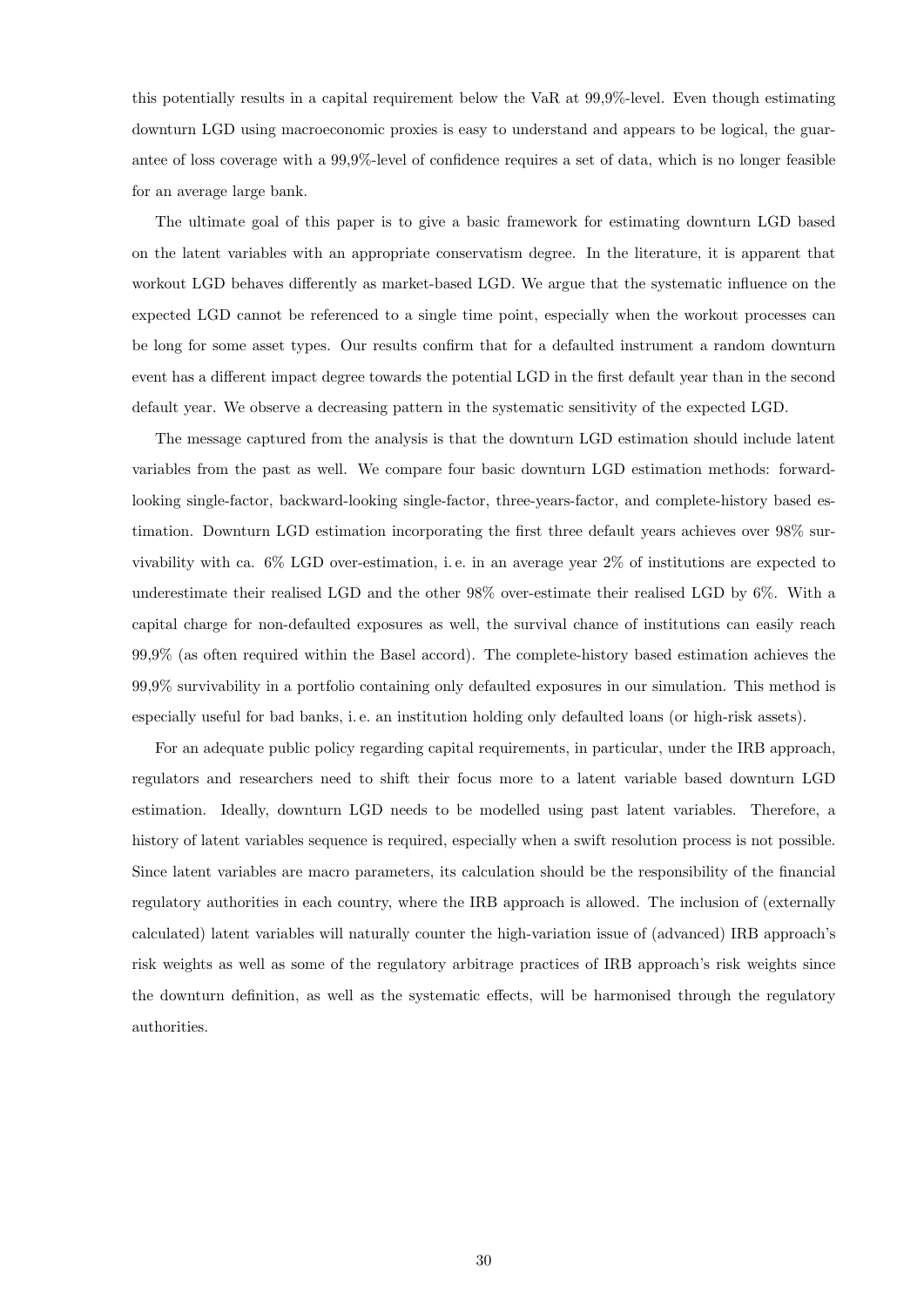#### References

.

- <span id="page-32-14"></span>Acharya, V.V., Bharath, S.T., Srinivasan, A., 2007. Does industry-wide distress affect defaulted firms? evidence from creditor recoveries. Journal of Financial Economics 85, 787–821.
- <span id="page-32-20"></span>Altman, E.I., Resti, A., Sironi, A., 2004. Default recovery rates in credit risk modelling: a review of the literature and empirical evidence. Economic Notes 33, 183–208.
- <span id="page-32-6"></span>Bade, B., Rösch, D., Scheule, H., 2011. Default and recovery risk dependencies in a simple credit risk model. European Financial Management 17, 120–144.
- <span id="page-32-9"></span>Barco, M., 2007. Going downturn. Risk 20, 70–75.
- <span id="page-32-22"></span>Basel Comittee on Banking Supervision, 2017. Basel III: Finalising post-crisis reforms.
- <span id="page-32-17"></span>Bellotti, T., Crook, J., 2012. Loss given default models incorporating macroeconomic variables for credit cards. International Journal of Forecasting 28, 171–182.
- <span id="page-32-4"></span>Betz, J., Kellner, R., Rösch, D., 2018. Systematic effects among loss given defaults and their implications on downturn estimation. European Journal of Operational Research .
- <span id="page-32-12"></span>Bruche, M., González-Aguado, C., 2010. Recovery rates, default probabilities, and the credit cycle. Journal of Banking and Finance 34, 754–764.
- <span id="page-32-15"></span>Caselli, S., Gatti, S., Querci, F., 2008. The sensitivity of the loss given default rate to systematic risk: New empirical evidence on bank loans. Journal of Financial Services Research 34, 1–34.
- <span id="page-32-13"></span>Chava, S., Stefanescu, C., Turnbull, S., 2011. Modeling the loss distribution. Management Science 57, 1267–1287.
- <span id="page-32-18"></span>Düllmann, K., Trapp, M., 2004. Systematic risk in recovery rates: an empirical analysis of US corporate credit exposures. Deutsche Bundesbank, Discussion Paper Series 2: Banking and Financial Supervision, No 02/2004 .
- <span id="page-32-1"></span>European Banking Authority, EBA/GL/2019/03. Final report: Guidelines for the estimation of LGD appropriate for an economic downturn ('Downturn LGD estimation').
- <span id="page-32-0"></span>European Banking Authority, EBA/RTS/2018/04. Final draft regulatory technical standards: on the specification of the nature, severity and duration of an economic downturn in accordance with articles  $181(3)(a)$  and  $182(4)(a)$  of regulation (EU) No 575/2013.
- <span id="page-32-5"></span>Frye, J., 2000a. Collateral damage: A source of systematic credit risk. Risk 13, 91–94.
- <span id="page-32-8"></span>Frye, J., 2000b. Depressing recoveries. Emerging Issues Series: Supervision and Regulation Department
- <span id="page-32-19"></span>Frye, J., 2003. A false sense of security. Risk 18, 63–67.
- <span id="page-32-7"></span>Frye, J., 2008. Collateral and asset correlation in the structural portfolio model. Journal of Credit Risk 4, 75–96.
- <span id="page-32-2"></span>Frye, J., 2013. Loss given default as a function of the default rate. Federal Reserve Bank of Chicago ,  $1-15.$
- <span id="page-32-11"></span>Frye, J., Jacobs Jr, M., 2012. Credit loss and systematic loss given default. Journal of Credit Risk 8, 1–32.
- <span id="page-32-10"></span>Giese, G., 2005. The impact of PD/LGD correlations on credit risk capital. Risk 18, 79–84.
- <span id="page-32-3"></span>Gordy, M., 2003. A risk-factor model foundation for ratings-based bank capital rules. Journal of Financial Intermediation 12, 199–232.
- <span id="page-32-21"></span>Gordy, M., Heitfield, E., 2002. Estimating default correlations from short panels of credit rating performance data. Working paper .
- <span id="page-32-23"></span>Gordy, M., Lütkebohmert, E., 2013. Granularity adjustment for regulatory capital assessment. International Journal of Central Banking 9, 33–70.
- <span id="page-32-16"></span>Grunert, J., Weber, M., 2009. Recovery rates of commercial lending: Empirical evidence for german companies. Journal of Banking and Finance 33, 505–513.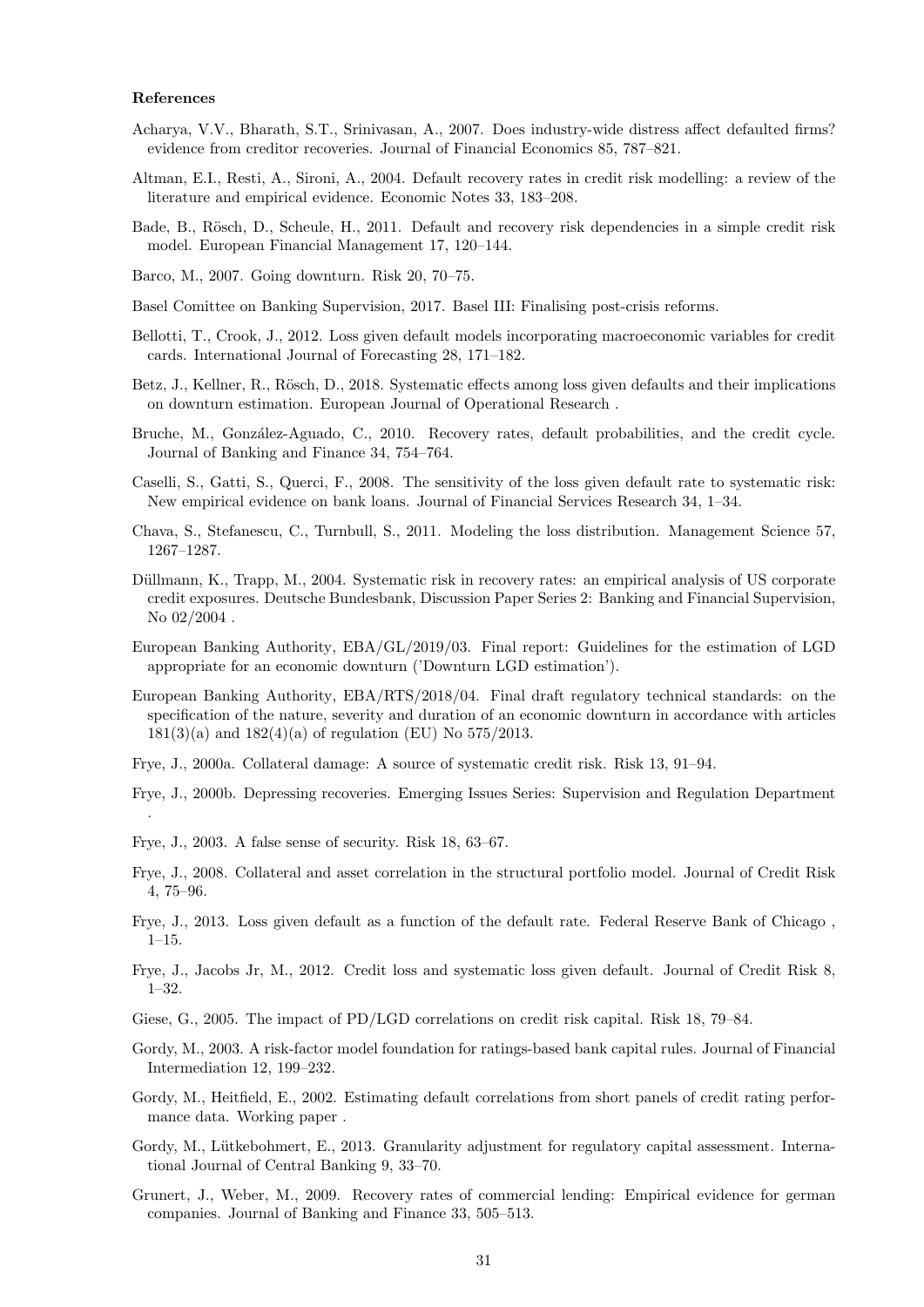- <span id="page-33-15"></span>Hartmann-Wendels, T., Honal, M., 2010. Do economic downturns have an impact on the loss given default of mobile lease loans? an empirical study for the german leasing market. Credit and Capital Markets 43, 65–96.
- <span id="page-33-7"></span>Hillebrand, M., 2006. Modelling and estimating dependent loss given default. Risk , 120–125.
- <span id="page-33-10"></span>Jankowitsch, R., Nagler, F., Subrahmanyam, M.G., 2014. The determinants of recovery rates in the US corporate bond market. Journal of Financial Economics 114, 155–177.
- <span id="page-33-9"></span>Khieu, H.D., Mullineaux, D.J., Yi, H.C., 2012. The determinants of bank loan recovery rates. Journal of Banking and Finance 36, 923–933.
- <span id="page-33-1"></span>Koopman, S.J., Lucas, A., Schwaab, B., 2011. Modeling frailty-correlated defaults using many macroeconomic covariates. Journal of Econometrics 162, 312–325.
- <span id="page-33-17"></span>Krüger, S., Rösch, D., 2017. Downturn LGD modeling using quantile regression. Journal of Banking and Finance 79, 42–56.
- <span id="page-33-11"></span>Leow, M., Mues, C., Thomas, L., 2014. The economy and loss given default: evidence from two UK retail lending data sets. The Journal of the Operational Research Society 65, 363–375.
- <span id="page-33-19"></span>Merton, R., 1974. On the pricing of corporate debt: the risk structure of interest rates. The Journal of Finance 29, 449–470.
- <span id="page-33-12"></span>Mora, N., 2015. Creditor recovery: the macroeconomic dependence of industry equilibrium. Journal of Financial Stability 18, 172–186.
- <span id="page-33-14"></span>Nazemi, A., Heidenreich, K., Fabozzi, F.J., 2018. Improving corporate bond recovery rate prediction using multi-factor support vector regressions. European Journal of Operational Research 271, 664–675.
- <span id="page-33-13"></span>Nazemi, A., Pour, F.F., Heidenreich, K., Fabozzi, F.J., 2017. Fuzzy decision fusion approach for lossgiven-default modeling. European Journal of Operational Research 262, 780–791.
- <span id="page-33-3"></span>Pykhtin, M., 2003. Unexpected recovery risk. Risk 17, 74–79.
- <span id="page-33-4"></span>Pykhtin, M., 2004. Multi-factor adjustment. Risk 17, 85–90.
- <span id="page-33-2"></span>Pykhtin, M., Dev, A., 2002. Analytical approach to credit risk modelling. Risk 15, S26–S32.
- <span id="page-33-5"></span>Schönbucher, P., 2001. Factor models for portfolio credit risk. Bonn Econ Discussion Papers.
- <span id="page-33-6"></span>Tasche, D., 2004. The single risk factor approach to capital charges in case of correlated loss given default rates. Working paper Available at https://arxiv.org/abs/cond-mat/0402390.
- <span id="page-33-16"></span>Tobback, E., Martens, D., Gestel, T.V., Baesens, B., 2014. Forecasting loss given default models: impact of account characteristics and the macroeconomic state. Journal of the Operational Research Society 65, 376–392.
- <span id="page-33-8"></span>Varma, P., Cantor, R., 2004. Determinants of recovery rates on defaulted bonds and loans for north american corporate issuers: 1983-2003. Journal of Fixed Income .
- <span id="page-33-0"></span>Vasicek, O., 1987. Probability of loss on loan portfolio. KMV Corporation .
- <span id="page-33-18"></span>Yao, X., Crook, J., Andreeva, G., 2017. Enhancing two-stage modelling methodology for loss given default with support vector machines. European Journal of Operational Research 263, 679–689.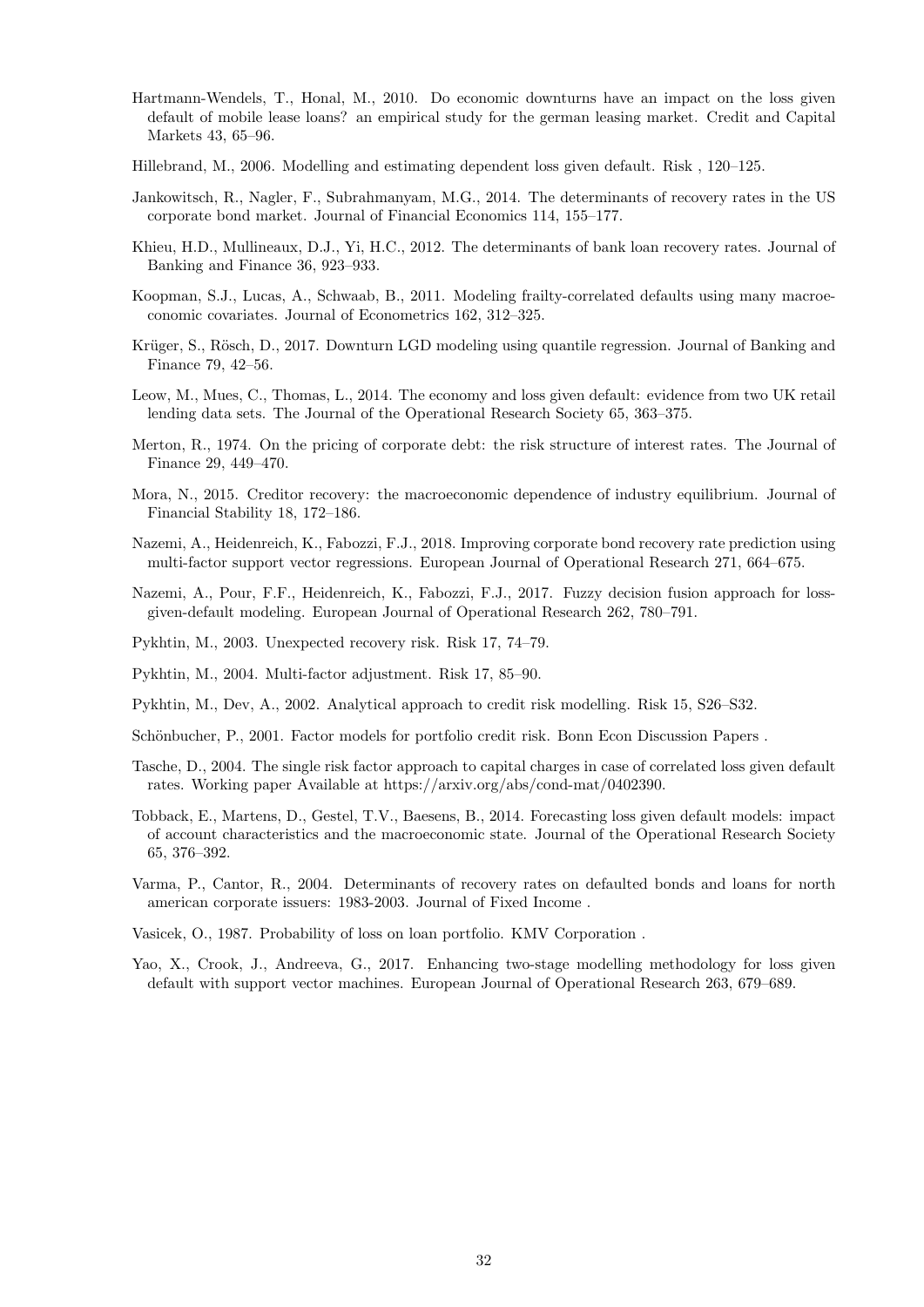# <span id="page-34-0"></span>Appendix A. Additional Figures and Tables

Table A.10: Systematic sensitivity on different LGD definitions

|            | Dhoodhood DOD, I Hiloipai Hawanoo in Hooo (oroa Thiloight |             |             |             |             |             |                                  |  |  |  |  |  |
|------------|-----------------------------------------------------------|-------------|-------------|-------------|-------------|-------------|----------------------------------|--|--|--|--|--|
|            | $q_{t_d}$                                                 | $q_{t_d+1}$ | $q_{t_d+2}$ | $q_{t_d+3}$ | $q_{t_d+4}$ | $q_{t_d+5}$ | $\overline{\sigma_{\epsilon}^2}$ |  |  |  |  |  |
| $T=0$      | 0.2769                                                    |             |             |             |             |             | 0,0006                           |  |  |  |  |  |
| $T \leq 1$ | 0,3906                                                    | $-0.0495$   |             |             |             |             | 0,0015                           |  |  |  |  |  |
| $T \leq 2$ | 0,3967                                                    | 0.2447      | $-0.3156$   |             |             |             | 0,0047                           |  |  |  |  |  |
| $T \leq 3$ | 0.4387                                                    | 0,3273      | 0,0228      | $-0.1421$   |             |             | 0.0091                           |  |  |  |  |  |
| $T \leq 4$ | 0.4287                                                    | 0,3293      | 0.0835      | 0,0777      | $-0.2662$   |             | 0.0116                           |  |  |  |  |  |
| $T \leq 5$ | 0.4720                                                    | 0,3379      | 0,1170      | 0.0994      | $-0.0741$   | $-0.0078$   | 0,0132                           |  |  |  |  |  |

Discounted LGD, Principal Advance in Recovered Amount

Nominal LGD, Principal Advance in Recovered Amount

| rommar BOD, r microwr ria and m recovation micromagne |           |             |             |             |             |             |            |  |  |  |  |
|-------------------------------------------------------|-----------|-------------|-------------|-------------|-------------|-------------|------------|--|--|--|--|
|                                                       | $q_{t_d}$ | $q_{t_d+1}$ | $q_{t_d+2}$ | $q_{t_d+3}$ | $q_{t_d+4}$ | $q_{t_d+5}$ | $\sigma^2$ |  |  |  |  |
| $T=0$                                                 | 0.2198    |             |             |             |             |             | 0,0005     |  |  |  |  |
| $T \leq 1$                                            | 0,3842    | $-0.1447$   |             |             |             |             | 0,0013     |  |  |  |  |
| $T \leq 2$                                            | 0.3940    | 0,2067      | $-0.3836$   |             |             |             | 0,0045     |  |  |  |  |
| $T \leq 3$                                            | 0.4430    | 0,3100      | $-0,0083$   | $-0.2045$   |             |             | 0,0088     |  |  |  |  |
| $T \leq 4$                                            | 0.4241    | 0,3214      | 0.0903      | 0.0380      | $-0.3352$   |             | 0.0115     |  |  |  |  |
| $T \leq 5$                                            | 0.4578    | 0,3443      | 0,1547      | 0.0726      | $-0.1276$   | $-0.1021$   | 0.0134     |  |  |  |  |

Nominal LGD, Principal Advance as Loss

|            | $q_{t_d}$ | $q_{t_d+1}$ | $q_{t_d+2}$ | $q_{t_d+3}$ | $q_{t_d+4}$ | $q_{t_d+5}$ | $\overline{\sigma}_{\epsilon}^2$ |
|------------|-----------|-------------|-------------|-------------|-------------|-------------|----------------------------------|
| $T=0$      | 0.2749    |             |             |             |             |             | 0,0004                           |
| $T \leq 1$ | 0.3765    | $-0,0222$   |             |             |             |             | 0,0011                           |
| $T \leq 2$ | 0,3774    | 0,2382      | $-0.3268$   |             |             |             | 0,0033                           |
| $T \leq 3$ | 0.4216    | 0.3287      | 0,0362      | $-0.1584$   |             |             | 0,0062                           |
| $T \leq 4$ | 0.4088    | 0,3312      | 0,1187      | 0.0559      | $-0.2466$   |             | 0.0077                           |
| $T \leq 5$ | 0.4373    | 0.3431      | 0.1815      | 0.0626      | 0.0841      | 0.0803      | 0,0087                           |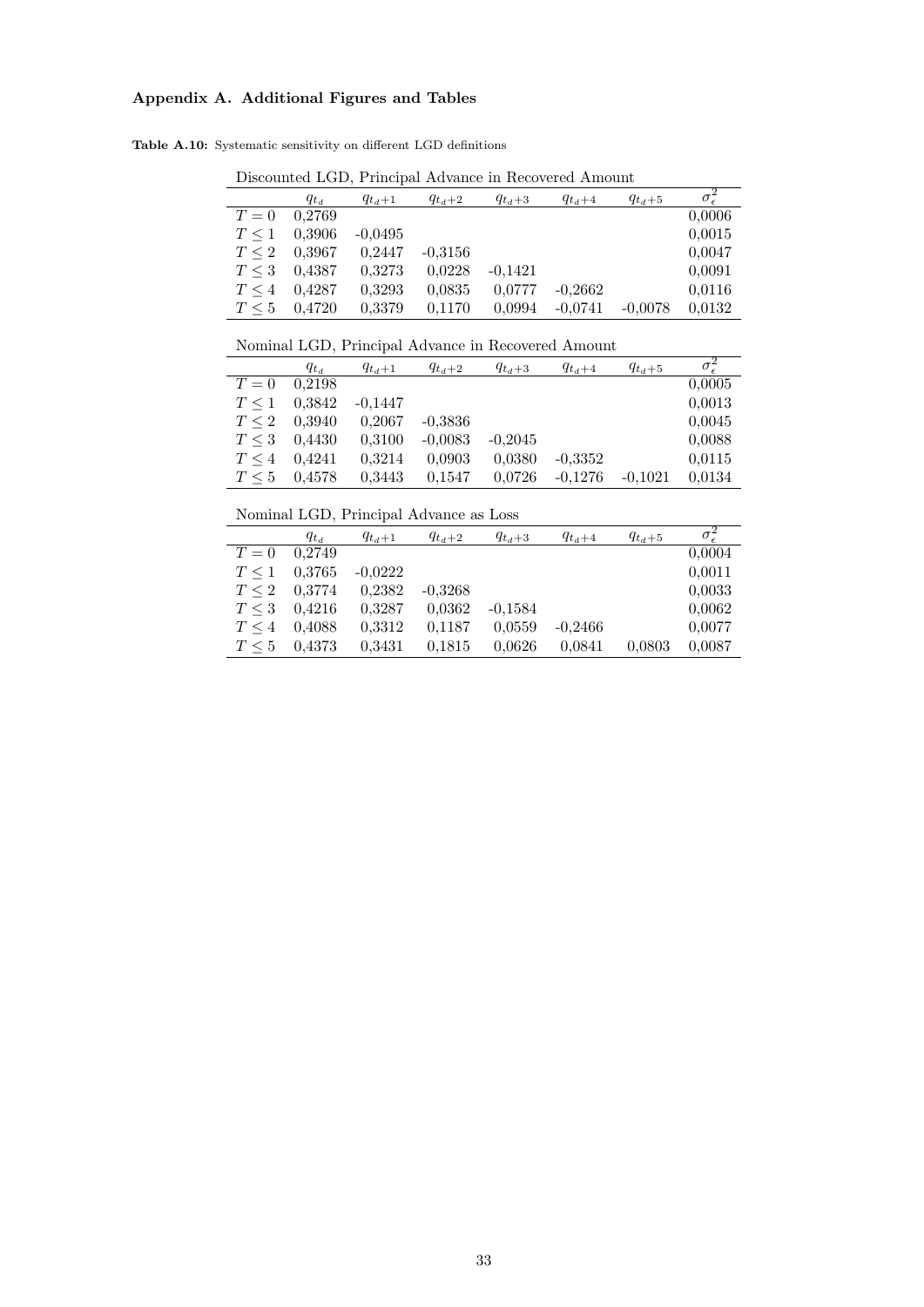# List of Figures

| A.1 Observed default rates in the global population and segmented by asset class, industry, |
|---------------------------------------------------------------------------------------------|
|                                                                                             |
|                                                                                             |
|                                                                                             |
|                                                                                             |
|                                                                                             |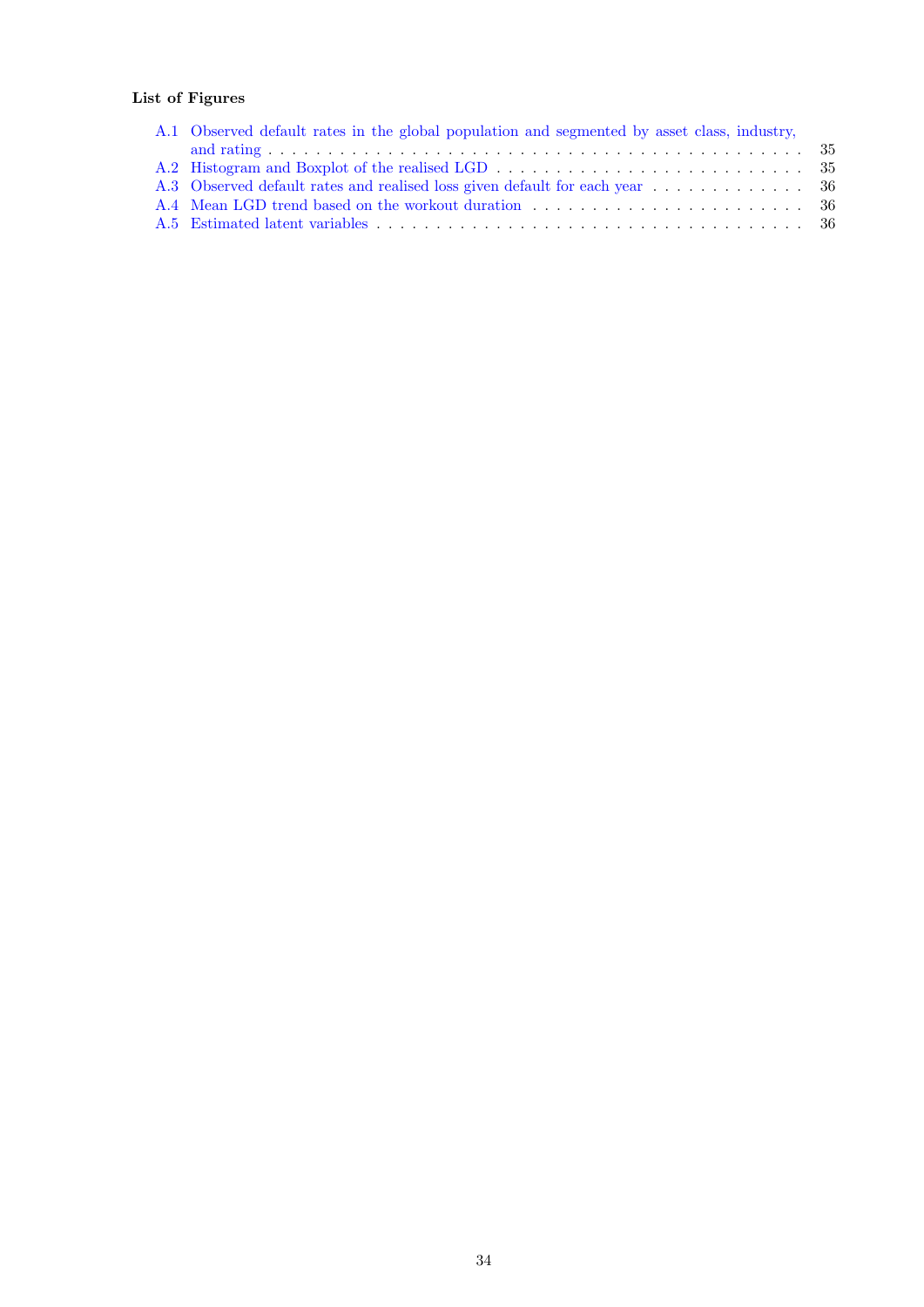<span id="page-36-0"></span>

<span id="page-36-1"></span>Figure A.1: Observed default rates in the global population and segmented by asset class, industry, and rating



Figure A.2: Histogram and Boxplot of the realised LGD